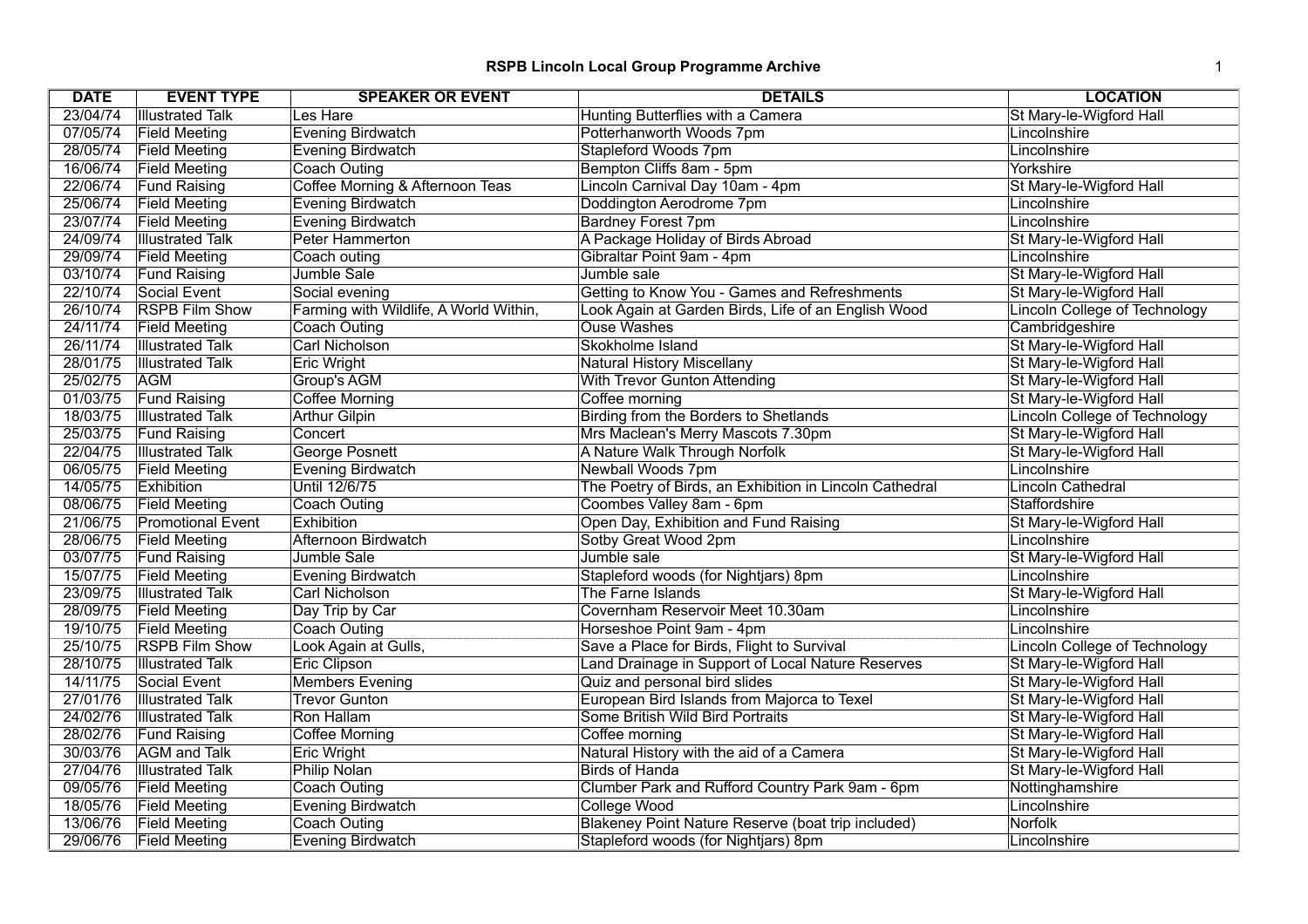| 11/07/76 | <b>Field Meeting</b>     | <b>Coach Outing</b>              | Milldale and Dovedale                                   | Derbyshire                    |
|----------|--------------------------|----------------------------------|---------------------------------------------------------|-------------------------------|
| 15/08/76 | <b>Field Meeting</b>     | <b>Coach Outing</b>              | RSPB Headquarters, The Lodge 9am - 6pm                  | <b>Bedfordshire</b>           |
| 25/09/76 | <b>Fund Raising</b>      | Coffee morning                   | Coffee morning 10am - 12pm                              | St Mary-le-Wigford Hall       |
| 26/09/76 | <b>Field Meeting</b>     | <b>Coach Outing</b>              | Gibraltar Point 9am - 4pm                               | Lincolnshire                  |
| 28/09/76 | <b>Illustrated Talk</b>  | <b>George Posnett</b>            | <b>Scottish Wildlife</b>                                | St Mary-le-Wigford Hall       |
| 26/10/76 | Social Event             | Social evening                   | Games and refreshments                                  | St Mary-le-Wigford Hall       |
| 30/11/76 | <b>Members Evening</b>   |                                  | Personal Slides - Birds or Nature in General            | St Mary-le-Wigford Hall       |
| 25/01/77 | <b>Illustrated Talk</b>  | <b>Eric Wright</b>               |                                                         | St Mary-le-Wigford Hall       |
| 22/02/77 | <b>Illustrated Talk</b>  | <b>Ted Eales</b>                 | <b>Blakeney Point Nature Reserve</b>                    | St Mary-le-Wigford Hall       |
| 25/02/77 | <b>RSPB Film Show</b>    | Big Bill - the Story of a Heron, | The Partridge Puzzle, Who Needs a Wash                  |                               |
|          | 27/02/77 Field Meeting   | <b>Coach Outing</b>              | <b>Ouse Washes</b>                                      | Cambridgeshire                |
| 05/03/77 | <b>Fund Raising</b>      | <b>Coffee Morning</b>            | Coffee morning 10am - 12pm                              | St Mary-le-Wigford Hall       |
| 22/03/77 | <b>AGM</b>               | Group's AGM                      |                                                         | St Mary-le-Wigford Hall       |
| 26/04/77 | <b>Illustrated Talk</b>  | <b>Eric Clipson</b>              | <b>History of Suffolk</b>                               | St Mary-le-Wigford Hall       |
| 25/05/77 | <b>Field Meeting</b>     | <b>Coach Outing</b>              | <b>Cley Marsh and Salthouse Heath</b>                   | <b>Norfolk</b>                |
| 26/06/77 | <b>Field Meeting</b>     | <b>Coach Outing</b>              | Castor Hanglands and Barnack Hill and Holes             | Cambridgeshire                |
| 15/07/77 | <b>Field Meeting</b>     | Coach outing                     | <b>Monsal Dale</b>                                      | Derbyshire                    |
| 25/09/77 | <b>Field Meeting</b>     | Coach Outing                     | Spurn Point                                             | <b>East Yorkshire</b>         |
| 29/09/77 | <b>Illustrated Talk</b>  | <b>Trevor Kerry</b>              | Hartsholme - A Year's Study                             | St Mary-le-Wigford Hall       |
| 21/10/77 | <b>Promotional Event</b> | Exhibition                       | One Week Exhibition in Lincoln Central Library Foyer    | Lincoln                       |
| 25/10/77 | <b>Illustrated Talk</b>  | George Posnett                   | Life in an English Wood                                 | St Mary-le-Wigford Hall       |
| 29/10/77 | <b>RSPB Film Show</b>    | Beyond a Tangled Shore           | Bellamy on Heathland, A Property in the Country         |                               |
| 19/11/77 | <b>Fund Raising</b>      | <b>Coffee Morning</b>            | Coffee Morning                                          | St Mary-le-Wigford Hall       |
| 22/11/77 | <b>Members Evening</b>   |                                  | <b>Slide Evening</b>                                    | St Mary-le-Wigford Hall       |
| 24/01/78 | <b>Illustrated Talk</b>  | <b>Ralph Paulger</b>             | The Barn Owl and The Peregrine (16mm films)             | St Mary-le-Wigford Hall       |
| 19/02/78 | <b>Field Meeting</b>     | <b>Coach Outing</b>              | <b>Rutland Water</b>                                    | Rutland                       |
| 28/02/78 | <b>Illustrated Talk</b>  | <b>Richard Margoschis</b>        | <b>Some Sounds from Nature</b>                          | St Mary-le-Wigford Hall       |
| 28/03/78 | <b>AGM</b>               | Group's AGM                      | AGM & members slides, nature, birds or group activities | St Mary-le-Wigford Hall       |
| 02/04/78 | <b>Field Meeting</b>     | <b>Coach Outing</b>              | Gibraltar Point. Joint visit with the YOC 9am - 6pm     | Lincolnshire                  |
| 15/04/78 | <b>Fund Raising</b>      | <b>Coffee Morning</b>            | Coffee morning 10am - 12pm                              | St Mary-le-Wigford Hall       |
| 25/04/78 | <b>Illustrated Talk</b>  | <b>Peter Merrin</b>              | <b>Art Demonstration and Talk</b>                       | <b>Adult Education Centre</b> |
| 09/05/78 | <b>Field Meeting</b>     | <b>Evening Birdwatch</b>         | Newball Woods 7pm                                       | Lincolnshire                  |
| 21/05/78 | <b>Field Meeting</b>     | <b>Coach Outing</b>              | Bempton Cliffs 8am - 6pm                                | <b>East Yorkshire</b>         |
| 25/05/78 | <b>AGM</b> and Talk      | <b>Trevor Gunton</b>             |                                                         | St Mary-le-Wigford Hall       |
| 06/06/78 | <b>Field Meeting</b>     | <b>Evening Birdwatch</b>         | Riseholme Park 7pm                                      | Lincolnshire                  |
| 11/06/78 | <b>Field Meeting</b>     | <b>Coach Outing</b>              | Tideswell Dale and Millers Dale 8am - 6pm               | Derbyshire                    |
| 18/06/78 | <b>Field Meeting</b>     | <b>Coach Outing</b>              | <b>Goyt Valley</b>                                      | Derbyshire                    |
| 27/06/78 | <b>Field Meeting</b>     | <b>Evening Birdwatch</b>         | Stapleford Woods (Nightjars and a Moth Lamp) 8am        | Nottinghamshire               |
| 09/07/78 | <b>Field Meeting</b>     | <b>Coach Outing</b>              | Minsmere                                                | <b>Suffolk</b>                |
| 11/07/78 | <b>Field Meeting</b>     | Evening Birdwatch                | Skewbridge Area                                         | Lincoln                       |
| 24/09/78 | <b>Field Meeting</b>     | <b>Coach Outing</b>              | Horseshoe Point 9am - 4pm                               | Lincolnshire                  |
| 26/09/78 | <b>Illustrated Talk</b>  | <b>Philip Nolan</b>              | The Road to Kintyre and A Cameo of Nature               | St Mary-le-Wigford Hall       |
| 30/09/78 | <b>Fund Raising</b>      | Coffee Morning                   | Coffee morning 10am - 12pm                              | St Mary-le-Wigford Hall       |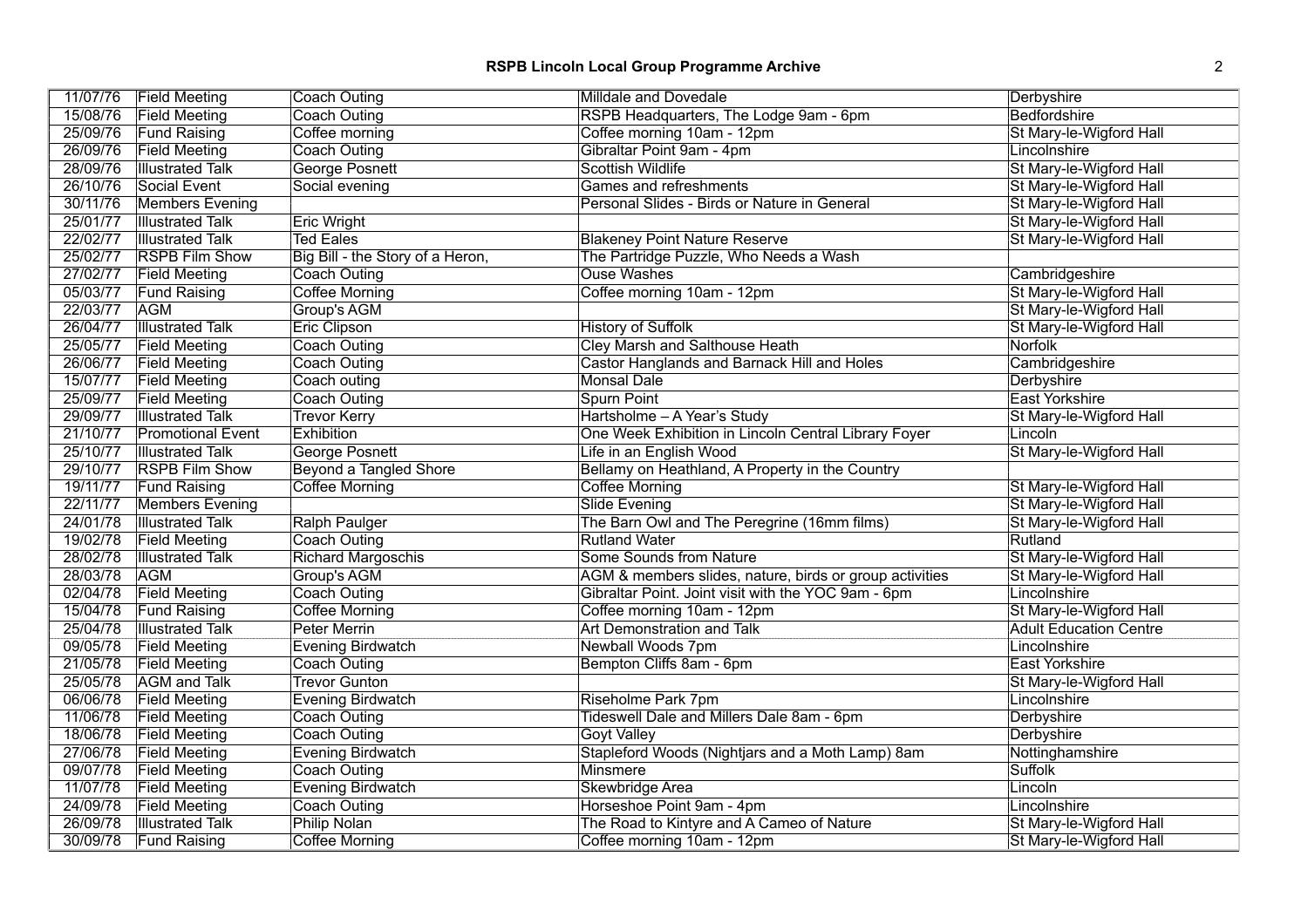| 24/10/78 | <b>Illustrated Talk</b> | <b>Andrew Hodson</b>           | The Importance of Habitats                             | St Mary-le-Wigford Hall           |
|----------|-------------------------|--------------------------------|--------------------------------------------------------|-----------------------------------|
| 28/10/78 | <b>RSPB Film Show</b>   | Speckle and Hide, Round Robin  | Plumes to Peregrines, Early One Morning                | <b>Bishop Grosseteste College</b> |
| 28/11/78 | <b>Members Evening</b>  | <b>Discussion Evening</b>      | With a Panel of 3 Experts inc. Andy Sims & Eric Wright | St Mary-le-Wigford Hall           |
| 23/01/79 | <b>Illustrated Talk</b> | Rob Hume                       | Advertised speaker replaced by George Posnett          | St Mary-le-Wigford Hall           |
| 27/02/79 | <b>Illustrated Talk</b> | <b>George Posnett</b>          | Sound and Sight (slides, tapes and records)            | St Mary-le-Wigford Hall           |
| 27/03/79 | <b>Illustrated Talk</b> | <b>Tony Cook</b>               | <b>Birds of Borough Fen Decoy</b>                      | St Mary-le-Wigford Hall           |
| 10/04/79 | <b>AGM</b>              | Group's AGM                    | AGM followed by a Quiz                                 | St Mary-le-Wigford Hall           |
| 18/04/79 | <b>Field Meeting</b>    | <b>Evening Birdwatch</b>       | Walk along the Witham Bank from The Plough Inn 7pm     | Lincolnshire                      |
| 24/04/79 | <b>Illustrated Talk</b> | <b>Malcolm Whitmore</b>        | The Management and Ecology of Sherwood Forest          | St Mary-le-Wigford Hall           |
| 19/05/79 | <b>Field Meeting</b>    | Dawn Chorus                    | Pillar Woods. Meet at Midnight                         | Lincolnshire                      |
| 22/05/79 | <b>Illustrated Talk</b> | <b>Arthur Gilpin</b>           | Rarer British Birds                                    | <b>Adult Education Centre</b>     |
| 02/06/79 | <b>Field Meeting</b>    | <b>Coach Outing</b>            | Clumber Park and Sherwood Forest 9am - 6pm             | Nottinghamshire                   |
| 05/06/79 | <b>Field Meeting</b>    | <b>Evening Birdwatch</b>       | <b>Burton Pits</b>                                     | Lincolnshire                      |
| 24/06/79 | <b>Field Meeting</b>    | <b>Coach Outing</b>            | Coombes Valley 8am - 6pm                               | Staffordshire                     |
| 08/07/79 | <b>Field Meeting</b>    | Coach Outing                   | Thetford Forest 7.30am - 6pm                           | <b>Norfolk</b>                    |
| 17/06/79 | <b>Field Meeting</b>    | <b>Evening Birdwatch</b>       | Nocton Woods 7pm                                       | Lincolnshire                      |
| 22/09/79 | <b>Fund Raising</b>     | <b>Coffee Morning</b>          | Coffee morning 10am - 12pm                             | St Mary-le-Wigford Hall           |
| 25/09/79 | <b>Illustrated Talk</b> | Peter Robinson                 | <b>Bird Protection Today</b>                           | <b>Adult Education Centre</b>     |
| 30/09/79 | <b>Field Meeting</b>    | <b>Coach Outing</b>            | Cley Marsh Nature Reserve 7.30am - 6pm                 | <b>Norfolk</b>                    |
| 21/10/79 | <b>Field Meeting</b>    | <b>Coach Outing</b>            | Fairburn Ings 8am - 6pm                                | South Yorkshire                   |
| 23/10/79 | <b>Illustrated Talk</b> | John Rowe & Maurice Houghton   | Fungi                                                  | St Mary-le-Wigford Hall           |
| 02/11/79 | <b>RSPB Film Show</b>   | Osprey, An Eye for the Birds   | Silver Meadows, The Language of Birds                  |                                   |
| 27/11/79 | <b>Illustrated Talk</b> | <b>Robert Burton</b>           | <b>Greenland Summer</b>                                | St Mary-le-Wigford Hall           |
| 05/12/79 | Social Event            | <b>Christmas Social</b>        | <b>Christmas Social</b>                                | St Mary-le-Wigford Hall           |
| 22/01/80 | <b>Illustrated Talk</b> | Peter Cobb                     | <b>Birds on Stamps</b>                                 | St Mary-le-Wigford Hall           |
| 24/02/80 | <b>Field Meeting</b>    | <b>Coach Outing</b>            | Eyebrook Reservoir 8am - 5pm                           | Leicestershire                    |
| 26/02/80 | <b>Illustrated Talk</b> | <b>Brian Hawkes</b>            | <b>Birds of Britain</b>                                | St Mary-le-Wigford Hall           |
| 15/03/80 | <b>Fund Raising</b>     | Coffee morning                 | Coffee morning 10am - 12pm                             | St Mary-le-Wigford Hall           |
| 25/03/80 | <b>Illustrated Talk</b> | Peter Condor                   | From Skomer to the Hindus                              | <b>Adult Education Centre</b>     |
| 15/04/80 | <b>AGM</b>              | Group's AGM                    | Followed by a Slide Meeting                            | St Mary-le-Wigford Hall           |
| 22/04/80 | <b>Illustrated Talk</b> | <b>Ralph Paulger</b>           | The Kestrel. Plus: The Life of the Heron (16mm films)  | St Mary-le-Wigford Hall           |
| 27/04/80 | <b>Field Meeting</b>    | <b>Coach Outing</b>            | Martin Mere 7.30am - 6pm                               | Lancashire                        |
| 06/05/80 | <b>Field Meeting</b>    | <b>Evening Birdwatch</b>       | Hartsholme Park 7.15pm                                 | Lincolnshire                      |
| 18/05/80 | <b>Field Meeting</b>    | <b>Coach Outing</b>            | Attenborough NR & Woolaton Park 8.30am - 6pm           | Nottinghamshire                   |
| 24/05/80 | <b>Weekend Holiday</b>  | <b>Guest Houses in Alnwick</b> | The Farne Islands and Bass Rock                        | Northumberland                    |
| 27/05/80 | <b>Illustrated Talk</b> | <b>Rob Hume</b>                | <b>Gulls and Terns</b>                                 | St Mary-le-Wigford Hall           |
| 10/06/80 | <b>Field Meeting</b>    | <b>Evening Birdwatch</b>       | Stapleford woods 7.30pm                                | Nottinghamshire                   |
| 29/06/80 | <b>Field Meeting</b>    | Coach outing                   | Rockingham Forest 8.30am - 6pm                         | Northamptonshire                  |
| 08/07/80 | <b>Field Meeting</b>    | <b>Evening Birdwatch</b>       | Bardney Forest 7.15pm                                  | Lincolnshire                      |
| 23/09/60 | <b>Illustrated Talk</b> | <b>Philip Shooter</b>          | The Birds of the Peak District                         | St Mary-le-Wigford Hall           |
| 27/09/80 | <b>Fund Raising</b>     | <b>Coffee Morning</b>          | Coffee morning 10am - 12pm                             | St Mary-le-Wigford Hall           |
| 28/09/80 | <b>Field Meeting</b>    | Coach outing                   | Tour of the Lincolnshire Coast 6.30am - 6pm            | Lincolnshire                      |
| 28/10/80 | <b>Illustrated Talk</b> | lan Prestt                     | <b>Birds of Prey</b>                                   | <b>Adult Education Centre</b>     |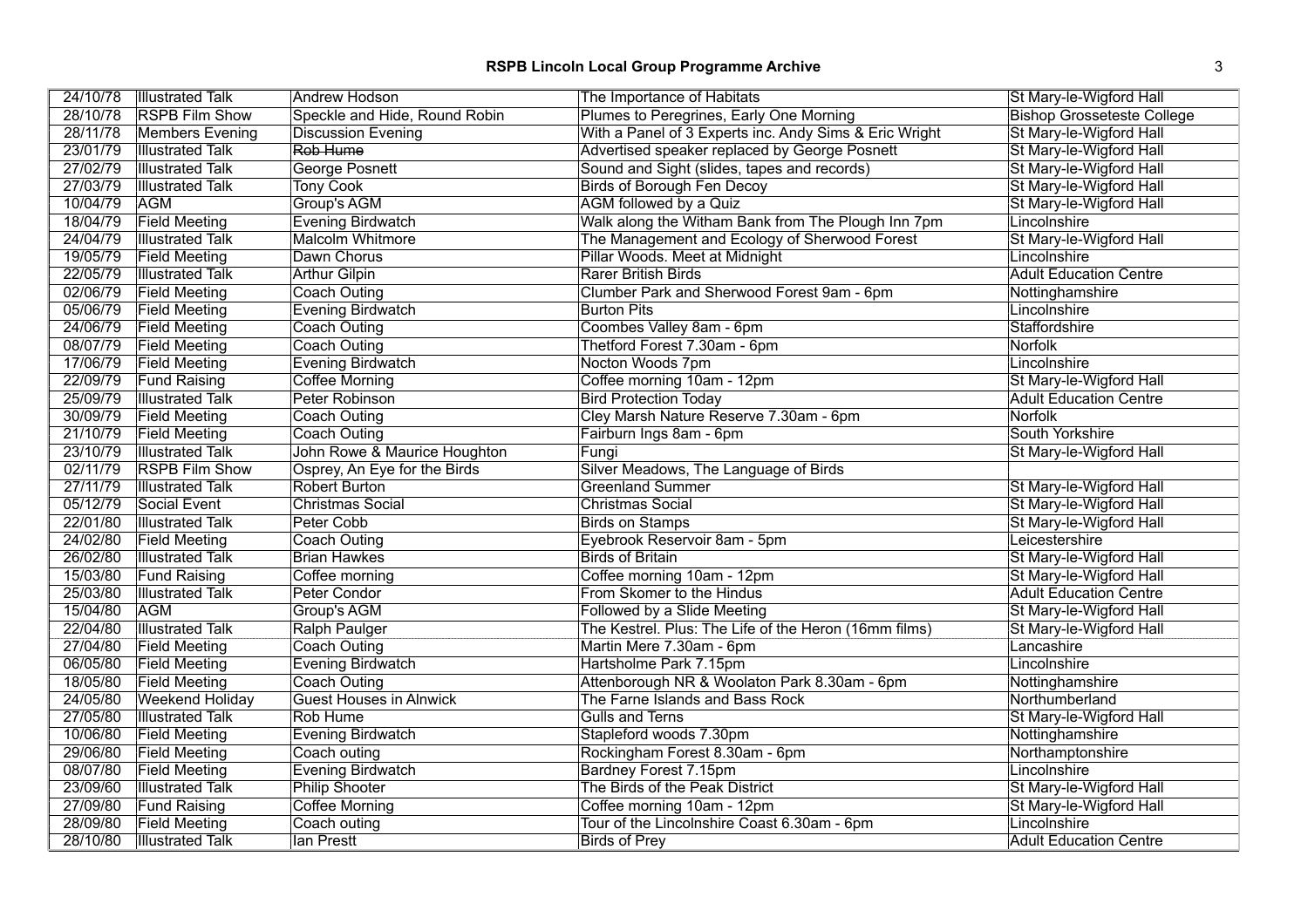| 17/11/80 | <b>RSPB Film Show</b>     | Shelduck, Ynys-Hir,              | Bird About Town,                                         |                                   |
|----------|---------------------------|----------------------------------|----------------------------------------------------------|-----------------------------------|
| 23/11/80 | <b>Field Meeting</b>      | Coach outing                     | Snettisham 8am - 6pm                                     | Norfolk                           |
| 25/11/80 | <b>Illustrated Talk</b>   | Les Hare                         | The Butterflies & their Food Plants of Bardney Forest    | St Mary-le-Wigford Hall           |
| 09/12/80 | Social Event              | Social evening                   | Mr and Mrs Game and Refreshments                         | St Mary-le-Wigford Hall           |
| 17/12/80 | <b>Fund Raising</b>       | Concert                          | <b>Carols and Other Music</b>                            | St Mary-le-Wigford Hall           |
| 16/01/81 | Social Event              | <b>Annual Dinner</b>             | <b>First Annual Dinner</b>                               | <b>Grand Hotel, Lincoln</b>       |
| 27/01/81 | <b>Illustrated Talk</b>   | John Andrews                     | Advertised speaker replaced by Gwyne Williams            | St Mary-le-Wigford Hall           |
| 22/02/81 | <b>Field Meeting</b>      | Coach Outing                     | Rutland Water 8.30am - 5pm                               | Leicestershire                    |
| 24/02/81 | <b>Illustrated Talk</b>   | Jim Conroy                       | Advertised speaker replaced by Robert Burton             | St Mary-le-Wigford Hall           |
| 14/03/81 | <b>Fund Raising</b>       | <b>Coffee Morning</b>            | Coffee morning 10am - 12pm                               | St Mary-le-Wigford Hall           |
| 24/03/81 | <b>Illustrated Talk</b>   | John O'Sullivan                  | An East Anglian Year                                     | St Mary-le-Wigford Hall           |
| 21/04/81 | AGM & Talk                | Group's AGM                      | AGM followed by a Talk by George Posnett                 | St Mary-le-Wigford Hall           |
| 28/04/81 | <b>Illustrated Talk</b>   | <b>Tony Cook</b>                 | Waders                                                   | St Mary-le-Wigford Hall           |
| 12/05/81 | <b>Field Meeting</b>      | <b>Evening Birdwatch</b>         | Newball Woods 7.15pm                                     | Lincolnshire                      |
| 17/05/81 | <b>Field Meeting</b>      | <b>Coach Outing</b>              | Bempton Cliffs 8am - 5.30pm                              | <b>East Yorkshire</b>             |
| 23/05/81 | <b>Weekend Holiday</b>    | <b>Haverford West</b>            | St David's to Cardigan                                   | <b>Wales</b>                      |
| 26/05/81 | <b>Illustrated Talk</b>   | Peter Skelson                    | Along a Mountain Track                                   | St Mary-le-Wigford Hall           |
| 07/06/81 | <b>Field Meeting</b>      | Dawn Chorus                      | <b>Burton Pits 3am</b>                                   | Lincolnshire                      |
| 28/06/81 | <b>Field Meeting</b>      | Coach Outing                     | Goyt Valley 7.30am - 6pm                                 | Derbyshire                        |
| 07/07/81 | <b>Field Meeting</b>      | <b>Evening Birdwatch</b>         | Nocton Woods 7.15pm                                      | Lincolnshire                      |
| 19/07/81 | <b>Field Meeting</b>      | <b>Coach Outing</b>              | Grafham Water and The Lodge 7.30am - 5.30pm              | Bedfordshire                      |
| 16/08/81 | <b>Field Meeting</b>      | <b>Coach Outing</b>              | Minsmere 7.30am - 5.30pm (original planned for 26 April) | Suffolk                           |
| 22/09/81 | <b>Illustrated Talk</b>   | Mike Blackburn                   | The Broads and Strumpshaw Fen                            | St Mary-le-Wigford Hall           |
| 27/09/81 | <b>Field Meeting</b>      | Coach Outing                     | Blacktoft Sands 8.30am - 5.30pm                          | N Humberside                      |
| 26/09/81 | <b>Fund Raising</b>       | Coffee morning                   | Coffee morning 10am - 12pm                               | St Mary-le-Wigford Hall           |
| 27/10/81 | <b>Illustrated Talk</b>   | <b>Tony Jack</b>                 | Originally planned for Dr Robert Kenward who cancelled   | St Mary-le-Wigford Hall           |
| 06/11/81 | <b>RSPB Film Show</b>     | The Commendable Crow, Sea Birds, | The Secret Reeds                                         | <b>Bishop Grosseteste College</b> |
| 24/11/81 | <b>Illustrated Talk</b>   | <b>Philip Nolan</b>              | Nature in Focus                                          | St Mary-le-Wigford Hall           |
| 29/11/81 | <b>Field Meeting</b>      | <b>Coach Outing</b>              | Welney and the Ouse Washes 8.30am - 5pm                  | Cambridgeshire                    |
| 08/12/81 | Social Event              | Social evening                   | Games, Dancing, Refreshments and Surprises               | St Mary-le-Wigford Hall           |
| 15/02/82 | Social Event              | <b>Dinner</b>                    | Annual Dinner with guest speaker                         | Grand Hotel, Lincoln              |
| 26/01/82 | <b>Illustrated Talk</b>   | <b>Arthur Gilpin</b>             | <b>Birds in Many Places</b>                              | St Mary-le-Wigford Hall           |
| 23/02/82 | <b>Illustrated Talk</b>   | Josh Scott                       | The Beginnings of the Wildfowl Trust & its Achievements  | St Mary-le-Wigford Hall           |
| 28/02/82 | <b>Field Meeting</b>      | <b>Coach Outing</b>              | Hornsea Mere 9am - 4.30pm                                | <b>E</b> Yorkshire                |
| 13/03/82 | <b>Fund Raising</b>       | Coffee Morning                   | Coffee morning 10am - 12pm                               | St Mary-le-Wigford Hall           |
| 23/03/82 | <b>Illustrated Talk</b>   | Ralph Paulger                    | Woodland and Waterside Birds                             | St Mary-le-Wigford Hall           |
| 20/04/82 | <b>AGM</b> and Talk       | <b>George Posnett</b>            | Nature in Suffolk                                        | St Mary-le-Wigford Hall           |
|          | 25/04/82 Field Meeting    | Coach Outing                     | Cley Marsh 7.30am - 5.30pm                               | <b>Norfolk</b>                    |
| 27/04/82 | <b>Illustrated Talk</b>   | <b>Brian Shergold</b>            | The Life and Art of Archibald Thorburn                   | St Mary-le-Wigford Hall           |
| 01/05/82 | <b>Weekend Holiday</b>    | <b>Hotel in Morecambe</b>        | Fairburn Ings, Leighton Moss and Boulsworth Hill         | Yorkshire & Lancashire            |
| 16/05/82 | <b>Field Meeting</b>      | <b>Coach Outing</b>              | Gibraltar Point 9am - 6pm                                | Lincolnshire                      |
| 18/05/82 | <b>Field Meeting</b>      | <b>Evening Birdwatch</b>         | Bardney Forest 7.15pm                                    | Lincolnshire                      |
|          | 25/05/82 Illustrated Talk | <b>Harold Auger</b>              | Amateur Bird Photography                                 | St Mary-le-Wigford Hall           |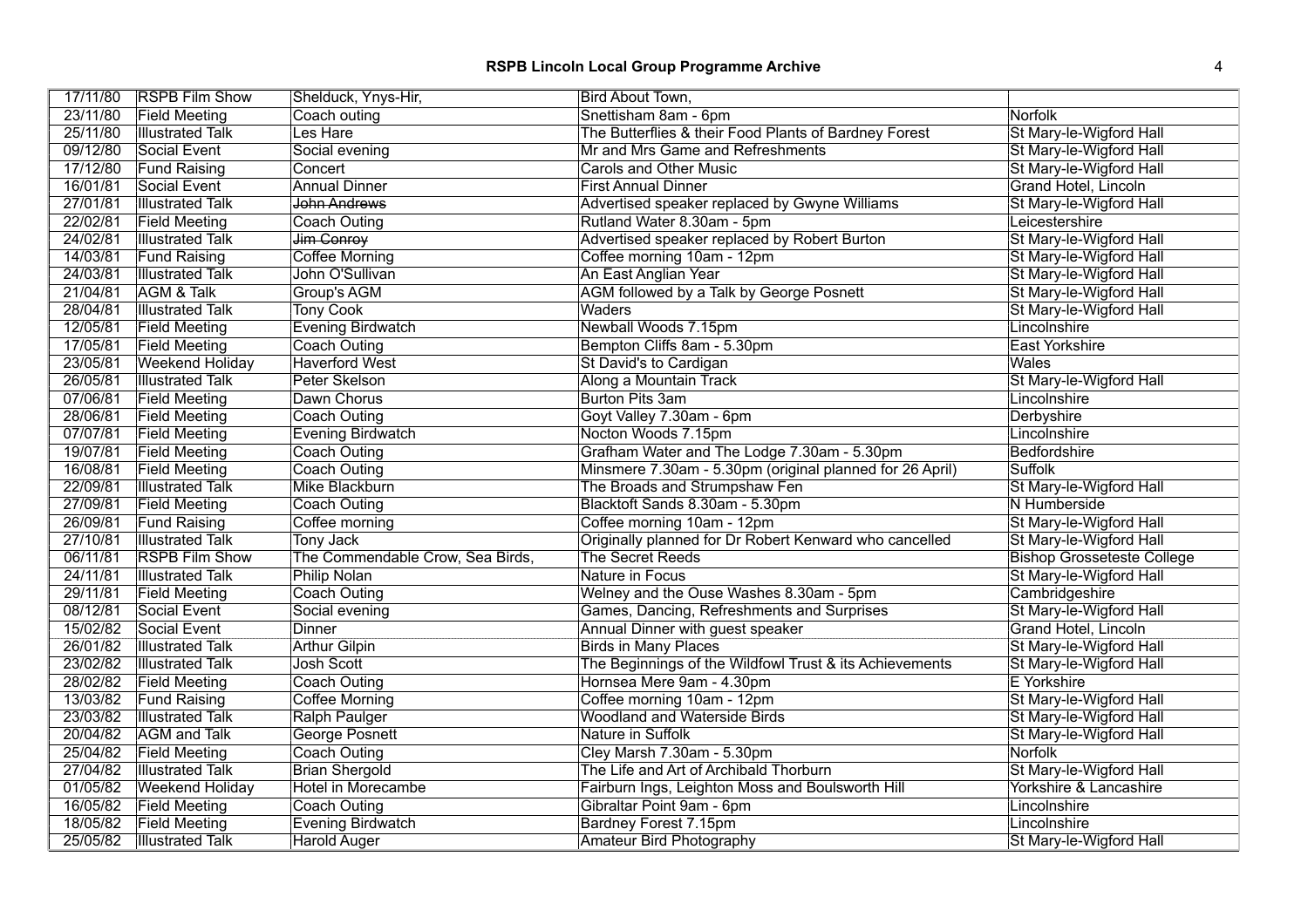|          | 15/06/82 Field Meeting   | <b>Evening Birdwatch</b>          | Stapleford woods 7.30pm                                 | Nottinghamshire                   |
|----------|--------------------------|-----------------------------------|---------------------------------------------------------|-----------------------------------|
|          | 27/06/82 Field Meeting   | Coach Outing                      | Cromford Canal Walk with Philip Shooter 8am - 6pm       | Derbyshire                        |
| 05/09/82 | <b>Field Meeting</b>     | Coach Outing                      | Holme Dunes 7.30am - 5.30pm                             | Norfolk                           |
| 25/09/82 | <b>Promotional Event</b> | Open Day Opened by Fiona Richmond | Raffle, Art Exh., Evening Talk, St Mary's Church & Hall | St Mary-le-Wigford Hall           |
| 28/09/82 | <b>Illustrated Talk</b>  | Dr Ian Newton                     | <b>Recent Studies of Sparrowhawks</b>                   | St Mary-le-Wigford Hall           |
| 15/10/82 | <b>Fund Raising</b>      | Concert                           |                                                         | St Mary-le-Wigford Hall           |
| 26/10/82 | <b>Illustrated Talk</b>  | John O'Sullivan                   | <b>Travels of a Birdwatcher</b>                         | St Mary-le-Wigford Hall           |
| 23/11/82 | <b>Members Evening</b>   | <b>Members' Slide Competition</b> | Slide Competition with an Independent Judge             | St Mary-le-Wigford Hall           |
| 28/11/82 | <b>Field Meeting</b>     | <b>Coach Outing</b>               | Gedney Drove End with Tony Cook 8.30am - 4.30pm         | Lincolnshire                      |
| 12/11/92 | <b>RSPB Film Show</b>    | The Master Builders,              | The Vital River, Short-eared Owl                        | <b>Bishop Grosseteste College</b> |
| 07/12/82 | Social Event             | <b>Christmas Social</b>           | <b>Talk by George Posnett</b>                           | St Mary-le-Wigford Hall           |
| 23/01/83 | <b>Field Meeting</b>     | Coach Outing                      | Grafham Water 8.30am - 4pm                              | Bedfordshire                      |
| 25/01/83 | <b>Illustrated Talk</b>  | Peter Wilson                      | <b>Bird Photography in Europe</b>                       | St Mary-le-Wigford Hall           |
| 04/02/83 | Social Event             | <b>Annual Dinner</b>              | With guest speaker, Trevor Gunton                       | Roman Ruin, Lincoln               |
| 22/02/83 | <b>Illustrated Talk</b>  | George Posnett                    | Nature in Suffolk                                       | St Mary-le-Wigford Hall           |
| 22/03/83 | <b>Illustrated Talk</b>  | John Stapleton                    | <b>Woodland Scene</b>                                   | St Mary-le-Wigford Hall           |
| 26/03/83 | <b>Fund Raising</b>      | Coffee morning                    | Coffee morning 10am - 12pm                              | St Mary-le-Wigford Hall           |
| 19/04/83 | <b>AGM</b>               | Group's AGM                       |                                                         | St Mary-le-Wigford Hall           |
| 24/04/83 | <b>Field Meeting</b>     | <b>Coach Outing</b>               | Potteric Carr 8.30am - 5.30pm                           | Yorkshire                         |
| 26/04/83 | <b>Illustrated Talk</b>  | <b>Brian Hawkes</b>               | The Wildlife of the Falkland Islands                    | St Mary-le-Wigford Hall           |
| 07/05/83 | Social Event             | Dance                             | <b>Tramp Supper and Barn Dance</b>                      | Lake Farm                         |
| 15/05/83 | <b>Field Meeting</b>     | Coach Outing                      | Strumpshaw Fen 7.30am - 5.30pm                          | Norfolk                           |
| 22/05/83 | <b>Field Meeting</b>     | Dawn Chorus & Breakfast           | Burton Pits 3.30am                                      | Lincolnshire                      |
| 24/05/83 | <b>Illustrated Talk</b>  | <b>Martin Coates</b>              | Spring in Southern Spain and Autumn in NW Turkey        | St Mary-le-Wigford Hall           |
| 28/05/83 | <b>Weekend Holiday</b>   | Northumberland                    | <b>Farne Islands and Bass Rock</b>                      | Northumberland                    |
| 07/06/83 | <b>Field Meeting</b>     | <b>Evening Birdwatch</b>          | Riseholme College 7.15pm                                | Lincolnshire                      |
| 26/06/83 | <b>Field Meeting</b>     | Coach Outing                      | Fowlmere and Wicken Fen 7.30am - 5.30pm                 | Cambridgeshire                    |
| 04/09/83 | <b>Field Meeting</b>     | Coach Outing                      | Titchwell Marsh 8am - 5.30pm                            | Norfolk                           |
| 27/09/83 | <b>Illustrated Talk</b>  | Peter Skelson                     | <b>Destination Iceland</b>                              | St Mary-le-Wigford Hall           |
| 01/10/83 | <b>Fund Raising</b>      | Coffee morning                    | Coffee morning 10am - 12pm                              | St Mary-le-Wigford Hall           |
| 02/10/83 | <b>Field Meeting</b>     | <b>Coach Outing</b>               | Rutland Water 8.30am - 5pm                              | Leicestershire                    |
| 07/10/83 | <b>Fund Raising</b>      | Concert                           | The Magnum Singers with the Ruston Bucyrus Band         | <b>Central Methodist Church</b>   |
| 25/10/83 | <b>Illustrated Talk</b>  | Derek Scott                       | Advertised speaker replaced by Martin Curry             | St Mary-le-Wigford Hall           |
| 11/11/83 | <b>RSPB Film Show</b>    |                                   | Pinkfoot and Heritage of the Forest                     | <b>Bishop Grosseteste College</b> |
| 22/11/83 | <b>Illustrated Talk</b>  | <b>Geoff Trinder</b>              | The Natural History of the Isle of Axholme              | St Mary-le-Wigford Hall           |
| 27/11/83 | <b>Field Meeting</b>     | Coach Outing                      | Attenborough Nature Reserve 8.30am - 4pm                | Nottinghamshire                   |
| 06/12/83 | Social Event             | <b>Members Evening</b>            |                                                         | St Mary-le-Wigford Hall           |
| 24/01/84 | <b>Illustrated Talk</b>  | <b>Chris Knights</b>              | East Anglian Birds and Birds of Florida                 | St Mary-le-Wigford Hall           |
| 22/01/84 | <b>Field Meeting</b>     | Coach Outing                      | Welney and the Ouse Washes 8am - 4pm                    | Cambridgeshire                    |
| 03/02/84 | Social Event             | <b>Annual Dinner</b>              | Eastgate Post House Hotel with Carl Nicholson           | Lincoln                           |
| 19/02/84 | <b>Field Meeting</b>     | <b>Coach Outing</b>               | Gibraltar Point 8.30am - 4pm                            | Lincolnshire                      |
| 28/02/84 | <b>Illustrated Talk</b>  | <b>Eric Simms</b>                 | <b>Wildlife of the Mountains</b>                        | St Mary-le-Wigford Hall           |
| 27/03/84 | <b>Illustrated Talk</b>  | Brian Sage                        | Advertised speaker replaced by Martin Davies            | St Mary-le-Wigford Hall           |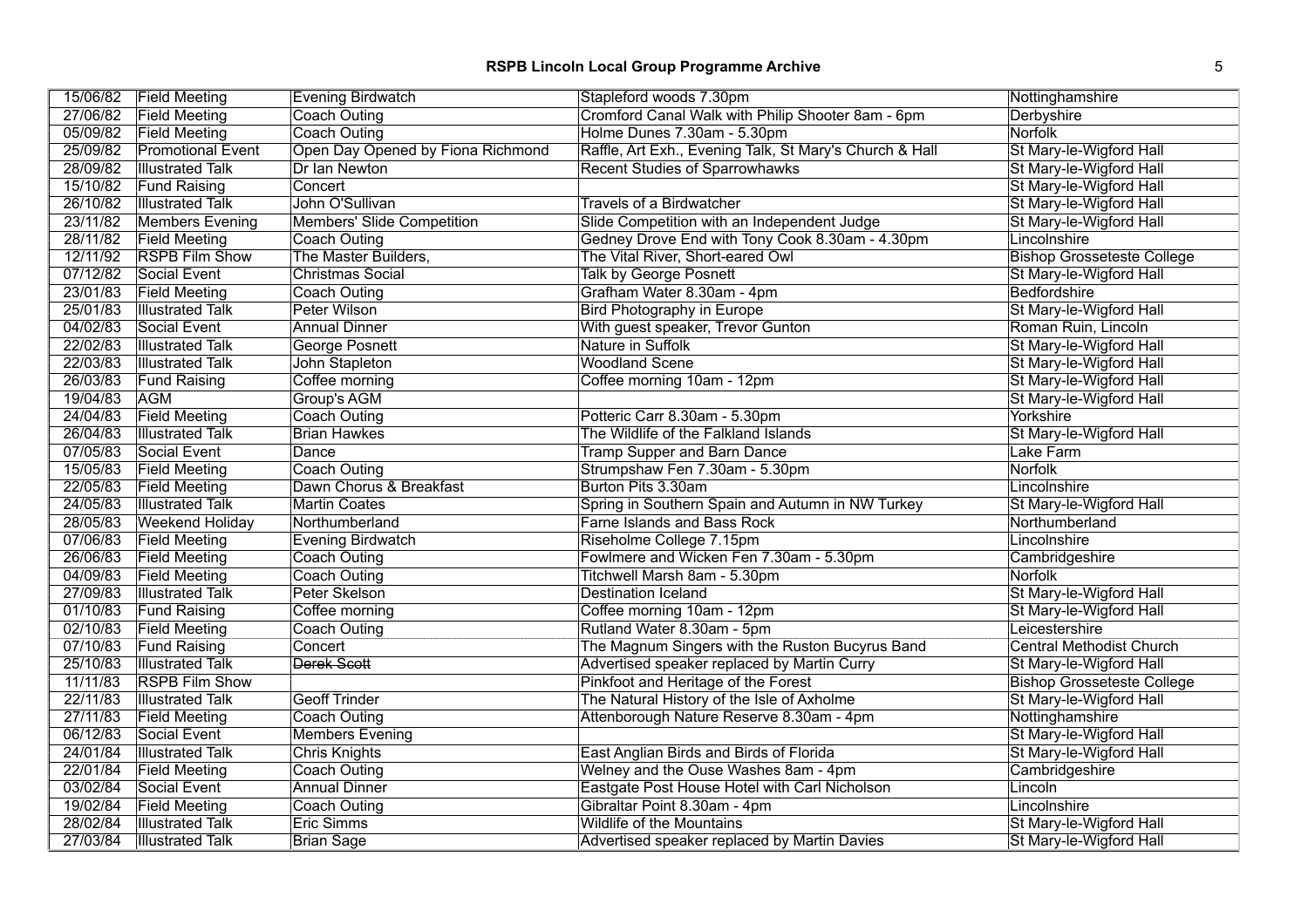| 31/03/84<br><b>Coffee Morning</b><br><b>Fund Raising</b><br>Coffee morning 10am - 12pm                        | St Mary-le-Wigford Hall           |
|---------------------------------------------------------------------------------------------------------------|-----------------------------------|
| 17/04/84<br><b>AGM</b><br><b>Group's AGM</b>                                                                  | St Mary-le-Wigford Hall           |
| 24/04/84<br><b>Illustrated Talk</b><br><b>Tim Appleton</b><br><b>Rutland Water Nature Reserve</b>             | St Mary-le-Wigford Hall           |
| 29/04/84<br><b>Field Meeting</b><br><b>Coach Outing</b><br>Spurn Point 8am - 5.30pm                           | Yorkshire                         |
| 12/05/84<br>Social Event<br><b>Barn Dance</b><br><b>Barn Dance and Western Evening</b>                        | Lake Farm                         |
| 15/05/84<br><b>Field Meeting</b><br><b>Evening Birdwatch</b><br>Newball Woods 7.15pm                          | Lincolnshire                      |
| 20/05/84<br>East Wretham Heath 7.30am - 5.30pm<br><b>Field Meeting</b><br>Coach Outing                        | Norfolk                           |
| 22/05/84<br><b>Illustrated Talk</b><br>George Posnett<br><b>British orchids and other Rare Wildflowers</b>    | St Mary-le-Wigford Hall           |
| 26/05/84<br><b>Hotel in Chepstow</b><br>Slimbridge, Nags Head and Midger Wood<br><b>Field Meeting</b>         | Gloucestershire                   |
| 09/06/84<br>Afternoon Birdwatch<br><b>Field Meeting</b><br>Bardney Forest 1.30pm - 5pm                        | Lincolnshire                      |
| 17/06/84<br>Haley Wood 8am - 5.30pm<br><b>Field Meeting</b><br><b>Coach Outing</b>                            | Cambridgeshire                    |
| 07/07/84<br>Mystery Tour & 10th Anniversary Tea 1.30pm - 7pm<br><b>Field Meeting</b><br>Coach Outing          | Lincolnshire                      |
| 02/09/84<br><b>Field Meeting</b><br>Minsmere 7.30am - 5pm<br><b>Coach Outing</b>                              | Suffolk                           |
| 25/09/84<br>Kenyan Wildlife Safari<br><b>Illustrated Talk</b><br>Chris Durdin                                 | St Mary-le-Wigford Hall           |
| 29/09/84<br>Coffee morning 10am - 12pm<br><b>Fund Raising</b><br>Coffee morning                               | St Mary-le-Wigford Hall           |
| 07/10/84<br>Blacktoft & Messingham Sand Quarry 8.30am - 5.30pm<br><b>Field Meeting</b><br><b>Coach Outing</b> | S. Humberside & Lincolnshire      |
| 23/10/84<br>Peter Lathwell & David Stevens<br>The Titchwell File<br><b>Illustrated Talk</b>                   | St Mary-le-Wigford Hall           |
| 18/11/84<br>Snettisham and Roydon Common 8am - 4.30pm<br>Coach Outing<br><b>Field Meeting</b>                 | Norfolk                           |
| 02/11/84<br>Where Eagles Fly,<br><b>RSPB Film Show</b><br>Concerning Swans, Gardening with Wildlife           | <b>Bishop Grosseteste College</b> |
| 27/11/84<br>Chris Potts and Doug Wright<br>The Birds of Barton Reedbeds<br><b>Illustrated Talk</b>            | St Mary-le-Wigford Hall           |
| 08/12/84<br>Afternoon Birdwatch<br><b>Field Meeting</b><br>Burton Pits 1pm - 3.30pm                           | Lincolnshire                      |
| 11/12/84<br><b>Christmas Social</b><br>Social Event<br><b>Christmas Crackers!</b>                             | St Mary-le-Wigford Hall           |
| 22/01/85<br><b>Illustrated talk</b><br>Nature Reserves in Britain<br><b>Brian Hawkes</b>                      | St Mary-le-Wigford Hall           |
| 27/01/85<br><b>Field Meeting</b><br>Coach Outing<br>Welney and the RSPB Ouse Washes 8am - 4pm                 | Cambridgeshire                    |
| 09/02/85<br><b>Guest Speaker Ian Prestt</b><br>Social Event<br><b>Annual Dinner</b>                           | White Hart Hotel, Lincoln         |
| 24/02/85<br>Denaby ings 8.30am - 4pm<br><b>Field Meeting</b><br><b>Coach Outing</b>                           | Yorkshire                         |
| 26/02/85<br><b>Illustrated talk</b><br>Douglas Simpson<br>Protection of Birds in Yorkshire                    | St Mary-le-Wigford Hall           |
| 24/03/85<br><b>Field Meeting</b><br><b>Morning Bird Song Walk</b><br>Burton Gravel Pits 7am                   | Lincolnshire                      |
| 26/03/85<br><b>Illustrated talk</b><br><b>Derek Scott</b><br>Birds of the Highlands                           | St Mary-le-Wigford Hall           |
| 30/03/85<br><b>Coffee Morning</b><br><b>Fund Raising</b><br>Coffee morning 10am - 12pm                        | St Mary-le-Wigford Hall           |
| 09/04/85<br><b>Illustrated talk</b><br><b>Brian Sage</b><br>Shetland Isles and their Natural history          | St Mary-le-Wigford Hall           |
| 14/04/85<br>Morning Bird Song Walk<br><b>Field Meeting</b><br><b>Burton Gravel Pits 7am</b>                   | Lincolnshire                      |
| 23/04/85<br><b>AGM</b><br>Group's AGM                                                                         | St Mary-le-Wigford Hall           |
| 28/04/85<br><b>Coach Outing</b><br><b>Field Meeting</b><br>Holme Dunes 8am - 5pm                              | Norfolk                           |
| 11/05/85<br>Social Event<br><b>Barn Dance</b><br><b>Barn Dance and Farmers Supper</b>                         | Lake Farm                         |
| 28/05/85<br>Peter Skelson<br>The First Ten Years<br>Illustrated talk                                          | St Mary-le-Wigford Hall           |
| 12/05/85<br><b>Burton Gravel Pits 7am</b><br><b>Field Meeting</b><br>Morning Bird Song Walk                   | Lincolnshire                      |
| 19/05/85<br><b>Field Meeting</b><br><b>Coach Outing</b><br>Coombes Valley 8am - 5pm                           | Staffordshire                     |
| 24/05/85<br><b>Evening Birdwatch</b><br>Hartsholme Country Park 7.15pm<br><b>Field Meeting</b>                | Lincolnshire                      |
| 25/05/85<br><b>Weekend Holiday</b><br>Crown Hotel, Westleton<br>West Stow, Walberswick and Bradfield Woods    | Suffolk                           |
| 09/06/85<br><b>Field Meeting</b><br>Morning Bird Song Walk<br><b>Burton Gravel Pits 7am</b>                   | Lincolnshire                      |
| 15/06/85<br><b>Coach Outing</b><br><b>Field Meeting</b><br>Barnack Hills and Holes Reserve 1pm - 6pm          | Northamptonshire                  |
| 30/06/85<br>Coach Outing<br><b>Field Meeting</b><br>Bempton Cliffs 8am - 5pm                                  | N. Humberside                     |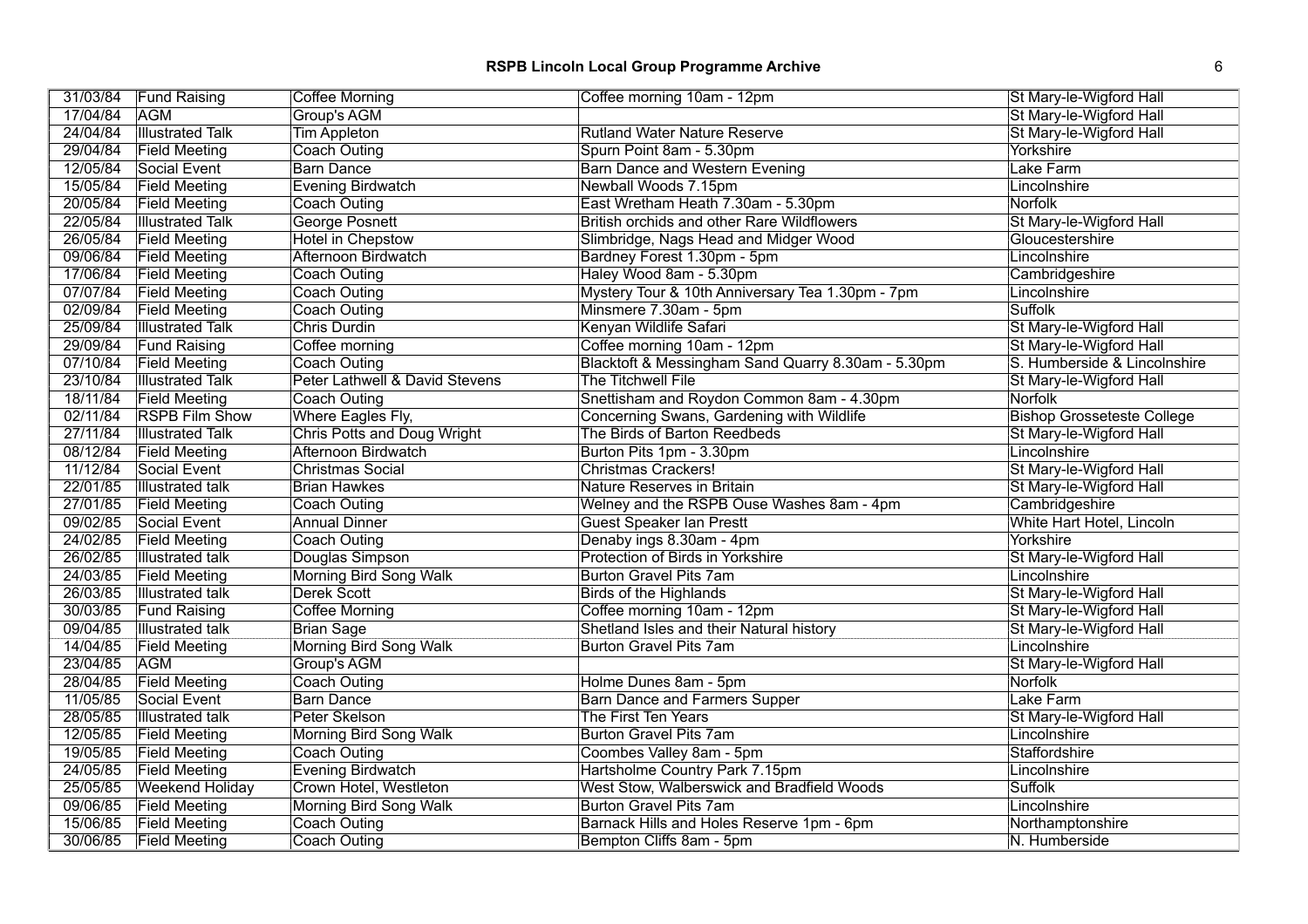# **RSPB Lincoln Local Group Programme Archive** 7

|          | 06/07/85 Field Meeting   | Coach Outing                         | Mystery Coach tour and Strawberry Tea 1.15pm              | Lincolnshire                      |
|----------|--------------------------|--------------------------------------|-----------------------------------------------------------|-----------------------------------|
| 01/09/85 | <b>Field Meeting</b>     | Coach Outing                         | Cley Marsh                                                | Norfolk                           |
| 24/09/85 | <b>Illustrated talk</b>  | <b>Andrew Grieve</b>                 | advertised speaker replaced by Richard Fox                | St Mary-le-Wigford Hall           |
| 05/10/85 | <b>Fund Raising</b>      | <b>Coffee Morning</b>                | Coffee morning 10am - 12pm                                | St Mary-le-Wigford Hall           |
| 06/10/85 | <b>Field Meeting</b>     | Coach Outing                         | Potteric Carr 8.30am - 4.30pm                             | Yorkshire                         |
| 22/10/85 | <b>Illustrated talk</b>  | Carl Nicholson                       | The Bird Life Around Lake Neusiedl, Austria               | St Mary-le-Wigford Hall           |
| 25/10/85 | <b>RSPB Film Show</b>    | In the Shadow of the Plough          | Street to the Isles, Birds of the Grey Wind, Titmice      | <b>Bishop Grosseteste College</b> |
| 18/11/85 | <b>Celebrity Lecture</b> | <b>Tony Soper</b>                    | An Evening with Tony Soper                                | <b>Bishop Grosseteste College</b> |
| 24/11/85 | <b>Field Meeting</b>     | Coach Outing                         | Fairburn Ings 8.30am - 4pm                                | Yorkshire                         |
| 26/11/85 | <b>Illustrated talk</b>  | George Posnett                       | A Year with Nature                                        | St Mary-le-Wigford Hall           |
| 10/12/85 | Social Event             | <b>Christmas Social</b>              | <b>Christmas Crackers!</b>                                | St Mary-le-Wigford Hall           |
| 26/01/86 | <b>Field Meeting</b>     | Coach Outing                         | Grafham Water 8am - 4pm                                   | Bedfordshire                      |
| 28/01/86 | <b>Illustrated talk</b>  | Derek Toomer                         | Natural History Photography                               | St Mary-le-Wigford Hall           |
| 08/02/86 | Social Event             | <b>Annual Dinner</b>                 | Guest Speaker Kenneth Carlisle MP for Lincoln             | White Hart Hotel, Lincoln         |
| 23/02/86 | <b>Field Meeting</b>     | Coach Outing                         | Attenborough Nature Reserve 9am - 4pm                     | Nottinghamshire                   |
| 25/02/86 | <b>Illustrated talk</b>  | A Trio of Speakers                   | Newball Woods - An Overview Birds, Plants & Fungi         | St Mary-le-Wigford Hall           |
| 23/03/86 | <b>Field Meeting</b>     | Coach Outing                         | Gibraltar Point Nature Reserve 9am - 4.30pm               | Lincolnshire                      |
| 25/03/86 | <b>Illustrated talk</b>  | <b>Richard Porter</b>                | A Birdwatcher in Southern Arabia                          | <b>Bishop Grosseteste College</b> |
| 05/04/86 | <b>Fund Raising</b>      | <b>Coffee Morning</b>                | Coffee morning 10am - 12pm                                | St Mary-le-Wigford Hall           |
| 08/04/86 | <b>Illustrated talk</b>  | Roger Goy                            | The Nature Diary of Roger Goy                             | St Mary-le-Wigford Hall           |
| 13/04/86 | <b>Field Meeting</b>     | Coach Outing                         | Titchwell Marsh 8am - 5pm                                 | <b>Norfolk</b>                    |
| 22/04/86 | <b>AGM</b>               | Group's AGM                          |                                                           | St Mary-le-Wigford Hall           |
| 10/05/86 | Social Event             | <b>Barn Dance</b>                    | <b>Barn Dance and Buffet Supper</b>                       | Lake Farm                         |
| 18/05/86 | <b>Field Meeting</b>     | Coach Outing                         | Goyt Valley 8am - 5pm                                     | Derbyshire                        |
| 20/05/86 | <b>Field Meeting</b>     | Evening Birdwatch                    | Newball Woods 7.15pm                                      | Lincolnshire                      |
| 24/05/86 | <b>Weekend Holiday</b>   | White Swan Hotel, Seahouses          | The Farne islands                                         | Northumberland                    |
| 27/05/86 | <b>Illustrated talk</b>  | <b>Andrew Grieve</b>                 | The Blacktoft Sands Reserve                               | St Mary-le-Wigford Hall           |
| 10/06/86 | <b>Field Meeting</b>     | Evening Birdwatch                    | Stapleford Woods (for Nightjars) 8pm                      | Lincolnshire                      |
| 15/06/86 | <b>Field Meeting</b>     | Coach Outing                         | Strumpshaw Fen 7.30am - 5pm                               | <b>Norfolk</b>                    |
| 06/07/86 | <b>Field Meeting</b>     | <b>Coach Outing</b>                  | Afternoon at Messingham Sand Quarries 1pm - 6pm           | Lincolnshire                      |
| 03/08/86 | <b>Field Meeting</b>     | Coach Outing & Ploughman's Lunch     | Talk/lunch at Golf Hotel & visit to Kirkby Moor/Moor Farm | Lincolnshire                      |
| 07/09/86 | <b>Field Meeting</b>     | Coach Outing                         | Spurn point Nature Reserve 8am - 5pm                      | E. Yorkshire                      |
| 23/09/86 | <b>Illustrated talk</b>  | E A Janes                            | The Wildlife Photographers Year                           | St Mary-le-Wigford Hall           |
| 27/09/86 | <b>Fund Raising</b>      | Open Day                             | In St Mary-le-Wigford Hall Church and Church Hall         | St Mary-le-Wigford Hall           |
| 05/10/86 | <b>Field Meeting</b>     | Coach Outing                         | Rutland Water Nature Reserve 8.30am - 5pm                 | Leicestershire                    |
| 28/10/86 | <b>Illustrated talk</b>  | <b>Richard Margoschis</b>            | More Sounds form Nature                                   | St Mary-le-Wigford Hall           |
| 29/10/86 | <b>RSPB Film Show</b>    | Upland in Crisis, After the Harvest, | Discovering Menorca, Kingfisher, Splendour of the Brook   | <b>Bishop Grosseteste College</b> |
| 16/11/86 | <b>Field Meeting</b>     | Coach Outing                         | Hornsea Mere 9am - 4.30pm                                 | Yorkshire                         |
| 25/11/86 | <b>Illustrated talk</b>  | <b>Brian Hawkes</b>                  | Wildlife of Canada                                        | St Mary-le-Wigford Hall           |
| 07/12/86 | Social Event             | Christmas Social                     | <b>Christmas Social</b>                                   | St Mary-le-Wigford Hall           |
| 17/12/86 | <b>Fund Raising</b>      | Concert with the Magnum Singers      | Christmas Carols and Other Music in the Church            | St Mary-le-Wigford Hall           |
| 27/12/86 | <b>Field Meeting</b>     | Afternoon Birdwatch                  | <b>Burton Gravel Pits 1pm</b>                             | Lincolnshire                      |
| 08/01/87 | <b>Illustrated talk</b>  | <b>Derek Scott</b>                   | Kenya Adventure                                           | <b>St Andrews Hall</b>            |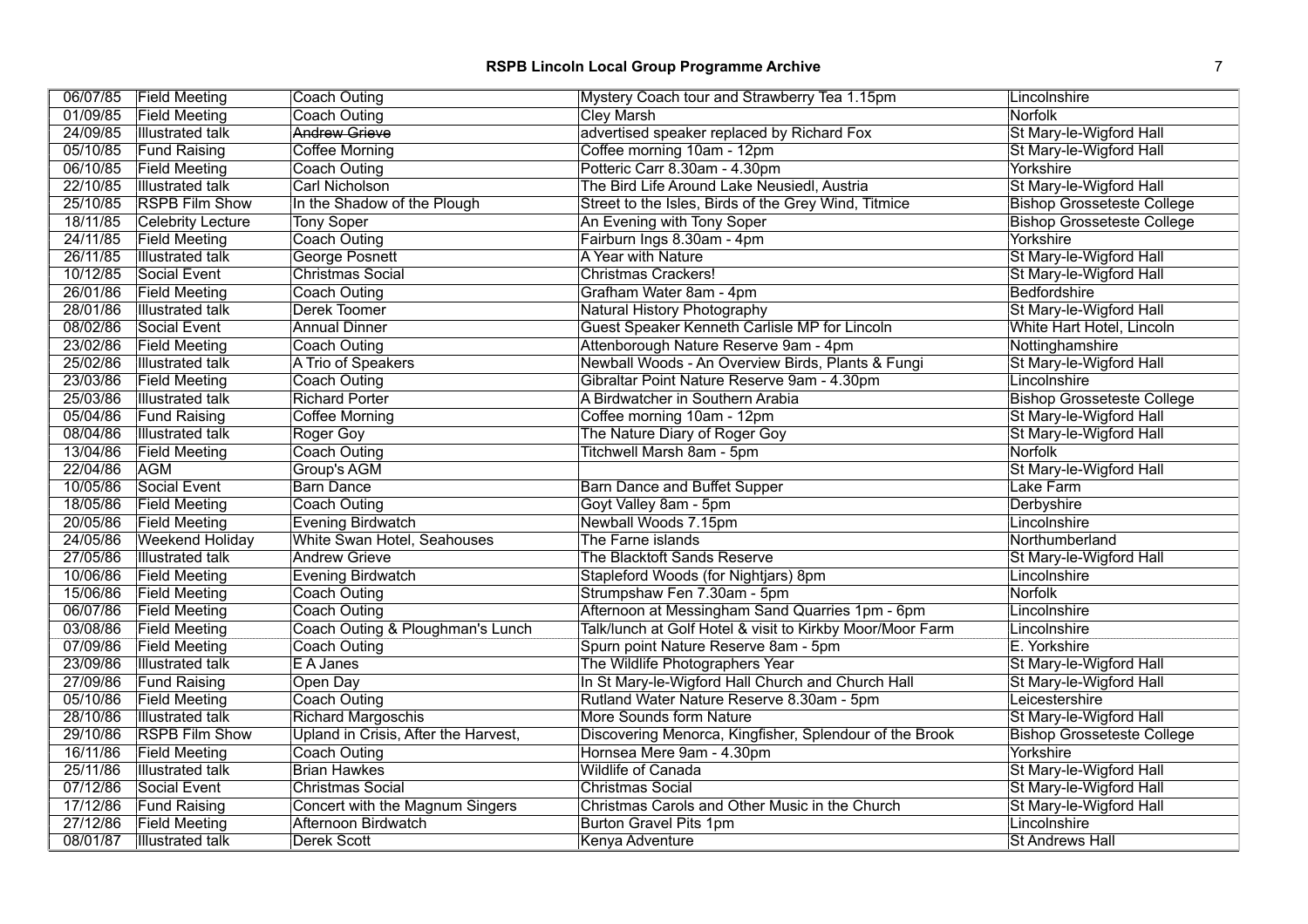|          | 25/01/87 Field Meeting  | Coach Outing                       | Gibraltar Point (instead of Pitsford) 8.30am - 4pm      | Northamptonshire                |
|----------|-------------------------|------------------------------------|---------------------------------------------------------|---------------------------------|
| 07/02/87 | Social Event            | <b>Annual Dinner</b>               | With Guest Speaker Joan Morecambe                       | <b>White Hart Hotel</b>         |
| 12/02/87 | <b>Illustrated talk</b> | Dr Keith Hammond                   | <b>Andalucian Adventure</b>                             | <b>St Andrews Hall</b>          |
| 15/02/87 | <b>Field Meeting</b>    | Coach Outing                       | Snettisham 8am - 4.30pm                                 | Norfolk                         |
| 08/03/87 | <b>Field Meeting</b>    | Morning Bird Song Walk             | Burton Gravel Pits 7 am                                 | Lincolnshire                    |
| 12/03/87 | <b>Illustrated talk</b> | <b>Barry Lillycrap</b>             | A Year with the Birds                                   | <b>St Andrews Hall</b>          |
| 22/03/87 | <b>Field Meeting</b>    | <b>Coach Outing</b>                | Freiston Shore and the Witham Mouth 8.30am - 3pm        | Lincolnshire                    |
| 04/04/87 | <b>Fund Raising</b>     | Coffee Morning                     | Coffee morning 10am - 12pm                              | St Mary-le-Wigford Hall         |
| 05/04/87 | <b>Field Meeting</b>    | Morning Bird Song Walk             | <b>Burton Gravel Pits 7am</b>                           | Lincolnshire                    |
| 09/04/87 | <b>Illustrated talk</b> | <b>Geoff Trinder</b>               | Wildlife of Lincolnshire and South Humberside           | <b>St Andrews Hall</b>          |
| 23/04/87 | <b>AGM</b>              | Group's AGM                        |                                                         | <b>St Andrews Hall</b>          |
| 26/04/87 | <b>Field Meeting</b>    | Coach Outing                       | Cley Marsh 7.30am - 5pm                                 | <b>Norfolk</b>                  |
| 09/05/87 | Social Event            | <b>Barn Dance and Tramp Supper</b> |                                                         | Lake Farm                       |
| 10/05/87 | <b>Field Meeting</b>    | Morning Bird Song Walk             | <b>Burton Gravel Pits 7am</b>                           | Lincolnshire                    |
| 14/05/87 | Members Evening         | Quiz Evening                       |                                                         | <b>St Andrews Hall</b>          |
| 17/05/87 | <b>Field Meeting</b>    | Coach Outing                       | Alvecote Pools 8am - 5pm                                | Warwickshire                    |
| 19/05/87 | <b>Field Meeting</b>    | Evening Birdwatch                  | Chambers Farm Wood, Bardney Forest 7.15pm               | Lincolnshire                    |
| 23/05/87 | <b>Weekend Holiday</b>  | Elliots Hill Hotel, Haverford West | Knapp and Paper Mill, Skomer Island and Dinas Reserve   | <b>Worcestershire and Wales</b> |
| 31/05/87 | <b>Field Meeting</b>    | Dawn Chorus                        | Burton Gravel Pits 3.30am                               | Lincolnshire                    |
| 07/06/87 | <b>Field Meeting</b>    | Coach Outing                       | West Stow Country Park and Weeting Heath 8am - 6pm      | <b>Suffolk</b>                  |
| 11/06/87 | Member Evening          | Slide Evening                      | <b>Members Slide Evening</b>                            | <b>St Andrews Hall</b>          |
| 13/06/87 | <b>Field Meeting</b>    | Coach Outing                       | Mystery Coach tour and Barbeque 1.30pm                  | Lincolnshire                    |
| 20/06/87 | <b>Field Meeting</b>    | Coach Outing                       | Bempton Cliffs and Puffin Cruise on the Yorkshire Belle | Yorkshire                       |
| 05/07/87 | <b>Field Meeting</b>    | Coach Outing                       | Woodwalton fen 8am - 5pm                                | Cambridgeshire                  |
| 09/08/87 | <b>Field Meeting</b>    | Coach Outing                       | Blacktoft Sands and Epworth Turbary 8.30am - 5pm        | S. Humberside                   |
| 06/09/78 | <b>Field Meeting</b>    | <b>Coach Outing</b>                | Minsmere 7.30am - 5pm                                   | <b>Suffolk</b>                  |
| 10/09/87 | <b>Illustrated talk</b> | <b>Bryan Bland</b>                 | Scealfors, Silerillas and Everyman's Warblers           | <b>St Andrews Hall</b>          |
| 26/09/87 | <b>Fund Raising</b>     | Coffee Morning                     | Coffee morning 10am - 12pm                              | St Mary-le-Wigford Hall         |
| 04/10/87 | <b>Field Meeting</b>    | Coach Outing                       | Holme Dunes 8am - 5pm                                   | Norfolk                         |
| 08/10/87 | <b>Illustrated talk</b> | <b>Brian Sage</b>                  | On the Edge of the Arctic                               | <b>St Andrews Hall</b>          |
| 01/11/87 | <b>RSPB Film Show</b>   | Wings Over Wales, Puffins,         | <b>Taking Terns, All About Nests</b>                    | Theatre Royal, Lincoln          |
| 12/11/87 | <b>Illustrated talk</b> | <b>Richard Fox</b>                 | Trust Reserves in the Lincoln Area                      | <b>St Andrews Hall</b>          |
| 22/11/87 | <b>Field Meeting</b>    | Coach Outing                       | Martin Mere 7.30am - 4.30pm                             | Lancashire                      |
| 10/12/87 | <b>Illustrated talk</b> | <b>Brian Hawkes</b>                | <b>Birds of India</b>                                   | <b>St Andrews Hall</b>          |
| 11/12/87 | Social Event            | Concert                            | <b>Minster Consort of Voices</b>                        |                                 |
| 13/12/87 | <b>Field Meeting</b>    | Afternoon Birdwatch                | Whisby Gravel pits 1.30pm                               | Lincolnshire                    |
| 09/01/88 | <b>Field Meeting</b>    | Afternoon Birdwatch                | Burton Gravel Pits 1pm - 3.30pm                         | Lincolnshire                    |
| 14/01/88 | <b>Illustrated talk</b> | <b>Graham Catley</b>               | Birds of the Lincolnshire Coast                         | <b>St Andrews Hall</b>          |
| 16/01/88 | <b>Weekend Holiday</b>  | Hotel Norwich, Norwich             | Strumpshaw Fen, Buckenham Marsh, Hickling Broad         | Norfolk                         |
| 31/01/88 | <b>Field Meeting</b>    | Coach Outing                       | Pitsford Reservoir 8.30am - 4pm                         | Northamptonshire                |
| 11/02/88 | <b>Illustrated talk</b> | David Garner                       | <b>Wings Over the Reeds</b>                             | <b>St Andrews Hall</b>          |
| 13/02/88 | Social Event            | <b>Annual Dinner</b>               | St. Valentines Eve Dinner with Entertainment            | Cardinal's Hat                  |
| 28/02/88 | <b>Field Meeting</b>    | Coach Outing                       | Attenborough Nature Reserve 8.30am - 4.30pm             | Nottinghamshire                 |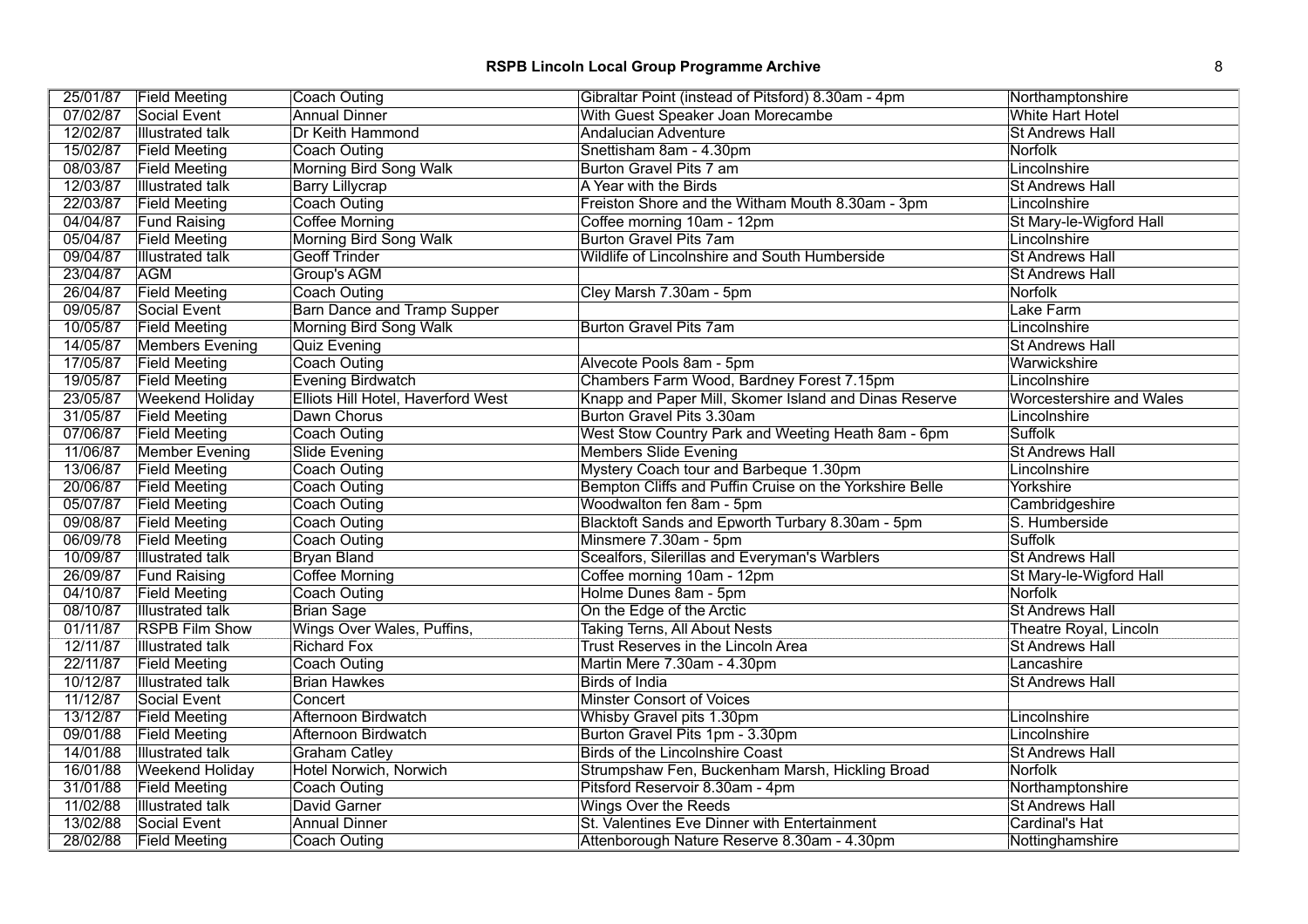| 10/03/88 | <b>Illustrated talk</b> | <b>Steve Holiday</b>        | Substituted for Richard Campey who cancelled talk    | <b>St Andrews Hall</b>      |
|----------|-------------------------|-----------------------------|------------------------------------------------------|-----------------------------|
| 27/03/88 | <b>Field Meeting</b>    | Coach Outing                | Potteric Carr 8.30am - 4.30pm                        | Yorkshire                   |
| 10/04/88 | <b>Field Meeting</b>    | Coach Outing                | Gibraltar Point 9am - 5pm                            | Lincolnshire                |
| 14/04/88 | <b>Illustrated talk</b> | John O'Sullivan             | <b>Travels of a Birdwatcher</b>                      | <b>St Andrews Hall</b>      |
| 21/04/88 | <b>AGM</b>              | Group's AGM                 |                                                      | <b>St Andrews Hall</b>      |
| 24/04/88 | <b>Field Meeting</b>    | <b>Coach Outing</b>         | Titchwell Marsh 8am - 5pm                            | Norfolk                     |
| 04/05/88 | <b>Fund Raising</b>     | Concert                     | The Magnum Singers in Concert                        |                             |
| 07/05/88 | <b>Field Meeting</b>    | Coach Outing                | Barnack Hills and Holes Reserve 8.30am - 1pm         | Northamptonshire            |
| 07/05/88 | Social Event            | <b>Barn Dance</b>           | <b>Barn Dance and Farmers Supper</b>                 | Lake Farm                   |
| 12/05/88 | <b>Illustrated talk</b> | <b>Jeff Blincow</b>         | The Birds of Greece                                  | <b>St Andrews Hall</b>      |
| 17/05/88 | <b>Field Meeting</b>    | <b>Evening Birdwatch</b>    | Newball Woods 7.15pm                                 | Lincolnshire                |
| 22/05/88 | <b>Field Meeting</b>    | Coach Outing                | Ulverscroft & Lea Meadows Charnwood Forest 8am - 5pm | Leicestershire              |
| 28/05/88 | <b>Weekend Holiday</b>  | <b>Hotel in Poole</b>       | Arne, Brownsea Island and New Forest                 | Dorset                      |
| 07/06/88 | <b>Field Meeting</b>    | Evening Birdwatch           | Stapleford Woods 8pm                                 | Nottinghamshire             |
| 11/06/88 | <b>Field Meeting</b>    | Coach Outing                | An Afternoon at Messingham Sand Quarry 1pm - 5pm     | Lincolnshire                |
| 19/06/88 | <b>Field Meeting</b>    | <b>Coach Outing</b>         | Fowlmere and Wicken Fen 7.30am - 5pm                 | Cambridgeshire              |
| 16/07/88 | <b>Fund Raising</b>     | Coffee Morning              | Coffee morning 10am - 12pm                           | St Mary-le-Wigford Hall     |
| 17/06/88 | <b>Field Meeting</b>    | <b>Coach Outing</b>         | Lathkill Dale 8am - 5pm                              | Derbyshire                  |
| 21/08/88 | <b>Field Meeting</b>    | Coach Outing                | Donna Nook and Rimac 9am - 5pm                       | Lincolnshire                |
| 08/09/88 | <b>Illustrated talk</b> | Martin King and mike Read   | Twelve Reserves - The RSPB Centenary Calendar        | <b>St Andrews Hall</b>      |
| 11/09/88 | <b>Field Meeting</b>    | <b>Coach Outing</b>         | Rutland Water Nature Reserve 8.30am - 5pm            | Leicestershire              |
| 24/09/88 | Social Event            | <b>Treasure Hunt</b>        | A Natural History Woodland Treasure Hunt 2pm         | Lincolnshire                |
| 13/10/88 | <b>Illustrated talk</b> | John Reynolds               | In search of Waders                                  | <b>St Andrews Hall</b>      |
| 16/10/88 | <b>Field Meeting</b>    | Coach Outing                | Brandon Marsh 8am - 5pm                              | Warwickshire                |
| 28/10/88 | <b>RSPB Film Show</b>   | Seabird City, Mud Matters,  | A Little Owl's Story,                                | Theatre Royal, Lincoln      |
| 30/10/88 | <b>Field Meeting</b>    | <b>Morning Bird Walk</b>    | Whisby Gravel pits 9am - 12.30pm                     | Lincolnshire                |
| 10/11/88 | <b>Illustrated talk</b> | Karen Bradbury              | The Work of the RSPB Investigations Section          | <b>St Andrews Hall</b>      |
| 20/11/88 | <b>Field Meeting</b>    | Coach Outing                | Fairburn Ings and Newton Ings 8am - 4.30pm           | Yorkshire                   |
| 08/12/88 | Social Event            | <b>Christmas Social</b>     |                                                      |                             |
| 11/12/88 | <b>Field Meeting</b>    | Coach Outing                | Welney and the RSPB Ouse Washes 8am - 4pm            | Cambridgeshire              |
| 27/12/88 | <b>Field Meeting</b>    | Afternoon Birdwatch         | Burton Gravel Pits 1pm - 3.30pm                      | Lincolnshire                |
| 12/01/89 | <b>Illustrated talk</b> | <b>Geoff Trinder</b>        | <b>Birds of Prey in Lincolnshire</b>                 | <b>St Andrews Hall</b>      |
| 14/01/89 | <b>Weekend Holiday</b>  | Strathmore Hotel, Morecambe | Leighton Moss, Martin Mere                           | Lancashire                  |
| 29/01/89 | <b>Field Meeting</b>    | <b>Coach Outing</b>         | Wheldrake Ings & Bubworth 8am - 4.30pm               | Yorkshire                   |
| 09/02/89 | <b>Illustrated talk</b> | Roger Mitchell              | The Wildlife Of Kenya                                | <b>St Andrews Hall</b>      |
| 12/02/89 | <b>Field Meeting</b>    | <b>Afternoon Birdwatch</b>  | Whisby Gravel pits 1pm - 3.30pm                      | Lincolnshire                |
| 18/02/89 | Social Event            | Giant Birthday party        |                                                      | North Hykeham Memorial Hall |
| 26/02/89 | <b>Field Meeting</b>    | <b>Coach Outing</b>         | Snettisham and Roydon Common 8am -4.30pm             | Norfolk                     |
| 09/03/89 | <b>Illustrated talk</b> | Carl Nicholson              | Man's Tribute to Birds                               | <b>St Andrews Hall</b>      |
| 19/03/89 | <b>Field Meeting</b>    | Coach Outing                | Barton Clay Pits and Blacktoft Sands 8.30am - 4.30pm | S. Humberside               |
| 01/04/89 | <b>Fund Raising</b>     | <b>Coffee Morning</b>       | Coffee morning and Cake Competition 10am - 12pm      | St Mary-le-Wigford Hall     |
| 13/04/89 | <b>Illustrated talk</b> | David Cotteridge            | <b>Birds of the Sacred Mountain</b>                  | <b>St Andrews Hall</b>      |
| 20/04/89 | <b>AGM</b>              | Group's AGM                 |                                                      | St Andrews Hall             |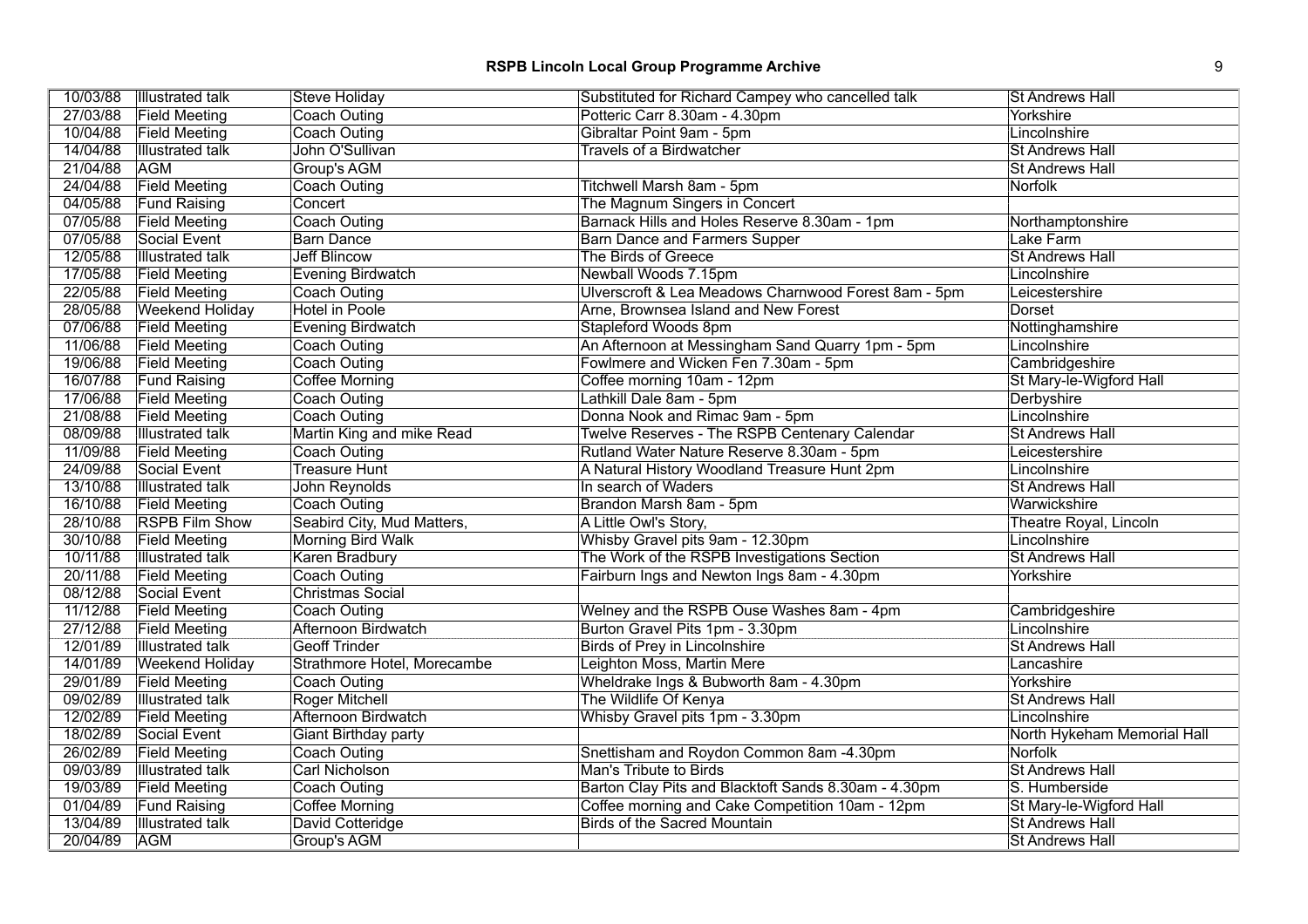# **RSPB Lincoln Local Group Programme Archive** 10 10

| 23/04/89 | <b>Field Meeting</b>     | Coach Outing                         | Cley Marsh 7.30am - 5pm                                 | Norfolk                   |
|----------|--------------------------|--------------------------------------|---------------------------------------------------------|---------------------------|
| 07/05/89 | <b>Field Meeting</b>     | Coach Outing                         | Bradfield Woods & Fox Fritillary Meadows 7.30am - 5pm   | <b>Suffolk</b>            |
| 11/05/89 | <b>Illustrated talk</b>  | Mike Blackburn                       | <b>Birds of Norfolk</b>                                 | <b>St Andrews Hall</b>    |
| 16/05/89 | <b>Field Meeting</b>     | Evening Birdwatch                    | Riseholme College Woods and Lake 7.15pm                 | Lincolnshire              |
| 27/05/89 | <b>Weekend Holiday</b>   | White Swan Hotel, Seahouses          | Farne Islands, Druridge Bay, Harbottle Crags            | Northumberland            |
| 03/06/89 | <b>Field Meeting</b>     | Coach Outing                         | Bempton Cliffs and Puffin Cruise on the Yorkshire Belle | Yorkshire                 |
| 10/06/89 | <b>Fund Raising</b>      | <b>Garden Party</b>                  | <b>Burton Village</b>                                   | Lincolnshire              |
| 13/06/89 | <b>Field Meeting</b>     | Evening Birdwatch                    | Chambers Farm Wood, Bardney Forest 7.15pm               | Lincolnshire              |
| 17/06/89 | <b>Field Meeting</b>     | Coach Outing                         | Rimac and afternoon Tea at The Prussian Queen 2.30pm    | Lincolnshire              |
| 21/06/89 | <b>Promotional Event</b> | <b>Lincolnshire Show</b>             | Group's first attendance at the Lincolnshire Show       | Lincolnshire              |
| 01/07/89 | Social Event             | <b>Barn Dance</b>                    | Barn Dance and Farmers Buffet 8pm - 11.30pm             | Lake Farm                 |
| 09/07/89 | <b>Field Meeting</b>     | Coach Outing                         | Manifold Valley 8am - 5pm                               | Staffordshire             |
| 20/08/89 | <b>Field Meeting</b>     | Coach Outing                         | Holme Dunes 8am -5pm                                    | <b>Norfolk</b>            |
| 10/09/89 | <b>Field Meeting</b>     | Coach Outing                         | Spurn point Nature Reserve 8am - 5pm                    | Yorkshire                 |
| 14/09/89 | <b>Illustrated talk</b>  | <b>George Stebbing Allen</b>         | II Merrill and Other Maltese Birds                      | <b>St Andrews Hall</b>    |
| 08/10/89 | <b>Field Meeting</b>     | Coach Outing                         | Grafham Water 8am - 5pm                                 | Cambridgeshire            |
| 12/10/89 | <b>Illustrated talk</b>  | <b>Cliff Carson</b>                  | Birds and Management of the Ouse Washes                 | <b>St Andrews Hall</b>    |
| 21/10/89 | <b>Fund Raising</b>      | Coffee Morning                       | Coffee morning 10am - 12pm                              | St Mary-le-Wigford Hall   |
| 27/10/89 | <b>RSPB Film Show</b>    | Eagles International,                | Northern Flights, For the Love of Birds                 | Theatre Royal, Lincoln    |
| 28/10/89 | <b>Field Meeting</b>     | <b>Afternoon Birdwatch</b>           | Burton Gravel Pits 1pm - 3.30pm                         | Lincolnshire              |
| 09/11/89 | <b>Illustrated talk</b>  | <b>Chris Mead</b>                    | <b>Birds of Belize and Texas</b>                        | <b>St Andrews Hall</b>    |
| 26/11/89 | <b>Field Meeting</b>     | Coach Outing                         | Ferry Meadows Park & Nene Washes 8am - 4.30pm           | Cambridgeshire            |
| 14/12/89 | Social Event             | Christmas Social                     |                                                         | <b>St Andrews Hall</b>    |
| 10/12/89 | <b>Field Meeting</b>     | Afternoon Birdwatch                  | Whisby Gravel pits 1pm - 3.30pm                         | Lincolnshire              |
| 11/01/90 | <b>Illustrated talk</b>  | <b>Trevor Gunton</b>                 | <b>Wilderness Europe</b>                                | <b>St Andrews Hall</b>    |
| 13/01/90 | <b>Weekend Holiday</b>   | Swan Hotel, Southwold                | <b>Walberswick and Minsmere</b>                         | <b>Suffolk</b>            |
| 28/01/90 | <b>Field Meeting</b>     | Coach Outing                         | Gibraltar Point 9am - 4.30pm                            | Lincolnshire              |
| 08/02/90 | <b>Illustrated talk</b>  | Stephanie Coghlan                    | <b>Birds and Flowers of Crete</b>                       | <b>St Andrews Hall</b>    |
| 17/02/90 | <b>Fund Raising</b>      | Coffee Morning                       |                                                         | St Mary-le-Wigford Hall   |
| 22/02/90 | Social Event             | <b>Celebration Dinner</b>            | Guest Speaker Magnus Magnusson                          | White Hart Hotel, Lincoln |
| 25/02/90 | <b>Field Meeting</b>     | Coach Outing                         | Pitsford Reservoir 8.30am - 4.30pm                      | Northamptonshire          |
| 08/03/90 | <b>Illustrated talk</b>  | <b>Terry Bond</b>                    | Autumn in the Scilly Islands                            | <b>St Andrews Hall</b>    |
| 18/03/90 | <b>Field Meeting</b>     | Coach Outing                         | The Wash at Freiston Shore & Witham Mouth 9am - 5pm     | Lincolnshire              |
| 08/04/90 | <b>Field Meeting</b>     | Coach Outing                         | Rutland Water Nature Reserve 8am - 5pm                  | Leicestershire            |
| 12/04/90 | <b>Illustrated talk</b>  | Tom Lawson                           | <b>Birdwatching in Gambia</b>                           | <b>St Andrews Hall</b>    |
| 23/04/90 | Holiday                  | Hotel Pollensa Park, Puerto Pollensa | A one week holiday to Mallorca                          | Mallorca                  |
| 10/05/90 | <b>Illustrated talk</b>  | <b>Lawrence Rose</b>                 | <b>Israel - Land of Nature</b>                          | <b>St Andrews Hall</b>    |
| 15/05/90 | <b>Field Meeting</b>     | <b>Evening Birdwatch</b>             | Doddington Woods and Heronry 7.15pm                     | Lincolnshire              |
| 17/05/90 | <b>AGM</b>               | Group's AGM                          |                                                         | <b>St Andrews Hall</b>    |
| 20/05/90 | <b>Field Meeting</b>     | Coach Outing                         | Knapp and Papermill and trench Wood                     | Worcestershire            |
| 03/06/90 | <b>Field Meeting</b>     | <b>Hartsholme Country Park</b>       | 7.30am Birdwalk, 9.30am Pond dipping, 10pm Moth Light   | Lincolnshire              |
| 17/06/90 | <b>Field Meeting</b>     | Coach Outing                         | Hickling Broad 7.30am - 5pm                             | <b>Norfolk</b>            |
| 20/06/90 | <b>Promotional Event</b> | Lincolnshire Show                    | <b>Lincolnshire Show</b>                                | Lincolnshire              |
|          |                          |                                      |                                                         |                           |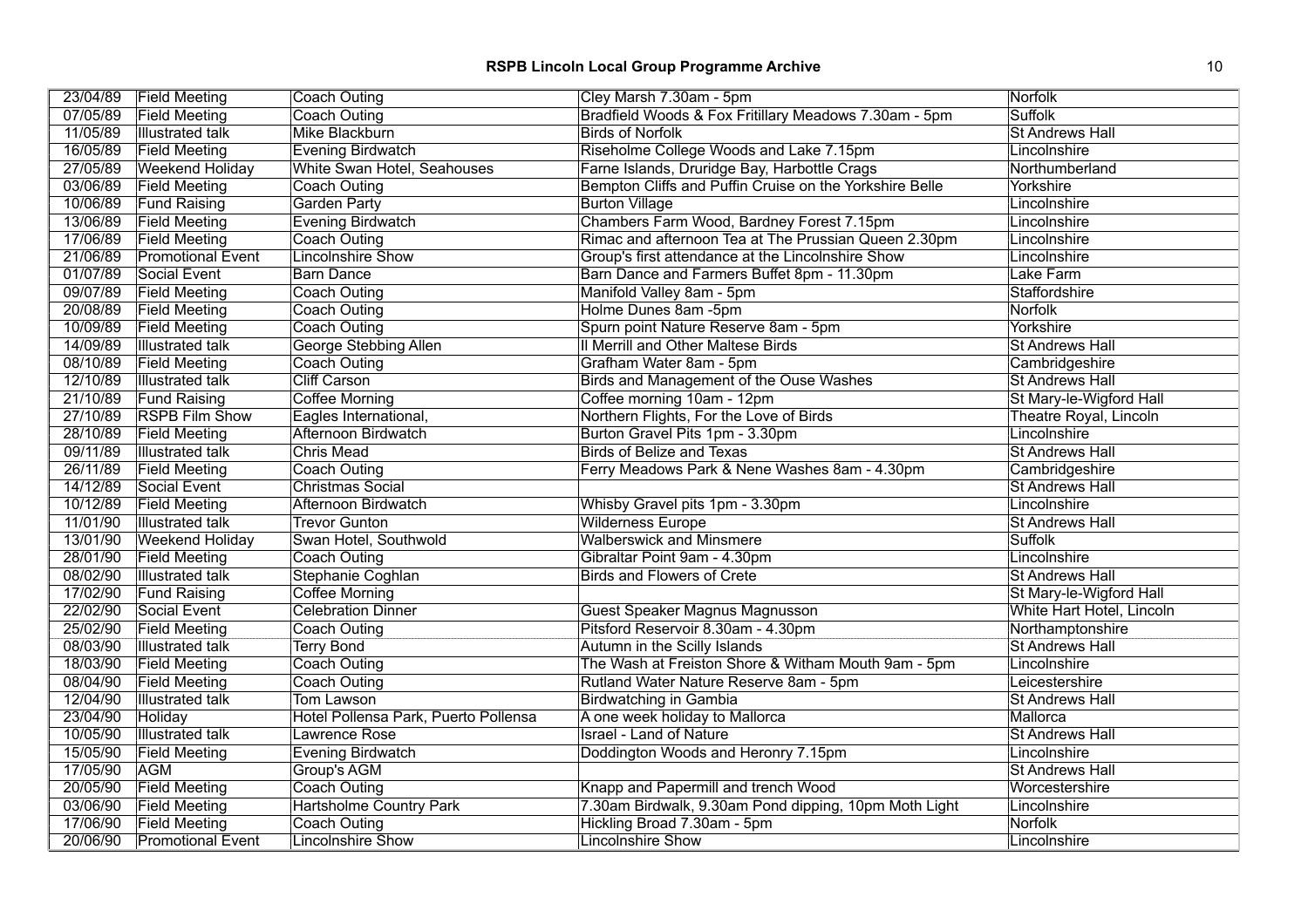|          | 23/06/90 Social Event    | <b>Barn Dance</b>               | Barn Dance and Farmer's Buffet 8pm - 11.30pm           | Lake Farm                          |
|----------|--------------------------|---------------------------------|--------------------------------------------------------|------------------------------------|
| 15/07/90 | <b>Field Meeting</b>     | <b>Coach Outing</b>             | Cavernam Heath, Mayday Farm and Weeting Heath          | Norfolk                            |
| 19/08/90 | <b>Field Meeting</b>     | Coach Outing                    | Tetney Marsh and Donna Nook 8.30am - 5pm               | Lincolnshire                       |
| 13/09/90 | <b>Illustrated talk</b>  | Norman Sills                    | <b>Titchwell Marsh - The First 17 Years</b>            | <b>St Andrews Hall</b>             |
| 16/09/90 | <b>Field Meeting</b>     | <b>Coach Outing</b>             | Titchwell Marsh 8am - 5pm                              | <b>Norfolk</b>                     |
| 22/09/90 | <b>Fund Raising</b>      | <b>Coffee Morning</b>           |                                                        |                                    |
| 11/10/90 | <b>Illustrated talk</b>  | <b>Michael Densley</b>          | <b>Birds of Siberia and Mongolia</b>                   | <b>St Andrews Hall</b>             |
| 14/10/90 | <b>Field Meeting</b>     | Coach Outing                    | Potteric Carr 8.30am - 5pm                             | Yorkshire                          |
| 08/11/90 | <b>Illustrated talk</b>  | <b>Stephanie Tyler</b>          | <b>Birds in Wales</b>                                  | <b>St Andrews Hall</b>             |
| 11/11/90 | <b>Field Meeting</b>     | Coach Outing                    | Attenborough Nature Reserve 9am - 4.30pm               | Nottinghamshire                    |
| 30/11/90 | <b>RSPB Film Show</b>    | The Year of the Stork,          | Home from the Sea, Barcud - the Red Kite Success Story | The Ritz, Lincoln                  |
| 06/12/90 | Social Event             | <b>Christmas Social</b>         | <b>Members Slide Evening</b>                           | <b>St Andrews Hall</b>             |
| 09/12/90 | <b>Field Meeting</b>     | Coach Outing                    | Snettisham and Roydon Common 8.30am - 4.30pm           | <b>Norfolk</b>                     |
| 10/01/91 | <b>Illustrated talk</b>  | <b>Bob Lord</b>                 | Natural History of the Wash                            | <b>St Andrews Hall</b>             |
| 12/01/91 | <b>Weekend Holiday</b>   | Swallow Hilltop Hotel, Carlisle | <b>Geltsdale and Caelaverock</b>                       | <b>Cumbria &amp; Dumfriesshire</b> |
| 27/01/91 | <b>Field Meeting</b>     | <b>Coach Outing</b>             | Welney Wildfowl Refuge and the RSPB Ouse Washes        | Cambridgeshire                     |
| 10/02/91 | <b>Field Meeting</b>     | Afternoon Birdwatch             | Swanholme Lakes 1.30pm                                 | Lincolnshire                       |
| 14/02/91 | <b>Illustrated talk</b>  | David Cotteridge                | The Shadow of the Moon Mountains                       | <b>St Andrews Hall</b>             |
| 24/02/91 | <b>Field Meeting</b>     | Coach Outing                    | Hornsea Mere and Barmston Shore 8.30am - 4.30pm        | Humberside                         |
| 14/03/91 | <b>Illustrated talk</b>  | <b>Howard Frost</b>             | A Naturalist in Holland                                | <b>St Andrews Hall</b>             |
| 23/03/91 | <b>Fund Raising</b>      | <b>Coffee Morning</b>           | Coffee morning 10am - 12pm                             | St Mary-le-Wigford Hall            |
| 24/03/91 | <b>Field Meeting</b>     | Coach Outing                    | Wheldrake Ings 8am - 4.30pm                            | Yorkshire                          |
| 11/04/91 | <b>Illustrated talk</b>  | <b>Chris Harbard</b>            | <b>Birds and the Media</b>                             | <b>St Andrews Hall</b>             |
| 18/04/91 | <b>AGM</b>               | Group's AGM                     |                                                        | <b>St Andrews Hall</b>             |
| 21/04/91 | <b>Field Meeting</b>     | <b>Coach Outing</b>             | Barton Clay Pits and Blacktoft Sands 8.30am - 5pm      | S Humberside                       |
| 09/05/91 | <b>Illustrated talk</b>  | <b>Derek Scott</b>              | <b>Wild Sweden</b>                                     | <b>St Andrews Hall</b>             |
| 14/05/91 | <b>Field Meeting</b>     | <b>Evening Birdwatch</b>        | Swanholme Lakes 7.15pm                                 | Lincolnshire                       |
| 19/05/91 | <b>Field Meeting</b>     | Coach Outing                    | Strumpshaw Fen 7.30am - 5pm                            | <b>Norfolk</b>                     |
| 25/05/91 | <b>Weekend Holiday</b>   | N Wales                         | Point of Air, South Stack and Coedydd Arber            | Clwyd & Gwynedd                    |
| 04/06/91 | <b>Field Meeting</b>     | <b>Evening Birdwatch</b>        | Doddington Woods 7.15pm                                | Lincolnshire                       |
| 19/06/91 | <b>Promotional Event</b> | <b>Lincolnshire Show</b>        | Lincolnshire Show                                      | Lincolnshire                       |
| 23/06/91 | <b>Field Meeting</b>     | Coach Outing                    | Coombes Valley 7.30am - 5pm                            | <b>Staffordshire</b>               |
| 10/07/91 | <b>Field Meeting</b>     | <b>Evening Birdwatch</b>        | Meal at the Ingram Arms and visit to Laughton Forest   | Lincolnshire                       |
| 14/07/91 | <b>Field Meeting</b>     | <b>Coach Outing</b>             | Woodwalton fen and Ramsey Heights 8am - 5pm            | Cambridgeshire                     |
| 18/08/91 | <b>Field Meeting</b>     | Coach Outing                    | Holme Dunes 8am - 5pm                                  | <b>Norfolk</b>                     |
| 08/09/91 | <b>Field Meeting</b>     | <b>Coach Outing</b>             | Cley Marsh 7.30am - 5pm                                | <b>Norfolk</b>                     |
| 12/09/91 | <b>Illustrated talk</b>  | <b>Graham Wren</b>              | Summer on the Farne Islands                            | <b>St Andrews Hall</b>             |
| 15/09/91 | <b>Field Meeting</b>     | Afternoon Birdwatch             | Swanholme Lakes 1.30pm                                 | Lincolnshire                       |
| 06/10/91 | <b>Field Meeting</b>     | Coach Outing                    | Fairburn Ings and Newton Ings 8am - 5pm                | Yorkshire                          |
| 10/10/91 | <b>Illustrated talk</b>  | Michael Leach                   | It's a Funny Way to Earn a Living                      | <b>St Andrews Hall</b>             |
| 19/10/91 | <b>Fund Raising</b>      | Garden and Wildlife Weekend     | Saturday and Sunday at Scothern Nurseries              | Lincolnshire                       |
| 25/10/91 | <b>RSPB Film Show</b>    | Barn Owl - Bird of Darkness     | Flying for Gold, Gardening - Strictly for the Birds    | The Lawn, Lincoln                  |
| 26/10/91 | <b>Fund Raising</b>      | Coffee Morning                  | Coffee morning 9.30am - 12pm                           | St Mary-le-Wigford Hall            |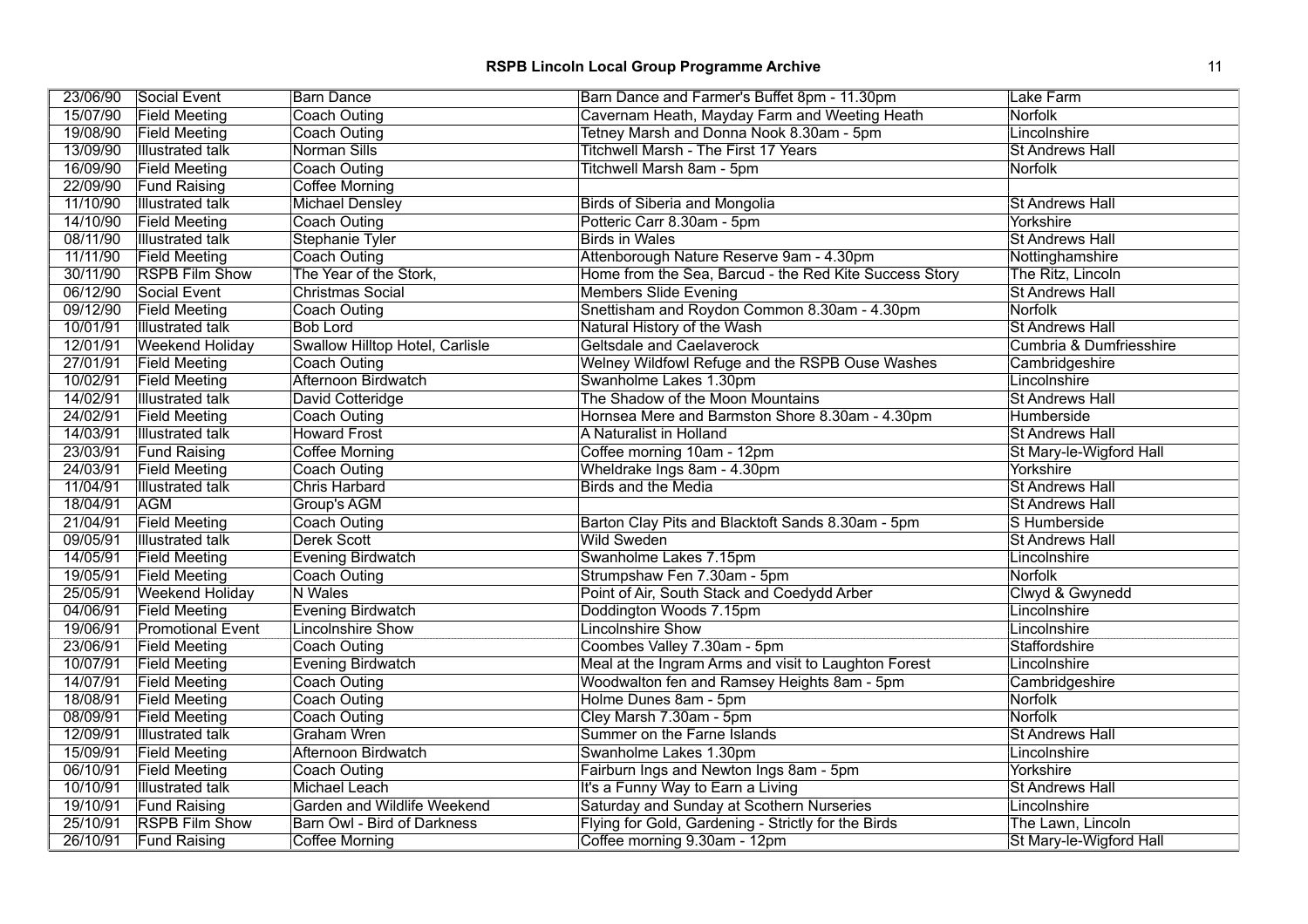| 14/11/91 | <b>Illustrated talk</b>  | George Stebbing Allen                | Roadrunners, Phainopeplas & Five Humming Birds                 | <b>St Andrews Hall</b>          |
|----------|--------------------------|--------------------------------------|----------------------------------------------------------------|---------------------------------|
| 24/11/91 | <b>Field Meeting</b>     | Coach Outing                         | Martin Mere 7.30am - 4.30pm                                    | Lancashire                      |
| 05/12/91 | Social Event             | <b>Christmas Social</b>              |                                                                | <b>St Andrews Hall</b>          |
| 15/12/91 | <b>Field Meeting</b>     | <b>Coach Outing</b>                  | Grafham Water 8am - 4.30pm                                     | Cambridgeshire                  |
| 29/12/91 | <b>Field Meeting</b>     | Afternoon Birdwatch                  | Swanholme Lakes 1.30pm                                         | Lincolnshire                    |
| 05/01/92 | <b>Field Meeting</b>     | <b>BIRDWATCHING FOR BEGINNERS</b>    | START OF MONTHLY WALKS AT SWANHOLME                            | Lincolnshire                    |
| 09/01/92 | <b>Illustrated talk</b>  | <b>Steve Marshall</b>                | Birds of Malaysia & Indonesia (Georg Seywald Cancelled)        | <b>St Andrews Hall</b>          |
| 11/01/92 | <b>Weekend Holiday</b>   | Northumberland                       | Druridge Bay, Budle Bay and Holy Island                        | White Swan, Alnwick             |
| 21/01/92 | <b>Film Show</b>         | Welton                               | Re-run of the aborted film show on 17/1/92                     | <b>Welton Village Hall</b>      |
| 26/01/92 | <b>Field Meeting</b>     | <b>Coach Outing</b>                  | Slimbridge 7.30am - 4.30pm                                     | Gloucestershire                 |
| 13/02/92 | <b>Illustrated talk</b>  | <b>Susan and Allan Parker</b>        | A Scottish Safari                                              | <b>St Andrews Hall</b>          |
| 14/02/92 | Social Event             | <b>Annual Dinner</b>                 | Guest Speaker Barbara Young                                    | Ski Lodge Restaurant, Whisby    |
| 23/02/92 | <b>Field Meeting</b>     | Coach Outing                         | Rutland Water Nature Reserve 8.30am - 4.30pm                   | Leicestershire                  |
| 12/03/92 | <b>Illustrated talk</b>  | Michael Chandler                     | Mediterranean Hot Spots                                        | <b>St Andrews Hall</b>          |
| 21/03/92 | <b>Fund Raising</b>      | <b>Coffee Morning</b>                | Coffee morning 9.30am - 12pm                                   |                                 |
| 22/03/92 | <b>Field Meeting</b>     | <b>Coach Outing</b>                  | Freiston Shore and the Witham Mouth 9am - 5pm                  | Lincolnshire                    |
| 09/04/92 | <b>Illustrated talk</b>  | <b>Derek Lilley</b>                  | The Splendours of Nature                                       | <b>St Andrews Hall</b>          |
| 10/04/92 | <b>Film Show</b>         | Heighington                          |                                                                | <b>Heighington Village Hall</b> |
| 12/04/92 | <b>Field Meeting</b>     | <b>Coach Outing</b>                  | Titchwell Marsh 8am - 5pm                                      | <b>Norfolk</b>                  |
| 20/04/93 | Holiday                  | Hotel Pollensa Park, Puerto Pollensa | Mallorca                                                       |                                 |
| 07/05/92 | <b>AGM</b>               | Group's AGM                          |                                                                | <b>St Andrews Hall</b>          |
| 09/05/92 | <b>Field Meeting</b>     | <b>Coach Outing</b>                  | Barnack Hills and Holes Reserve 1pm - 5.30pm                   | Cambridgeshire                  |
| 10/05/92 | <b>Field Meeting</b>     | <b>Evening Birdwatch</b>             | Nocton Woods 7.15pm                                            | Lincolnshire                    |
| 14/05/92 | <b>Illustrated talk</b>  | <b>Roy Croucher</b>                  | <b>Birds of Montenegro</b>                                     | <b>St Andrews Hall</b>          |
| 17/05/92 | <b>Field Meeting</b>     | <b>Coach Outing</b>                  | Goyt Valley 8am - 5pm                                          | Derbyshire                      |
| 09/06/92 | <b>Field Meeting</b>     | <b>Evening Birdwatch</b>             | Chambers Farm Wood, Bardney Forest 7.15pm                      | Lincolnshire                    |
| 13/06/92 | <b>Field Meeting</b>     | Coach Outing                         | Bempton Cliffs & Puffin Cruise 8am - 5pm                       | Yorkshire                       |
| 23/06/92 | <b>Promotional Event</b> | <b>Lincolnshire Show</b>             | <b>Lincolnshire Show</b>                                       | Lincolnshire                    |
| 12/07/92 | <b>Field Meeting</b>     | Coach Outing                         | Lathkill Dale 8am - 5pm                                        | Derbyshire                      |
| 23/08/92 | <b>Field Meeting</b>     | <b>Coach Outing</b>                  | Spurn point Nature Reserve 8am - 5pm                           | Yorkshire                       |
| 10/09/92 | <b>Illustrated talk</b>  | <b>Mike Mockler</b>                  | Heathland and Woods - A Hidden Corner of Dorset                | <b>St Andrews Hall</b>          |
| 13/09/92 | <b>Field Meeting</b>     | Coach Outing                         | Holkham and Wells 7.30am - 5pm                                 | <b>Norfolk</b>                  |
| 26/09/92 | <b>Field Meeting</b>     | Car Trip                             | Gibraltar Point. A Joint Meeting with the Institute of Biology | Lincolnshire                    |
| 02/10/92 | <b>Film Show</b>         | Saxilby                              |                                                                | Saxilby Village Hall            |
| 03/10/92 | <b>Fund Raising</b>      | Coffee Morning                       | Coffee morning 9.30am - 12pm                                   |                                 |
| 04/10/92 | <b>Field Meeting</b>     | <b>Coach Outing</b>                  | The Wash Escorted by Bob Lord 8.30am - 5pm                     | Lincolnshire                    |
| 08/10/92 | <b>Illustrated talk</b>  | <b>Gordon Miller</b>                 | St Kilda - Island of Birds                                     | <b>St Andrews Hall</b>          |
| 10/10/92 | Social Event             | <b>Barn Dance</b>                    | <b>Harvest Barn Dance</b>                                      | <b>Welton Village Hall</b>      |
| 23/10/92 | <b>RSPB Film Show</b>    | Seven Wild Bird Wonders,             | Bird Traffic, A Countryside Fit for Birds                      | The Lawn, Lincoln               |
| 24/10/92 | <b>Fund Raising</b>      | <b>Coffee Morning</b>                | Coffee Morning 9.30am - 12pm                                   | St Mary-le-Wigford Hall         |
| 25/10/92 | <b>Field Meeting</b>     | <b>Coach Outing</b>                  | Blakeney point and Cley Marshes 7.30am - 5pm                   | Norfolk                         |
| 06/11/92 | <b>Film Show</b>         | Skellingthorpe                       |                                                                | Skellingthorpe Village Hall     |
| 12/11/92 | <b>Illustrated talk</b>  | <b>Bob Sheppard</b>                  | Owls in Lincolnshire                                           | <b>St Andrews Hall</b>          |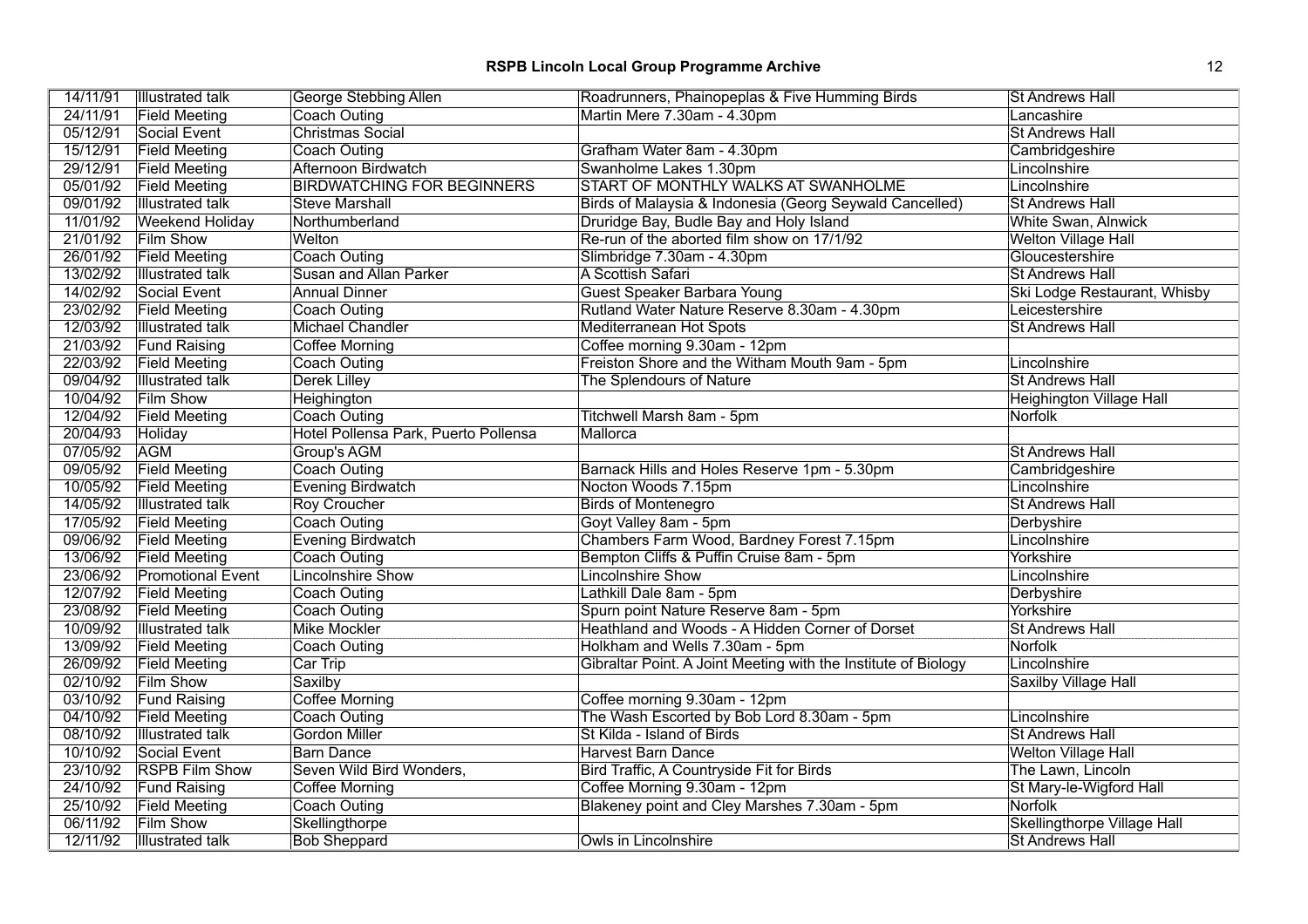|          | 22/11/92 Field Meeting   | <b>Coach Outing</b>               | Pitsford Reservoir 8am - 4.30pm                            |                                |
|----------|--------------------------|-----------------------------------|------------------------------------------------------------|--------------------------------|
| 03/12/92 | Social Event             | <b>Christmas Social</b>           | <b>Steve Holliday</b>                                      |                                |
| 04/12/92 | <b>Film Show</b>         | <b>Cherry Willingham</b>          |                                                            | Cherry Willingham Village Hall |
| 13/12/92 | <b>Field Meeting</b>     | <b>Coach Outing</b>               | Ferry Meadows Park & The Nene Washes 8am - 4.30pm          | Northamptonshire               |
| 08/01/93 | <b>Film Show</b>         | <b>Branston</b>                   |                                                            | <b>Branston Village Hall</b>   |
| 14/01/93 | <b>Illustrated talk</b>  | <b>Nick Williams</b>              | <b>Birds of Central Spain</b>                              | <b>St Andrews Hall</b>         |
| 23/01/93 | <b>Weekend Holiday</b>   | Passage House Hotel, Newton Abbot | Dawlish Warren and Aylesbeare Common                       | Devon                          |
| 31/01/93 | <b>Field Meeting</b>     | Coach Outing                      | Roydon Common and Snettisham 8am - 4.30pm                  | <b>Norfolk</b>                 |
| 05/02/93 | <b>Film Show</b>         | Metheringham                      |                                                            | Metheringham Village Hall      |
| 11/02/93 | <b>Illustrated talk</b>  | <b>Martin Davies</b>              | <b>Birds of Ethiopia</b>                                   | <b>St Andrews Hall</b>         |
| 28/02/93 | <b>Field Meeting</b>     | <b>Coach Outing</b>               | Attenborough Nature Reserve 9am - 4.30pm                   | Nottinghamshire                |
| 05/03/93 | <b>Film Show</b>         | Nettleham                         |                                                            | Nettleham Village Hall         |
| 11/03/93 | <b>Illustrated talk</b>  | <b>Andrew Grieve</b>              | <b>Birds of Flamborough Head</b>                           | <b>St Andrews Hall</b>         |
| 13/03/93 | <b>Fund Raising</b>      | <b>Coffee Morning</b>             | Coffee morning 9.30am - 12pm                               | St Mary-le-Wigford Hall        |
| 28/03/93 | <b>Field Meeting</b>     | <b>Coach Outing</b>               | Potteric Carr 9am -5pm                                     | Yorkshire                      |
| 08/04/93 | <b>Illustrated talk</b>  | John Wyatt                        | <b>Birds of the French Pyrenees</b>                        | <b>St Andrews Hall</b>         |
| 18/04/93 | <b>Field Meeting</b>     | <b>Coach Outing</b>               | Holme Dunes 8am - 5pm                                      | Norfolk                        |
| 06/05/93 | <b>AGM</b>               | Group's AGM                       |                                                            | <b>St Andrews Hall</b>         |
| 13/05/93 | <b>Illustrated talk</b>  | George Stebbing Allen             | Stand-in for Julian Langford who cancelled                 | <b>St Andrews Hall</b>         |
| 18/05/93 | <b>Field Meeting</b>     | Evening Birdwatch                 | Whisby Gravel pits 7.15pm                                  | Lincolnshire                   |
| 23/05/93 | <b>Field Meeting</b>     | Coach Outing                      | Fowlmere and Wicken Fen 7.30am - 5pm                       | Cambridgeshire                 |
| 29/05/93 | <b>Weekend Holiday</b>   | Corbett Arms Hotel, Tywyn         | Ynys-Hir, Mawddach Valley and Earls Hill                   | Wales                          |
| 15/06/93 | <b>Field Meeting</b>     | <b>Evening Birdwatch</b>          | Meal at the Ingram Arms and visit to Laughton Forest       | Lincolnshire                   |
| 20/06/93 | <b>Field Meeting</b>     | Coach Outing                      | Manifold Valley 8am - 5pm                                  | Staffordshire                  |
| 23/06/93 | <b>Promotional Event</b> | <b>Lincolnshire Show</b>          | <b>Lincolnshire Show</b>                                   | Lincolnshire                   |
| 07/07/93 | <b>Fund Raising</b>      | <b>Garden Party</b>               |                                                            | Lincolnshire                   |
| 18/07/93 | <b>Field Meeting</b>     | <b>Coach Outing</b>               | Charnwood Forest, Ulverscroft 8am - 5pm                    | Leicestershire                 |
| 15/08/93 | <b>Field Meeting</b>     | Coach Outing                      | Barton Clay Pits and Blacktoft Sands 9am - 5pm             | S Humberside                   |
| 09/09/93 | <b>Illustrated talk</b>  | <b>Maurice Waterhouse</b>         | The Wildlife of Bulgaria                                   | <b>St Andrews Hall</b>         |
| 12/09/93 | <b>Field Meeting</b>     | <b>Coach Outing</b>               | <b>Titchwell Marsh 8am - 5pm</b>                           | <b>Norfolk</b>                 |
| 01/10/93 | <b>Film Show</b>         | North Hykeham                     |                                                            | North Hykeham Memorial Hall    |
| 14/10/93 | <b>Illustrated talk</b>  | <b>Mark Hamblin</b>               | The Birds of Derbyshire                                    | <b>St Andrews Hall</b>         |
| 17/10/93 | <b>Field Meeting</b>     | <b>Coach Outing</b>               | Spurn point Nature Reserve 8am - 5pm                       | Yorkshire                      |
| 22/10/93 | <b>RSPB Film Show</b>    | The Secret Reeds,                 | Sky-dancer - Hen Harrier in Profile, The Flamingo Triangle | The Lawn, Lincoln              |
| 23/10/93 | <b>Fund Raising</b>      | <b>Coffee Morning</b>             | Coffee morning 9.30am - 12pm                               | St Mary-le-Wigford Hall        |
| 11/11/93 | <b>Illustrated talk</b>  | <b>Charles Brown</b>              | The Hebrides for Birds                                     | <b>St Andrews Hall</b>         |
| 12/11/93 | <b>Film Show</b>         | <b>Bracebridge Heath</b>          |                                                            | Bracebridge Heath Village Hall |
| 21/11/93 | <b>Field Meeting</b>     | Coach Outing                      | Barmston Shore and Hornsea Mere 8am - 4.30pm               | Humberside                     |
| 28/11/93 | <b>Field Meeting</b>     | Afternoon Birdwatch               | Swanholme Lakes 2pm - 4.30pm                               | Lincolnshire                   |
| 02/12/93 | Social Event             | <b>Christmas Social</b>           |                                                            | <b>St Andrews Hall</b>         |
| 03/12/93 | <b>Film Show</b>         | Washingborough                    |                                                            | Washingborough Village Hall    |
| 12/12/93 | <b>Field Meeting</b>     | <b>Coach Outing</b>               | Welney and the RSPB Ouse Washes 8am - 4.30pm               | Cambridgeshire                 |
| 07/01/94 | <b>Film Show</b>         | Waddington                        |                                                            | <b>Waddington Village Hall</b> |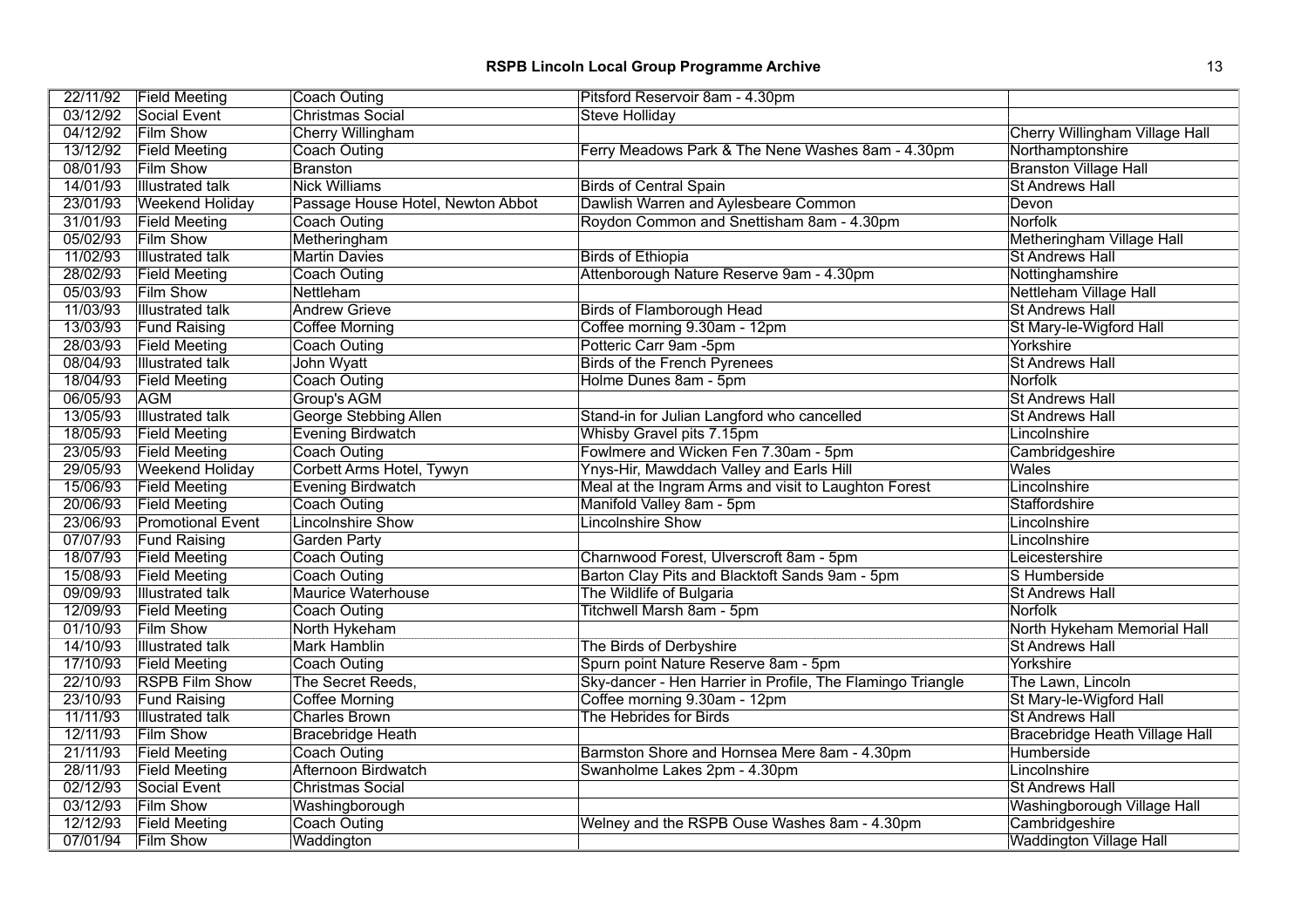|          | 15/01/94 Weekend Holiday | Rivenhall Hotel, Chelmsford         | Abberton Reservoir and Fingringhoe Wick                  | <b>Essex</b>                          |
|----------|--------------------------|-------------------------------------|----------------------------------------------------------|---------------------------------------|
| 20/01/94 | <b>Illustrated talk</b>  | <b>Trevor Gunton</b>                | Romania, A Place for Birds. (Joint meeting with the LNU) | The Lawn, Lincoln                     |
| 30/01/94 | <b>Field Meeting</b>     | <b>Coach Outing</b>                 | Rutland Water 8.30am - 4pm                               | Leicestershire                        |
| 04/02/94 | <b>Film Show</b>         | Welton                              |                                                          | <b>Welton Village Hall</b>            |
| 10/02/94 | <b>Illustrated talk</b>  | <b>Jeff Blincow</b>                 | <b>Birdwatching in Australia</b>                         | <b>St Andrews Hall</b>                |
| 27/02/94 | <b>Field Meeting</b>     | <b>Coach Outing</b>                 | Fairburn Ings and Newton Ings 8am - 4.30pm               | Yorkshire                             |
| 04/03/94 | <b>Film Show</b>         | Potterhanworth                      |                                                          | Potterhanworth Village Hall           |
| 10/03/94 | <b>Illustrated talk</b>  | <b>Paul Doherty</b>                 | The USA, East to West                                    | <b>St Andrews Hall</b>                |
| 12/03/94 | <b>Fund Raising</b>      | Coffee Morning                      | Coffee morning 9.30am - 12pm                             | St Mary-le-Wigford Hall               |
| 20/03/94 | <b>Field Meeting</b>     | Coach Outing                        | Wheldrake Ings 8.30am - 4.30pm                           | Yorkshire                             |
| 14/04/94 | <b>Illustrated talk</b>  | <b>Tony Prater</b>                  | <b>Shore Birds</b>                                       | <b>St Andrews Hall</b>                |
| 24/04/94 | <b>Field Meeting</b>     | Coach Outing                        | Mouth of the Nene and Pensthorpe 8am - 5pm               | <b>Norfolk</b>                        |
| 28/04/94 | <b>AGM</b>               | Group's AGM                         |                                                          | <b>St Andrews Hall</b>                |
| 10/05/94 | Holiday                  | Crete                               | A One Week Birding Holiday to Crete                      |                                       |
| 10/05/94 | <b>Field Meeting</b>     | <b>Evening Birdwatch</b>            | Whisby Nature Park 7.15pm                                | Lincolnshire                          |
| 12/05/94 | <b>Illustrated talk</b>  | <b>George Stebbing Allen</b>        | Spring in November with Kiwis                            | <b>St Andrews Hall</b>                |
| 22/05/94 | <b>Field Meeting</b>     | Coach Outing                        | Strumpshaw Fen 8am - 5pm                                 | <b>Norfolk</b>                        |
| 07/06/94 | <b>Field Meeting</b>     | Evening Birdwatch                   | Chambers Farm Wood, Bardney Forest 7.15pm                | Lincolnshire                          |
| 12/06/94 | <b>Field Meeting</b>     | <b>Coach Outing</b>                 | Coombes Valley 8am - 5pm                                 | Staffordshire                         |
| 22/06/94 | <b>Promotional Event</b> | <b>Lincolnshire Show</b>            | <b>Lincolnshire Show</b>                                 | Lincolnshire                          |
| 10/07/94 | <b>Field Meeting</b>     | Coach Outing                        | Woodwalton Fen and Ramsey Clay Pits 8am - 5pm            |                                       |
| 30/07/94 | <b>Field Meeting</b>     | Meet the RSPB Event                 | Guided Walks at 2, 3, 4 & 7pm Sausage Supper at 8pm      | <b>Chambers Farm Wood</b>             |
| 14/08/94 | <b>Field Meeting</b>     | <b>Coach Outing</b>                 | Titchwell 8am - 5pm                                      | <b>Norfolk</b>                        |
| 08/09/94 | <b>Illustrated talk</b>  | <b>Geoff Welch</b>                  | The Changing Face of Minsmere                            | <b>St Andrews Hall</b>                |
| 11/09/94 | <b>Field Meeting</b>     | Coach Outing                        | Cley Marsh 7.30am - 5pm                                  | <b>Norfolk</b>                        |
| 08/10/94 | <b>Fund Raising</b>      | <b>Coffee Morning</b>               | Coffee morning 9.30am - 12pm                             | St Mary-le-Wigford Hall               |
| 13/10/94 | <b>Illustrated talk</b>  | John Armitage                       | <b>Birds of the Ebro Delta</b>                           | <b>St Andrews Hall</b>                |
| 15/10/94 | <b>Field Meeting</b>     | Coach Outing                        | Mystery Tour of Lincolnshire & evening meal 9am - 9pm    | Lincolnshire                          |
| 04/11/94 | <b>Film Show</b>         | Cherry Willingham                   |                                                          | <b>Cherry Willingham Village Hall</b> |
| 10/11/94 | <b>Illustrated talk</b>  | <b>Geoff Trinder</b>                | Gardening for Wildlife                                   | <b>St Andrews Hall</b>                |
| 11/11/94 | <b>Film Show</b>         | Scopwick                            |                                                          | <b>Scopwick Village Hall</b>          |
| 20/11/94 | <b>Field Meeting</b>     | Coach Outing                        | Martin Mere 7.30am - 4.30pm                              | Lancashire                            |
| 27/11/94 | <b>Field Meeting</b>     | Afternoon Birdwatch                 | Swanholme Lakes & Hartsholme Park 2pm - 4.30pm           | Lincolnshire                          |
| 01/12/94 | Social Event             | <b>Christmas Social</b>             |                                                          | <b>St Andrews Hall</b>                |
| 11/12/94 | <b>Field Meeting</b>     | Coach Outing                        | Snettisham and Roydon Common 8am - 4pm                   | <b>Norfolk</b>                        |
| 12/01/95 | <b>Illustrated talk</b>  | <b>Martin Davies</b>                | <b>Gondwanaland Revisited</b>                            | The Lawn, Lincoln                     |
| 14/01/95 | <b>Weekend Holiday</b>   | Chichester Resort Hotel, Chichester | <b>Pulborough Brooks and Pagham Harbour</b>              | <b>Sussex</b>                         |
| 20/01/95 | Film Show                | Welton                              |                                                          | <b>Welton Village Hall</b>            |
| 27/01/95 | <b>Film Show</b>         | Wellingore                          |                                                          | <b>Wellingore Village Hall</b>        |
| 29/01/95 | <b>Field Meeting</b>     | Coach Outing                        | Slimbridge Wildfowl trust 7.30am - 4.30pm                | Gloucestershire                       |
| 09/02/95 | <b>Illustrated talk</b>  | Stephanie Coghlan                   | <b>Birds and Flowers of Greece</b>                       | The Lawn, Lincoln                     |
| 23/02/95 | Celebrity Lecture        | Chris Packham                       | The Best of British Wildlife                             | The Lawn, Lincoln                     |
| 26/02/95 | <b>Field Meeting</b>     | Coach Outing                        | Kingsbury Water Park 8.30am - 4pm                        | Warwickshire                          |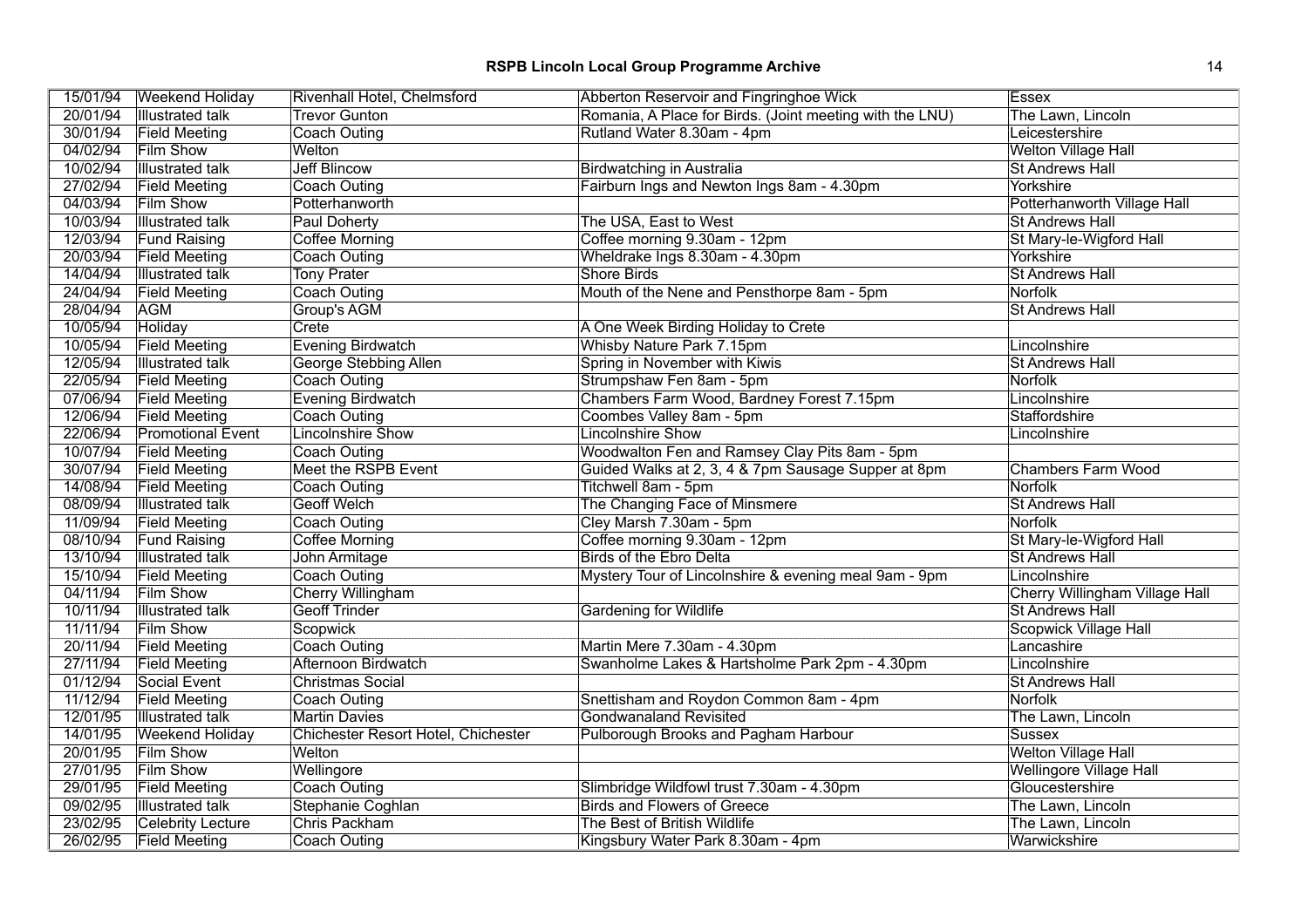| 09/03/95 | <b>Illustrated talk</b>  | <b>Nick Williams</b>             | A Birdwatcher in Western Europe                         | The Lawn, Lincoln              |
|----------|--------------------------|----------------------------------|---------------------------------------------------------|--------------------------------|
| 25/03/95 | <b>Fund Raising</b>      | <b>Coffee Morning</b>            | Coffee morning 9.30am - 12pm                            | St Mary-le-Wigford Hall        |
| 26/03/95 | <b>Field Meeting</b>     | Coach Outing                     | Blithfield Reservoir 8.30am - 4pm                       | Staffordshire                  |
| 13/04/95 | <b>Illustrated talk</b>  | <b>Michael Leach</b>             | The Complete Owl                                        | The Lawn, Lincoln              |
| 23/04/95 | <b>Field Meeting</b>     | Coach Outing & Boat Trip         | Hickling Broad 8am - 5pm                                | Norfolk                        |
| 27/04/95 | <b>AGM</b>               | <b>Group's AGM</b>               | Followed by Group's Bird Photographer of the Year award | The Lawn, Lincoln              |
| 11/05/95 | <b>Illustrated talk</b>  | <b>Geoff Trinder</b>             | Nature in Focus                                         | The Lawn, Lincoln              |
| 16/05/95 | <b>Field Meeting</b>     | <b>Evening Birdwatch</b>         | Whisby Nature Park 7.15pm                               | Lincolnshire                   |
| 21/05/95 | <b>Field Meeting</b>     | Coach Outing                     | Strid Wood, Wharfdale 8am - 5pm                         | Yorkshire                      |
| 27/05/95 | <b>Weekend Holiday</b>   | The George Hotel, Amesbury       | Porton Down, Cotswold Water Park & Savernake Forest     | Wiltshire                      |
| 04/06/95 | <b>Fund Raising</b>      | Sponsored birdwatch              | Followed by a barbeque at Chambers Farm at 7.30pm       |                                |
| 13/06/95 | <b>Field Meeting</b>     | Evening Meal & Birdwatch         | The Nightlife of Laughton Forest 7.30pm / 9pm           | Lincolnshire                   |
| 18/06/95 | <b>Field Meeting</b>     | Coach Outing                     | Goyt Valley 8am - 5pm                                   | Derbyshire                     |
| 21/06/95 | <b>Promotional Event</b> | <b>Lincolnshire Show</b>         |                                                         | Lincolnshire                   |
| 08/07/95 | Social Event             | <b>Garden Party</b>              | Subdeanery, Lincoln 6pm - 9.30pm                        | Lincolnshire                   |
| 16/07/95 | <b>Field Meeting</b>     | <b>Coach Outing</b>              | Bempton Cliffs and Flamborogh Head 8.30am - 4.30pm      | Yorkshire                      |
| 13/08/95 | <b>Field Meeting</b>     | Coach Outing                     | Titchwell 8.30am - 5pm                                  | Norfolk                        |
| 20/08/95 | <b>Field Meeting</b>     | <b>Coach Outing</b>              | British BirdFair 9am - 5pm CANCELLED                    | Leicestershire                 |
| 14/09/95 | <b>Illustrated talk</b>  | David Cotteridge                 | Spring in Shetland                                      | The Lawn, Lincoln              |
| 17/09/95 | <b>Field Meeting</b>     | Coach Outing                     | Spurn point 8am - 5pm                                   | Yorkshire                      |
| 29/09/95 | <b>Film Show</b>         | Wellingore                       |                                                         | <b>Wellingore Village Hall</b> |
| 12/10/95 | <b>Illustrated talk</b>  | <b>Tim Appleton</b>              | Advertised speaker replaced by Susan and Alan Parker    | The Lawn, Lincoln              |
| 14/10/95 | <b>Fund Raising</b>      | Coffee Morning                   | Coffee morning 9.30am - 12pm                            | St Mary-le-Wigford Hall        |
| 15/10/95 | <b>Field Meeting</b>     | <b>Coach Outing</b>              | Blakeney Point & Cley Nature Reserve 7.30am - 5pm       | Norfolk                        |
| 26/10/95 | <b>Film Show</b>         | Bassingham                       |                                                         | <b>Bassingham Village Hall</b> |
| 09/11/95 | <b>Illustrated talk</b>  | Algirdas Knystautas              | The Birds of Russia                                     | The Lawn, Lincoln              |
| 19/11/95 | <b>Field Meeting</b>     | <b>Coach Outing</b>              | Rutland Water 9am - 4.30pm                              | Leicestershire                 |
| 30/11/95 | <b>Film Show</b>         | Scopwick                         |                                                         | <b>Scopwick Village Hall</b>   |
| 02/12/95 | Social Event             | <b>Christmas Social</b>          | <b>Twenty-First Anniversary Party</b>                   | North Hykeham Memorial Hall    |
| 10/12/95 | <b>Field Meeting</b>     | <b>Coach Outing</b>              | Snettisham and Roydon Common 8.30am - 4.30pm            | Norfolk                        |
| 11/01/96 | <b>Illustrated talk</b>  | Ken Stoba                        | Mallorca, Birds and Wildlife of the Island              | The Lawn, Lincoln              |
| 13/01/96 | <b>Weekend Holiday</b>   | Master Spearpoint Hotel, Ashford | <b>Stodmarsh and Dungeness</b>                          | Kent                           |
| 25/01/96 | <b>Film Show</b>         | Branston                         |                                                         | <b>Branston Village Hall</b>   |
| 28/01/96 | <b>Field Meeting</b>     | <b>Coach Outing</b>              | Strumpshaw Fen and Buckenham Marsh 8am                  | Norfolk                        |
| 08/02/96 | <b>Illustrated talk</b>  | David Elcome                     | Cranes in the Soup (India)                              | The Lawn, Lincoln              |
| 23/02/96 | Social Event             | <b>Celebration Dinner</b>        | Guest Speaker Barbara Young                             | The Lawn, Lincoln              |
| 25/02/96 | <b>Field Meeting</b>     | Coach Outing                     | Fairburn Ings 8.30am - 4.30pm                           | Yorkshire                      |
| 29/02/96 | <b>Film Show</b>         | Saxilby                          |                                                         | Saxilby Village Hall           |
| 14/03/96 | <b>Illustrated talk</b>  | <b>Richard Brooks</b>            | Fuerteventura, Island of Surprises                      | The Lawn, Lincoln              |
| 23/03/96 | <b>Fund Raising</b>      | Coffee Morning                   | Coffee morning 9.30am - 12pm                            | St Mary-le-Wigford Hall        |
| 24/03/96 | <b>Field Meeting</b>     | Coach Outing                     | Freiston Shore and the Witham Mouth 9am - 4.30pm        | Lincolnshire                   |
| 29/03/96 | <b>Film Show</b>         | Welton                           |                                                         | <b>Welton Village Hall</b>     |
| 11/04/96 | Illustrated talk         | George Stebbing Allen            | Meeting the Plumed Serpent (Costa Rica)                 | The Lawn, Lincoln              |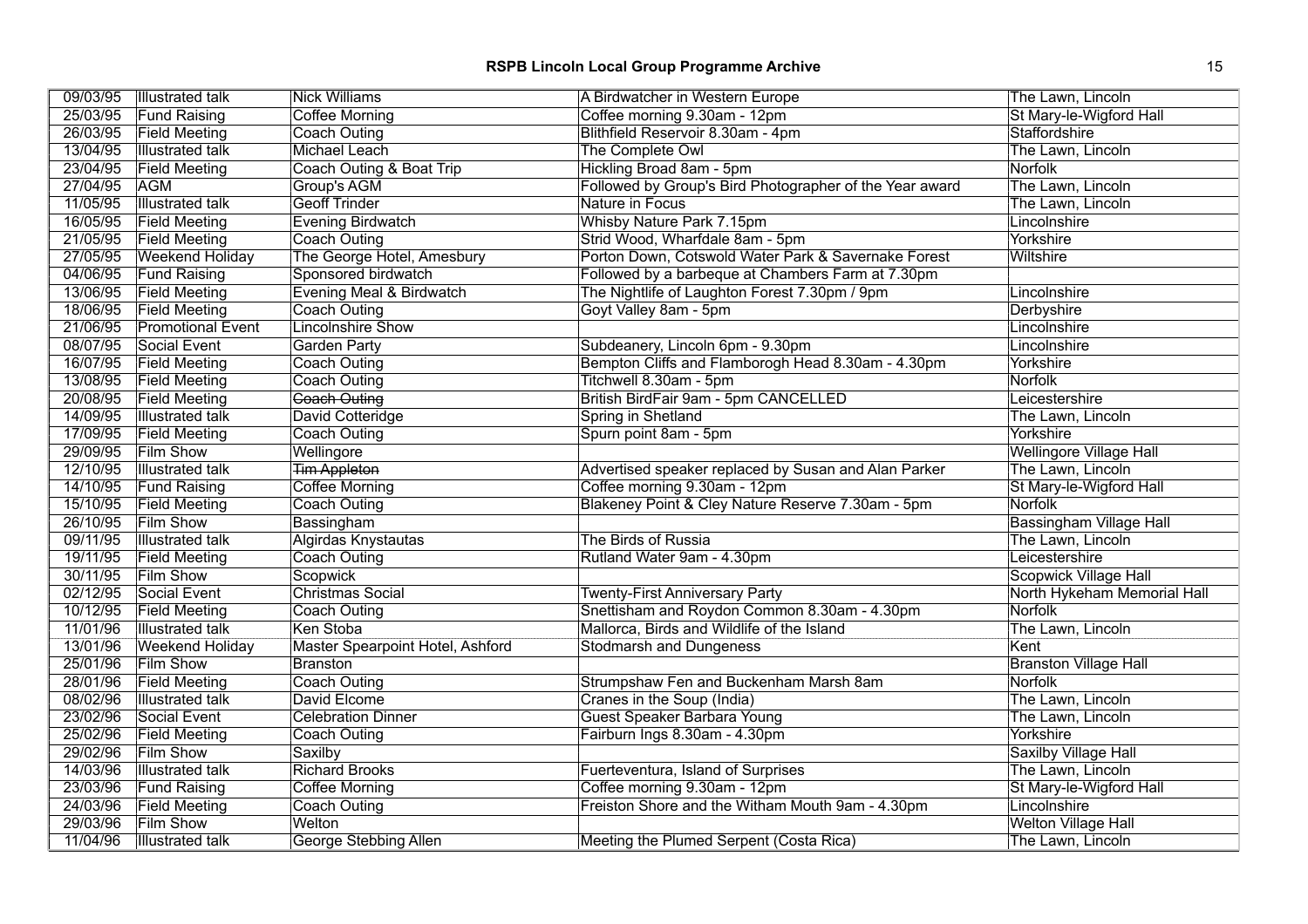| 21/04/96 | <b>Field Meeting</b>     | <b>Coach Outing</b>                   | Welney and The Ouse Washes 8am - 5pm                | Cambridgeshire                 |
|----------|--------------------------|---------------------------------------|-----------------------------------------------------|--------------------------------|
| 25/04/96 | <b>AGM</b>               | Group's AGM                           |                                                     | St Mary-le-Wigford Hall        |
| 29/04/96 | Holiday                  | Hotel Pollensa Park, Puerto Pollensa  | A One Week Holiday to Mallorca                      |                                |
| 09/05/96 | <b>Illustrated talk</b>  | Peter Skelson                         | Where the Frigates Fly                              | The Lawn, Lincoln              |
| 12/05/96 | <b>Field Meeting</b>     | <b>Coach Outing</b>                   | Minsmere 7.30am - 5pm                               | Suffolk                        |
| 14/05/96 | <b>Field Meeting</b>     | Evening Birdwatch                     | Riseholme College Woods and Lake 7.15pm             | Lincolnshire                   |
| 11/06/96 | <b>Field Meeting</b>     | <b>Evening Birdwatch</b>              | Nocton Woods 7.15pm                                 | Lincolnshire                   |
| 16/06/96 | <b>Field Meeting</b>     | Coach Outing                          | East Wretham Heath and Weeting Heath 8am - 5pm      | Norfolk                        |
| 19/06/96 | <b>Promotional Event</b> | <b>Lincolnshire Show</b>              |                                                     | Lincolnshire                   |
| 21/07/96 | <b>Field Meeting</b>     | Coach Outing                          | Lathkill Dale 8am - 5pm                             | Derbyshire                     |
| 25/08/96 | <b>Field Meeting</b>     | <b>Coach Outing</b>                   | Cley Marsh 8am - 5pm                                | Norfolk                        |
| 12/09/96 | <b>Illustrated talk</b>  | Dee Doody                             | Advertised speaker replaced by Keith Offord         | The Lawn, Lincoln              |
| 14/09/96 | <b>Field Meeting</b>     | Coach Outing                          | Skua and Shearwater Cruise 8am - 5pm                | Yorkshire                      |
| 10/10/96 | <b>Illustrated talk</b>  | <b>Graham Goodall</b>                 | Coto Donana, International Reserve and its Birds    | The Lawn, Lincoln              |
| 12/10/96 | <b>Fund Raising</b>      | <b>Coffee Morning</b>                 | Coffee morning 9.30am - 12pm                        | St Mary-le-Wigford Hall        |
| 13/10/96 | <b>Field Meeting</b>     | Coach Outing                          | Spurn Point 8am - 5pm                               | Yorkshire                      |
| 18/10/96 | <b>Film Show</b>         | Scothern                              |                                                     | Scothern Village Hall          |
| 14/11/96 | <b>Illustrated talk</b>  | <b>Steve Knell</b>                    | Wildlife of the Highlands and Islands of Scotland   | The Lawn, Lincoln              |
| 17/11/96 | <b>Field Meeting</b>     | Coach Outing                          | Tophill Low 8.30am - 4.30pm                         | Yorkshire                      |
| 22/11/96 | <b>Film Show</b>         | Metheringham                          |                                                     | Metheringham Village Hall      |
| 05/12/96 | Social Event             | <b>Christmas Social</b>               |                                                     | North Hykeham Memorial Hall    |
| 15/12/96 | <b>Field Meeting</b>     | Coach Outing                          | Breydon Water 8am - 4.30pm                          | Norfolk                        |
| 09/01/97 | <b>Illustrated talk</b>  | <b>Tim Appleton</b>                   | The Wildlife of East Africa                         | The Lawn, Lincoln              |
| 11/01/97 | <b>Weekend Holiday</b>   | Portland Heights Hotel, Dorset        | Radipole Lake, Lodmoor and Studland Heath           | Dorset                         |
| 26/01/97 | <b>Field Meeting</b>     | <b>Coach Outing</b>                   | Strumpshaw Fen and Buckenham Marsh 8am - 4.30pm     | Norfolk                        |
| 31/01/97 | <b>Film Show</b>         | Saxilby                               |                                                     | Saxilby Village Hall           |
| 13/02/97 | <b>Illustrated talk</b>  | <b>Mike Read</b>                      | Arctic Riviera, Wildlife in East Greenland          | The Lawn, Lincoln              |
| 21/02/97 | <b>Film Show</b>         | Cherry Willingham                     |                                                     | Cherry Willingham Village Hall |
| 23/02/97 | <b>Field Meeting</b>     | Coach Outing                          | Wheldrake Ings 8.30am - 4pm                         | Yorkshire                      |
| 06/03/97 | <b>Illustrated talk</b>  | Gerald Gorman                         | <b>Enjoying Birds in Eastern Europe</b>             | The Lawn, Lincoln              |
| 08/03/97 | <b>Fund Raising</b>      | <b>Coffee Morning</b>                 | Coffee morning 9.30am - 12pm                        | St Mary-le-Wigford Hall        |
| 21/03/97 | <b>Film Show</b>         | Gainsborough                          |                                                     | Gainsborough                   |
| 23/03/97 | <b>Field Meeting</b>     | <b>Coach Outing</b>                   | Attenborough Nature Reserve 9am - 4.30pm            | Nottinghamshire                |
| 10/04/97 | Illustrated talk         | <b>Mike Wilkes</b>                    | Gambian Wildlife                                    | The Lawn, Lincoln              |
| 17/04/97 | <b>AGM</b>               | Group's AGM                           |                                                     | St Mary-le-Wigford Hall        |
| 20/04/97 | <b>Field Meeting</b>     | <b>Coach Outing</b>                   | Holkham Park and Wells Wood 8am - 5pm               | Norfolk                        |
| 15/05/97 | <b>Illustrated talk</b>  | John Lintin Smith                     | Skomer, Island of Birds                             | The Lawn, Lincoln              |
| 18/05/97 | <b>Field Meeting</b>     | <b>Coach Outing</b>                   | Strid Wood, Wharfdale 8am - 5pm                     | Yorkshire                      |
| 20/05/97 | <b>Field Meeting</b>     | <b>Evening Birdwatch</b>              | Whisby Nature Park 7.15pm                           | Lincolnshire                   |
| 24/05/97 | <b>Weekend Holiday</b>   | <b>White Swan Hotel, Alnwick</b>      | Druridge Bay, The Farne islands and Holystone Woods | Northumberland                 |
| 15/06/97 | <b>Field Meeting</b>     | <b>Coach Outing and Boat Trip</b>     | Hickling Broad 8am - 5pm                            | Norfolk                        |
| 17/06/97 | <b>Field Meeting</b>     | <b>Evening Birdwatch and Barbeque</b> | Bangers and Bats Evening at Chamber Farm 7.15pm     | Lincolnshire                   |
| 18/06/97 | <b>Promotional Event</b> | Lincolnshire Show                     |                                                     | Lincolnshire                   |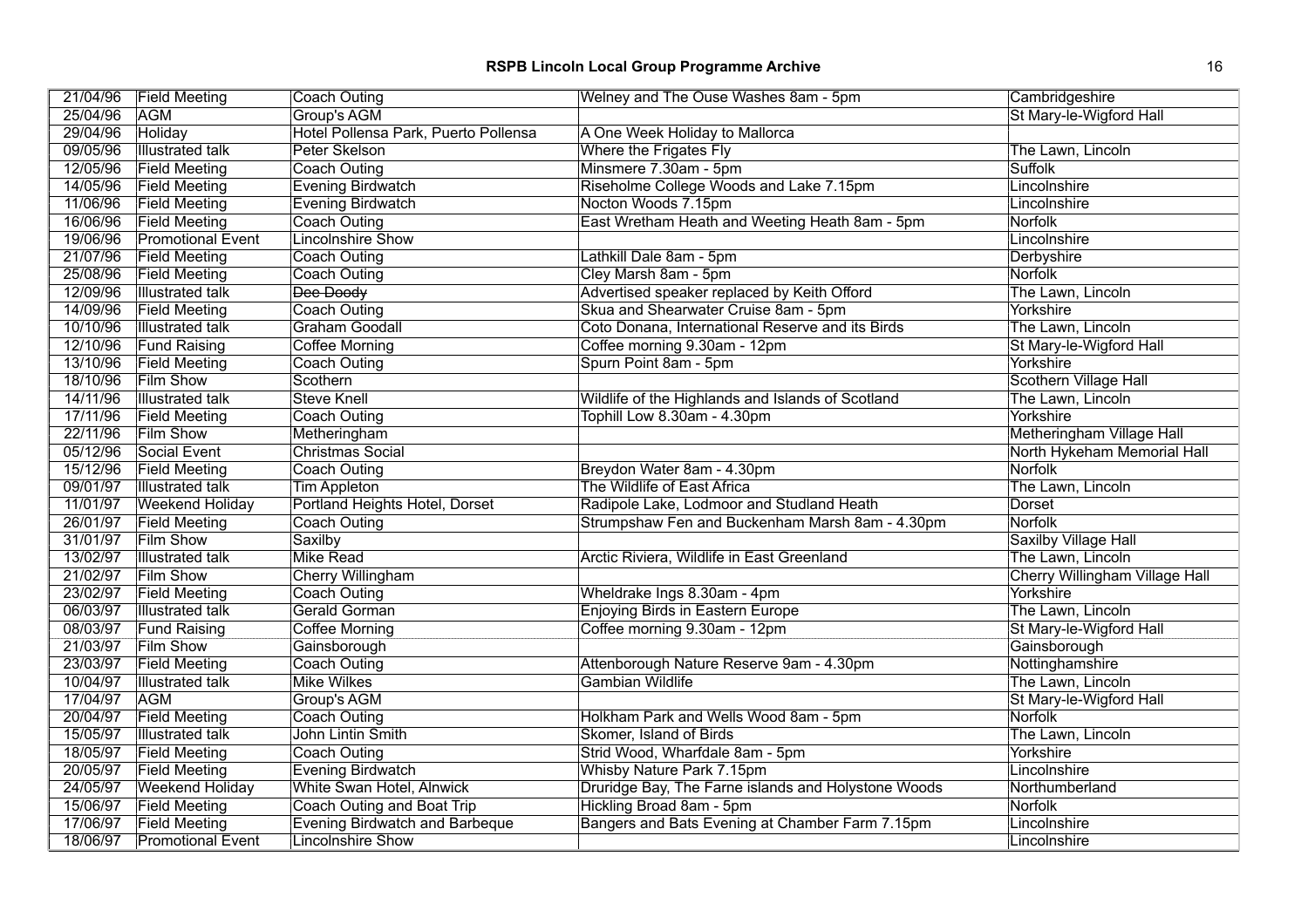|          | 13/07/97 Field Meeting   | <b>Coach Outing</b>                | Manifold Valley 8am - 5pm                       | Staffordshire                  |
|----------|--------------------------|------------------------------------|-------------------------------------------------|--------------------------------|
| 17/08/97 | <b>Field Meeting</b>     | Coach Outing                       | Minsmere 7.30am - 5pm                           | Suffolk                        |
| 11/09/97 | <b>Illustrated talk</b>  | <b>Mike Mockler</b>                | Have Hide, Will Travel                          | The Lawn, Lincoln              |
| 14/09/97 | <b>Field Meeting</b>     | <b>Coach Outing</b>                | Titchwell Marsh 8am - 5pm                       | Norfolk                        |
| 09/10/97 | <b>Illustrated talk</b>  | John Wyatt                         | <b>Shadows Over the Mountains</b>               | The Lawn, Lincoln              |
| 11/10/97 | <b>Fund Raising</b>      | <b>Coffee Morning</b>              | Coffee morning 9.30am - 12pm                    | St Mary-le-Wigford Hall        |
| 12/10/97 | <b>Field Meeting</b>     | <b>Coach Outing</b>                | Kingsbury Water Park 8am - 5pm                  | Warwickshire                   |
| 16/10/97 | <b>Celebrity Lecture</b> | <b>Bill Oddie</b>                  | <b>Follow That Bird</b>                         | The Lawn, Lincoln              |
| 26/10/97 | <b>Film Show</b>         | Potterhanworth                     |                                                 | Potterhanworth Village Hall    |
| 13/11/97 | <b>Illustrated talk</b>  | <b>Jeff Blincow</b>                | The Birds of the Galapagos                      | The Lawn, Lincoln              |
| 14/11/97 | Film Show                | Welton                             |                                                 | <b>Welton Village Hall</b>     |
| 16/11/97 | <b>Field Meeting</b>     | <b>Coach Outing</b>                | Snettisham and Roydon Common 8.30am - 4.30pm    | Norfolk                        |
| 04/12/97 | Social Event             | Christmas Social                   |                                                 | North Hykeham Memorial Hall    |
| 14/12/97 | <b>Field Meeting</b>     | <b>Coach Outing</b>                | Ferry Meadows Park and Nene Washes 8am - 4.30pm | Cambridgeshire                 |
| 08/01/98 | <b>Illustrated talk</b>  | <b>Nick Williams</b>               | <b>British Birds of Prey</b>                    | The Lawn, Lincoln              |
| 10/01/98 | <b>Weekend Holiday</b>   | Metropole Hotel, Llandrindod Wells | Glasbury, Gilfach and Gigrin Farm               | Wales                          |
| 23/01/98 | <b>Film Show</b>         | Scopwick                           |                                                 | <b>Scopwick Village Hall</b>   |
| 25/01/98 | <b>Field Meeting</b>     | Coach Outing                       | Rutland Water 9am - 4.30pm                      | Leicestershire                 |
| 12/02/98 | <b>Illustrated talk</b>  | <b>Ben Osborne</b>                 | Life in the Freezer                             | The Lawn, Lincoln              |
| 22/02/98 | <b>Field Meeting</b>     | Coach Outing                       | Slimbridge 7.30am - 4.30pm                      | Gloucestershire                |
| 23/02/98 | <b>Film Show</b>         | Nettleham                          |                                                 | Nettleham Village Hall         |
| 14/03/98 | <b>Fund Raising</b>      | Coffee Morning                     | Coffee Morning 9.30am - 1pm                     | <b>Lincoln Central Library</b> |
| 19/03/98 | <b>Illustrated talk</b>  | George Stebbing Allen              | Diversity in Crisis                             | The Lawn, Lincoln              |
| 29/03/98 | <b>Field Meeting</b>     | Coach Outing                       | Potteric Carr 9am - 4.30pm                      | Yorkshire                      |
| 09/04/98 | <b>Illustrated talk</b>  | <b>Keith Offord</b>                | Kookaburras, Currawongs and Crocodiles          | The Lawn, Lincoln              |
| 19/04/98 | <b>Field Meeting</b>     | <b>Coach Outing</b>                | Venue changed from Ouse Washes to Titchwell     | <b>CHANGE OF VENUE</b>         |
| 23/04/98 | <b>AGM</b>               | Group's AGM                        |                                                 | St Mary-le-Wigford Hall        |
| 07/05/98 | Holiday                  | The Algarve & the Coto Donnana     | One Week Holiday                                |                                |
| 12/05/98 | <b>Field Meeting</b>     | <b>Evening Birdwatch</b>           | Doddington Woods 7.15pm                         | Lincolnshire                   |
| 14/05/98 | <b>Illustrated talk</b>  | <b>Bob and Ann Scott</b>           | <b>Sixty Years with the RSPB</b>                | The Lawn, Lincoln              |
| 17/05/98 | <b>Field Meeting</b>     | <b>Coach Outing</b>                | Cley Marsh 8am - 5pm                            | Norfolk                        |
| 23/05/98 | <b>Weekend Holiday</b>   | Kilspindie House Hotel, Aberlady   | Duns Castle, Bass Rock and St Abbs Head         | <b>Borders and Lothian</b>     |
| 09/06/98 | <b>Field Meeting</b>     | <b>Evening Birdwatch</b>           | Swanholme Lakes 7.15pm                          | Lincolnshire                   |
| 21/06/98 | <b>Field Meeting</b>     | <b>Coach Outing</b>                | Goyt Valley 8am - 5pm                           | Derbyshire                     |
| 24/06/98 | <b>Promotional Event</b> | <b>Lincolnshire Show</b>           |                                                 | Lincolnshire                   |
| 04/07/98 | <b>Field Meeting</b>     | <b>Coach Outing</b>                | Naturescape Wildflower Farm 10.30am - 4.30pm    | Nottinghamshire                |
| 19/07/98 | <b>Field Meeting</b>     | Coach Outing                       | Hornsea Mere and Bempton Cliffs 8.30am - 5pm    | Yorkshire                      |
| 23/08/98 | <b>Field Meeting</b>     | Coach Outing                       | Barton Clay Pits and Blacktoft Sands 9am - 5pm  | Lincolnshire & S Humberside    |
| 10/09/98 | <b>Illustrated talk</b>  | Gordon Langsbury                   | <b>Lapland Summer</b>                           | The Lawn, Lincoln              |
| 20/09/98 | <b>Field Meeting</b>     | Coach Outing                       | Spurn Point 8am - 5pm                           | Yorkshire                      |
| 03/10/98 | <b>Fund Raising</b>      | <b>Coffee Morning</b>              | <b>Coffee Morning</b>                           |                                |
| 08/10/98 | <b>Illustrated talk</b>  | <b>Michael Leach</b>               | A Wildlife Photographer Abroad                  | The Lawn, Lincoln              |
| 11/10/98 | <b>Field Meeting</b>     | <b>Coach Outing</b>                | Tophill Low 8am - 5pm                           | Yorkshire                      |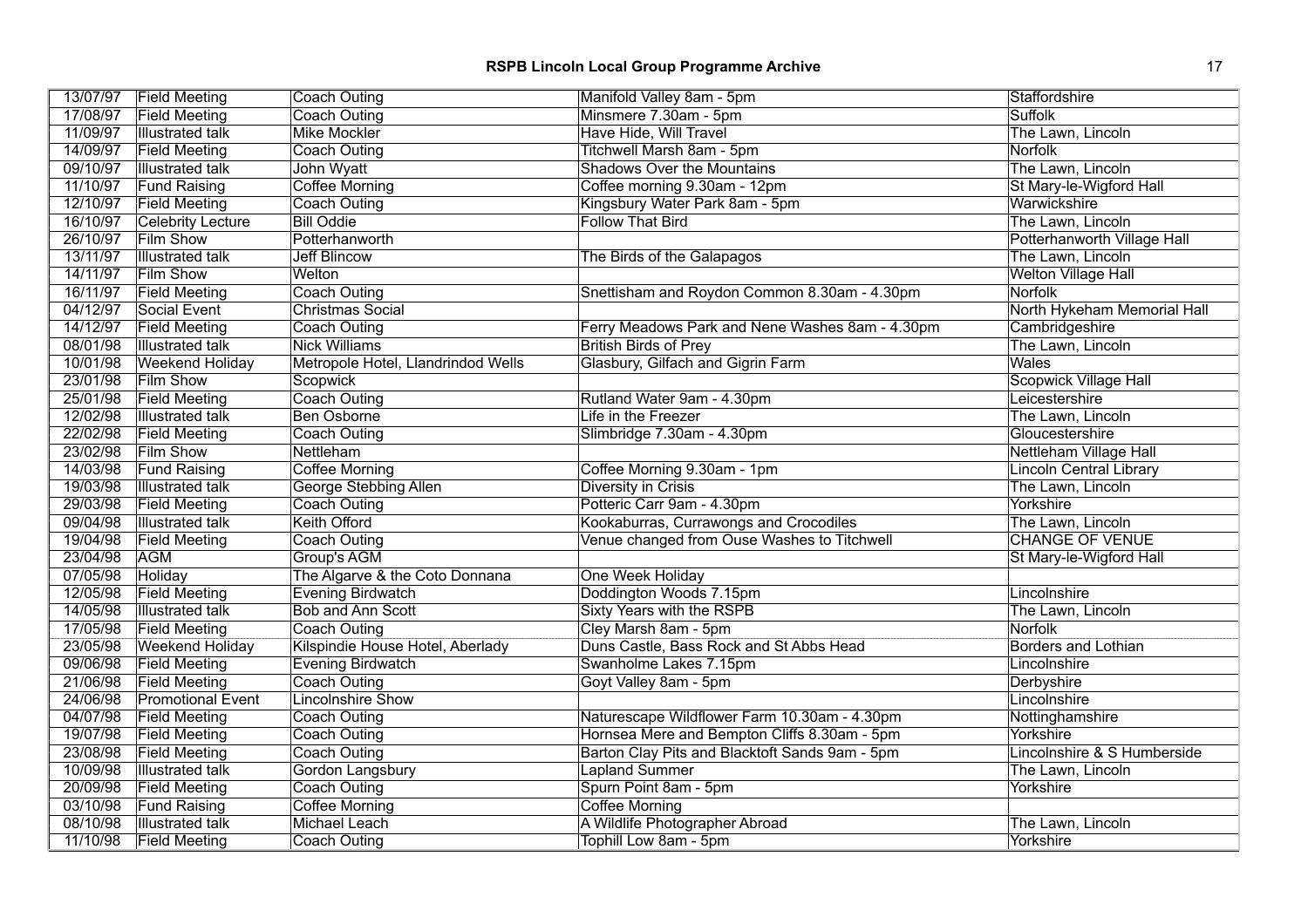| 12/11/98 | <b>Illustrated talk</b>  | Susan and Allan Parker                 | Birding on the North Norfolk Coast                   | The Lawn, Lincoln              |
|----------|--------------------------|----------------------------------------|------------------------------------------------------|--------------------------------|
| 15/11/98 | <b>Field Meeting</b>     | Coach Outing                           | Berney Marsh and Breydon Water 8am - 5pm             | Norfolk                        |
| 03/12/98 | Social Event             | <b>Christmas Social</b>                |                                                      | North Hykeham Memorial Hall    |
| 13/12/98 | <b>Field Meeting</b>     | <b>Coach Outing</b>                    | Fairburn Ings and Newton ings 8.30am - 4.30pm        | Yorkshire                      |
| 09/01/99 | <b>Weekend Holiday</b>   | Crown & Mitre Hotel, Carlisle          | Killington Reservoir, Talkin Tarn and Caerlaverlock  | <b>Cumbria &amp; Dumfries</b>  |
| 14/01/99 | <b>Illustrated talk</b>  | <b>Martin Withers</b>                  | East Africa, A Wildlife Photographer's Paradise      | The Lawn, Lincoln              |
| 24/01/99 | <b>Field Meeting</b>     | <b>Coach Outing</b>                    | Gibraltar Point. 9am - 4pm                           | Lincolnshire                   |
| 11/02/99 | <b>Illustrated talk</b>  | <b>Trevor Gunton</b>                   | <b>Birds and Pits</b>                                | The Lawn, Lincoln              |
| 26/02/99 | Social Event             | <b>Twenty-fifth Anniversary Dinner</b> | Guest Speaker Graham Wynne CANCELLED                 | The Lawn, Lincoln              |
| 28/02/99 | <b>Field Meeting</b>     | <b>Coach Outing</b>                    | Pitsford Reservoir 8.30am - 4.30pm                   | Northamptonshire               |
| 11/03/99 | <b>Illustrated talk</b>  | lan Burrows                            | Papua New Guinea, A Naturalist's Paradise            | The Lawn, Lincoln              |
| 13/03/99 | <b>Fund Raising</b>      | Coffee Morning                         | Coffee Morning 9.30am - 1pm                          | Lincoln Central Library        |
| 28/03/99 | <b>Field Meeting</b>     | Coach Outing                           | River Nene and the Nene Washes 8.30am - 4.30pm       | Cambridgeshire                 |
| 08/04/99 | <b>Illustrated talk</b>  | Colin Smith                            | A Celebration of Nature                              | The Lawn, Lincoln              |
| 24/04/99 | <b>Fund Raising</b>      | <b>YOC Coffee Morning</b>              | YOC Coffee Morning 9.30am - 1pm                      | <b>Lincoln Central Library</b> |
| 25/04/99 | <b>Field Meeting</b>     | Coach Outing                           | Strumpshaw Fen 8am - 5pm                             | Norfolk                        |
| 11/05/99 | <b>Field Meeting</b>     | Evening Birdwatch                      | Whisby Nature Park 7.15pm                            | Lincolnshire                   |
| 13/05/99 | <b>Illustrated talk</b>  | Roy Croucher                           | The Wildlife of Northern France                      | The Lawn, Lincoln              |
| 16/05/99 | <b>Field Meeting</b>     | <b>Coach Outing</b>                    | Minsmere 7.30am - 5pm                                | Suffolk                        |
| 20/05/99 | <b>AGM</b>               | Group's AGM                            |                                                      | The Lawn, Lincoln              |
| 29/05/99 | Weekend Holiday          | Hotel Carreg Bran, Anglesey            | Conwy, South Stack and Coed Arber                    | Wales                          |
| 13/06/99 | <b>Field Meeting</b>     | <b>Coach Outing</b>                    | Coombes Valley 8am - 5pm                             | Staffordshire                  |
| 15/06/99 | <b>Field Meeting</b>     | <b>Evening Birdwatch</b>               | Meal at Ingram Arms and Nightjars in Laughton Forest | Lincolnshire                   |
| 23/06/99 | <b>Promotional Event</b> | <b>Lincolnshire Show</b>               |                                                      | Lincolnshire                   |
| 11/07/99 | <b>Field Meeting</b>     | Coach Outing                           | Wicken Fen 8am - 5pm                                 | Cambridgeshire                 |
| 17/07/99 | Social Event             | <b>Garden Party</b>                    | The Old Vicarage, South Hykeham                      | Lincolnshire                   |
| 22/08/99 | <b>Field Meeting</b>     | Coach Outing                           | Holme Dunes and Titchwell Marsh 8am - 5pm            | Norfolk                        |
| 09/09/99 | <b>Illustrated talk</b>  | <b>Martin Davies</b>                   | <b>Wild Turkey</b>                                   | The Lawn, Lincoln              |
| 19/09/99 | <b>Field Meeting</b>     | Coach Outing                           | Rutland Water 9am - 5pm                              | Leicestershire                 |
| 10/10/99 | <b>Field Meeting</b>     | <b>Coach Outing</b>                    | Holkham Park and Wells Wood 8am - 5pm                | Norfolk                        |
| 14/10/99 | <b>Illustrated talk</b>  | <b>Mike Wilkes</b>                     | Fabulous Florida CANCELLED-VENUE POWER FAILED        | The Lawn, Lincoln              |
| 22/10/99 | Social Event             | Special Event - Concert                | Lincoln Cathedral Friday Night is Music Night        | Lincoln                        |
| 11/11/99 | <b>Illustrated talk</b>  | Derek Moore                            | Alaska, The Last Wilderness                          | The Lawn, Lincoln              |
| 14/11/99 | <b>Field Meeting</b>     | Coach Outing                           | Freiston Shore, Witham Mouth & Kirkby 9am - 4.30pm   | Lincolnshire                   |
| 03/12/99 | Social Event             | <b>Christmas Social</b>                |                                                      | North Hykeham Memorial Hall    |
| 12/12/99 | <b>Field Meeting</b>     | Coach Outing                           | Welney and the Ouse Washes 8.30am - 5pm              | Cambridgeshire                 |
| 13/01/00 | <b>Illustrated talk</b>  | <b>Mike Read</b>                       | Red Kite Country, Mid Wales                          | The Lawn, Lincoln              |
| 15/01/00 | <b>Weekend Holiday</b>   | Ruthin Castle and Mediaeval Banquet    | Millennium Celebration Weekend Conwy & Dee Estuary   | <b>Wales</b>                   |
| 30/01/00 | <b>Field Meeting</b>     | <b>Coach Outing</b>                    | Snettisham and Roydon Common 8.30am - 4.30pm         | Norfolk                        |
| 10/02/00 | <b>Illustrated talk</b>  | <b>Tim Appleton</b>                    | <b>Wild Andalucia</b>                                | The Lawn, Lincoln              |
| 27/02/00 | <b>Field Meeting</b>     | Coach Outing                           | Clumber Park 9.30am - 4pm                            | Nottinghamshire                |
| 09/03/00 | <b>Illustrated talk</b>  | <b>George Stebbing Allen</b>           | Advertised speaker replaced by Mike Wilkes           | The Lawn, Lincoln              |
| 11/03/00 | <b>Fund Raising</b>      | Coffee Morning                         | Coffee Morning 9.30am - 1pm                          | Lincoln Central Library        |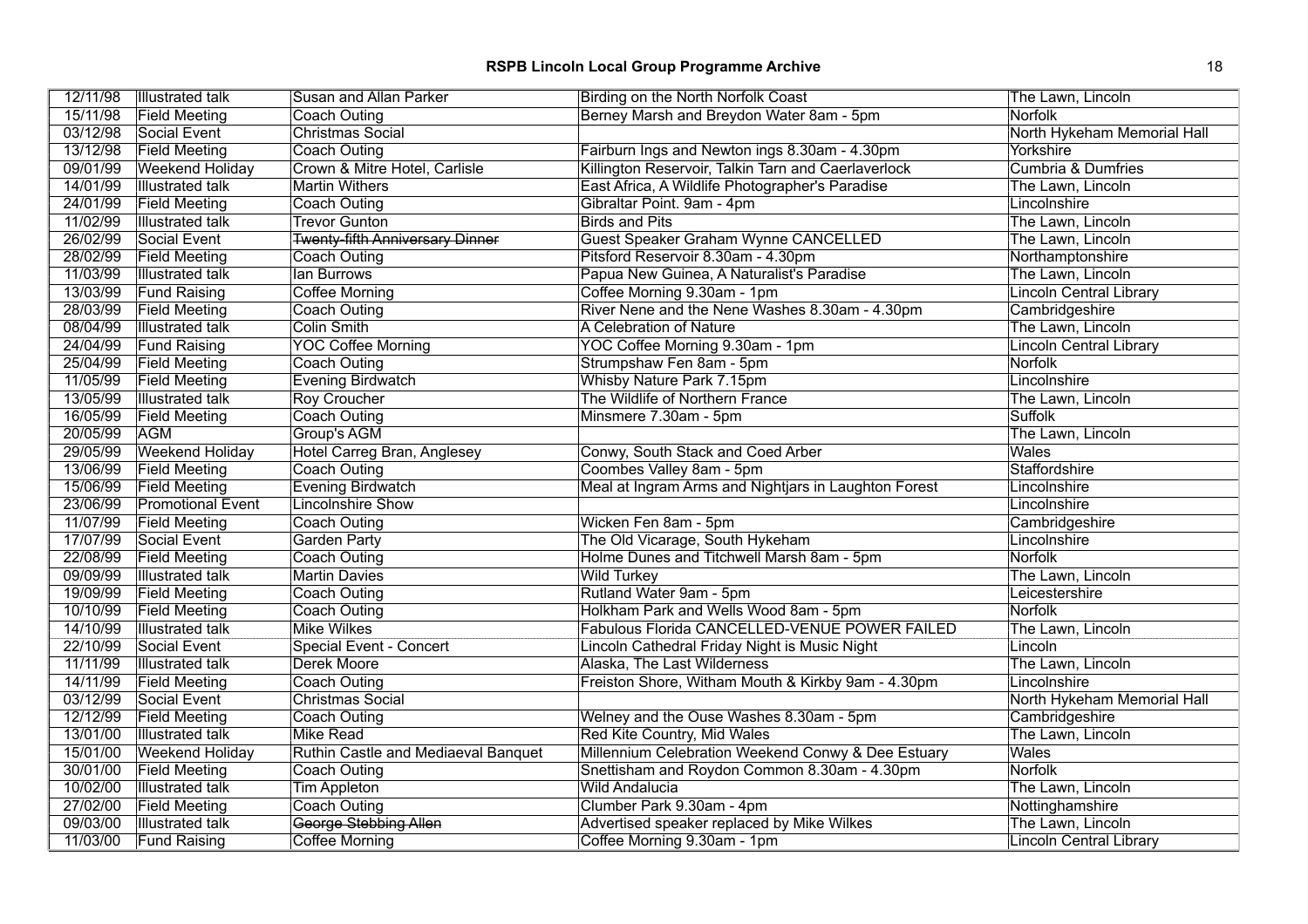| 26/03/00 | <b>Field Meeting</b>     | Coach Outing                       | Wheldrake Ings 8.30am - 4pm                            | Yorkshire                      |
|----------|--------------------------|------------------------------------|--------------------------------------------------------|--------------------------------|
| 13/04/00 | <b>Illustrated talk</b>  | Keith Offord                       | <b>Roadrunner Country</b>                              | The Lawn, Lincoln              |
| 16/04/00 | <b>Field Meeting</b>     | <b>Coach Outing</b>                | Leighton Moss 7am - 5pm                                | Lancashire                     |
| 09/05/00 | <b>Field Meeting</b>     | Evening Birdwatch                  | Old Wood, Skellingthorpe 7.15pm                        | Lincolnshire                   |
| 11/05/00 | <b>Illustrated talk</b>  | <b>Nick Williams</b>               | The Canaries and Cape Verde Islands                    | The Lawn, Lincoln              |
| 14/05/00 | <b>Field Meeting</b>     | Coach Outing and Boat Trip         | Hickling Broad 8am - 5pm                               | <b>Norfolk</b>                 |
| 18/05/00 | <b>AGM</b>               | Group's AGM                        |                                                        | The Lawn, Lincoln              |
| 27/05/00 | Holiday                  | Aviemore Highlands Hotel, Aviemore | One Week Holiday in Scotland                           | Scotland                       |
| 06/06/00 | <b>Field Meeting</b>     | Evening Birdwatch                  | Swanholme Lakes 7.15pm                                 | Lincolnshire                   |
| 11/06/00 | <b>Field Meeting</b>     | Coach Outing                       | Wyre Forest 8am - 5pm                                  | Warwickshire                   |
| 21/06/00 | <b>Promotional Event</b> | <b>Lincolnshire Show</b>           |                                                        | Lincolnshire                   |
| 09/07/00 | <b>Field Meeting</b>     | Coach Outing                       | Lathkill Dale 8.30am - 5pm                             | Derbyshire                     |
| 20/08/00 | <b>Field Meeting</b>     | Coach Outing                       | Cley Marshes 8am - 5pm                                 | <b>Norfolk</b>                 |
| 14/09/00 | <b>Illustrated talk</b>  | John Wyatt                         | Advertised speaker replaced by Geoff Trinder           | The Lawn, Lincoln              |
| 17/09/00 | <b>Field Meeting</b>     | Coach Outing                       | Berney Marshes and Breydon Water 8am - 5pm             | Norfolk                        |
| 08/10/00 | <b>Field Meeting</b>     | Coach Outing                       | Spurn Point 8am - 5pm                                  | Yorkshire                      |
| 12/10/00 | <b>Illustrated talk</b>  | <b>Jeff Blincow</b>                | <b>Birdwatching in Madagascar</b>                      | The Lawn, Lincoln              |
| 14/10/00 | <b>Fund Raising</b>      | <b>Coffee Morning</b>              | Coffee Morning 9.30am - 1pm                            | <b>Lincoln Central Library</b> |
| 09/11/00 | <b>Illustrated talk</b>  | <b>Brian Gallop</b>                | Icelandic Saga                                         | The Lawn, Lincoln              |
| 12/11/00 | <b>Field Meeting</b>     | Coach Outing                       | Martin Mere 7.30am - 4.30pm                            | Lancashire                     |
| 01/12/00 | Social Event             | Christmas Social                   |                                                        | North Hykeham Memorial Hall    |
| 10/12/00 | <b>Field Meeting</b>     | <b>Coach Outing</b>                | Strumpshaw Fen and Buckenham Marsh 8am - 4.30pm        | Norfolk                        |
| 11/01/01 | <b>Illustrated talk</b>  | <b>George Stebbing Allen</b>       | Spring in Eilat, A Birdwatcher's Paradise              | The Lawn, Lincoln              |
| 13/01/01 | <b>Weekend Holiday</b>   | Schooner Hotel, Alnmouth           | Druridge Bay, Budle Bay, Alnmouth and Holy Island      | Northumberland                 |
| 28/01/01 | <b>Field Meeting</b>     | Coach Outing                       | Attenborough 9am - 4.30pm                              | Nottinghamshire                |
| 08/02/01 | <b>Illustrated talk</b>  | <b>Chris Gomersall</b>             | <b>Taking Flight</b>                                   | The Lawn, Lincoln              |
| 25/02/01 | <b>Field Meeting</b>     | Coach Outing                       | Potteric Carr 8.30am - 4.30pm                          | Yorkshire                      |
| 08/03/01 | <b>Illustrated talk</b>  | Gordon Langsbury                   | Advertised speaker replaced by Malcolm Cox             | The Lawn, Lincoln              |
| 25/03/01 | <b>Field Meeting</b>     | Coach Outing and Cream Tea         | Gibraltar Point & Tea at Petwood Hotel 8.30am - 6pm    | Lincolnshire                   |
| 31/03/01 | <b>Fund Raising</b>      | <b>Coffee Morning</b>              | Coffee Morning 9.30am - 12.30pm                        | <b>Lincoln Central Library</b> |
| 12/04/01 | <b>Illustrated talk</b>  | Cath Mullen                        | In Search of Nature                                    | The Lawn, Lincoln              |
| 22/04/01 | <b>Field Meeting</b>     | Coach Outing                       | Venue chanced from Nene Washes to Titchwell            | <b>CHANGE OF VENUE</b>         |
| 28/04/01 | <b>Field Meeting</b>     | <b>Afternoon Birdwatch</b>         | Down on the Farm, Trailer Ride at Marlborough Farm 2pm | Lincolnshire                   |
| 08/05/01 | <b>Field Meeting</b>     | Evening Birdwatch                  | Branston Hall Hotel Grounds 7.15pm                     | Lincolnshire                   |
| 10/05/01 | <b>Illustrated talk</b>  | Pollyanna Pickering                | A Brush with Wildlife                                  | The Lawn, Lincoln              |
| 13/05/01 | <b>Field Meeting</b>     | Coach Outing                       | Little Paxton Gravel Pits and The Lodge 8am - 5pm      | Bedfordshire                   |
| 17/05/01 | <b>AGM</b>               | Group's AGM                        |                                                        | The Lawn, Lincoln              |
| 26/05/01 | <b>Weekend Holiday</b>   | Walnut Tree Hotel, North Petherton | CANCELLED DUE TO FOOT AND MOUTH DISEASE                | Somerset                       |
| 05/06/01 | <b>Field Meeting</b>     | Evening Birdwatch                  | Chambers Farm Wood, Bardney Forest 7.15pm              | Lincolnshire                   |
| 10/06/01 | <b>Field Meeting</b>     | Coach Outing                       | Venue changed from Strid Wood to Lathkill Dale         | <b>CHANGE OF VENUE</b>         |
| 20/06/01 | <b>Promotional Event</b> | <b>Lincolnshire Show</b>           |                                                        | Lincolnshire                   |
| 15/07/01 | <b>Field Meeting</b>     | <b>Coach Outing</b>                | Bempton Cliffs and Flamborogh Head 8.30am - 5pm        | Yorkshire                      |
| 19/08/01 | <b>Field Meeting</b>     | Coach Outing                       | Pensthorpe and Titchwell Marsh 8am - 5pm               | <b>Norfolk</b>                 |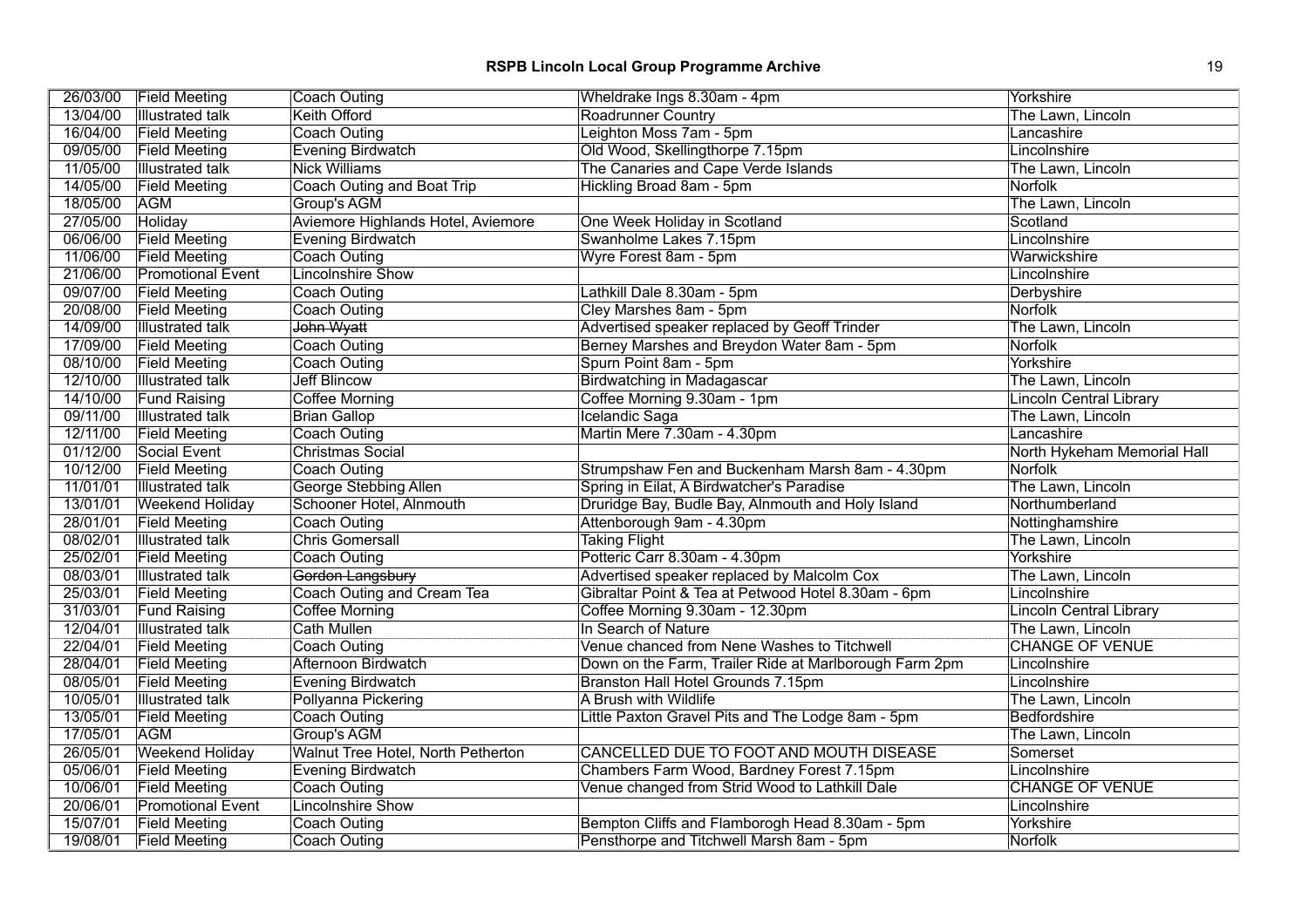# **RSPB Lincoln Local Group Programme Archive** 20 20

| 13/09/01 | <b>Illustrated talk</b>  | <b>Malcolm Cox</b>                  | <b>A Desert Diary</b>                                  | The Lawn, Lincoln              |
|----------|--------------------------|-------------------------------------|--------------------------------------------------------|--------------------------------|
| 16/09/01 | <b>Field Meeting</b>     | Coach Outing                        | Pitsford Reservoir 8.30am - 5pm                        | Northamptonshire               |
| 11/10/01 | <b>Illustrated talk</b>  | <b>Nicholas Watts</b>               | <b>Farming and Wildlife</b>                            | The Lawn, Lincoln              |
| 14/10/01 | <b>Field Meeting</b>     | Coach Outing                        | Fairburn Ings and Newton Ings 8.30am - 5pm             | Yorkshire                      |
| 20/10/01 | <b>Fund Raising</b>      | Coffee Morning and Art Exhibition   | Coffee Morning and Art Exhibition 9.30am - 4pm         | <b>Lincoln Central Library</b> |
| 08/11/01 | <b>Illustrated talk</b>  | lan Burrows                         | The Natural History of Cape Clear Island               | The Lawn, Lincoln              |
| 11/11/01 | <b>Field Meeting</b>     | <b>Coach Outing</b>                 | Tophill Low 8.30am - 4.30pm                            | Yorkshire                      |
| 07/12/01 | Social Event             | <b>Christmas Social</b>             |                                                        | North Hykeham Memorial Hall    |
| 09/12/01 | <b>Field Meeting</b>     | Coach Outing                        | Rutland Water 9am - 4 pm                               | Leicestershire                 |
| 10/01/02 | <b>Illustrated talk</b>  | John Wyatt                          | <b>Thrice Bittern in Poland</b>                        | The Lawn, Lincoln              |
| 12/01/02 | <b>Weekend Holiday</b>   | Chichester Resort Hotel, Chichester | Pulborough Brooks and Pagham Harbour                   | Sussex                         |
| 27/01/02 | <b>Field Meeting</b>     | <b>Coach Outing</b>                 | Ferry Meadows C Park and Welney WT 8.30am - 5pm        | Cambridgeshire                 |
| 14/02/02 | <b>Illustrated talk</b>  | Peter Skelson                       | <b>Birdwatching in Britain</b>                         | The Lawn, Lincoln              |
| 24/02/02 | <b>Field Meeting</b>     | Coach Outing                        | Kingsbury Water Park 8am - 4.30pm                      | Warwickshire                   |
| 14/03/02 | <b>Illustrated talk</b>  | <b>Steve Knell</b>                  | Flora and Fauna of North East Derbyshire               | The Lawn, Lincoln              |
| 16/03/02 | <b>Fund Raising</b>      | Coffee Morning                      | Coffee Morning 9.30am - 12.30pm                        | <b>Lincoln Central Library</b> |
| 24/03/02 | <b>Field Meeting</b>     | Coach Outing                        | Snettisham and Roydon Common 8.30am - 5pm              | Norfolk                        |
| 11/04/02 | <b>Illustrated talk</b>  | Michael Leach                       | Owls of the World                                      | The Lawn, Lincoln              |
| 21/04/02 | <b>Field Meeting</b>     | Coach Outing                        | Old Moor and Worseborough Country Park 8am - 5pm       | Yorkshire                      |
| 27/04/02 | <b>Field Meeting</b>     | <b>Afternoon Birdwatch</b>          | Down on the Farm, Trailer Ride at Marlborough Farm 2pm | Lincolnshire                   |
| 09/05/02 | <b>Illustrated talk</b>  | <b>Martin Davies</b>                | <b>Butterflies Across Europe</b>                       | The Lawn, Lincoln              |
| 12/05/02 | <b>Field Meeting</b>     | Coach Outing                        | Minsmere 7am - 5pm                                     | Suffolk                        |
| 14/05/02 | <b>Field Meeting</b>     | <b>Evening Birdwatch</b>            | <b>Whisby Nature Park 7.15pm</b>                       | Lincolnshire                   |
| 16/05/02 | <b>AGM</b>               | Group's AGM                         |                                                        | The Lawn, Lincoln              |
| 01/06/02 | <b>Weekend Holiday</b>   | Walnut Tree Hotel, North Petherton  | Chew Valley Lake, Shapwick Heath and Horner Wood       | Somerset                       |
| 02/06/02 | <b>Field Meeting</b>     | <b>Morning Bird Walk</b>            | RSPBs Wake up to Birds. Swanholme Lakes 10.30am        | Lincolnshire                   |
| 09/06/02 | <b>Field Meeting</b>     | Coach Outing                        | Goyt Valley 8am - 5pm                                  | Derbyshire                     |
| 11/06/02 | <b>Field Meeting</b>     | Evening Birdwatch                   | Riseholme College, Woods and Lake 7.15pm               | Lincolnshire                   |
| 19/06/02 | <b>Promotional Event</b> | <b>Lincolnshire Show</b>            |                                                        | Lincolnshire                   |
| 07/07/02 | <b>Field Meeting</b>     | Coach Outing                        | Wicken Fen 8am - 5pm                                   | Cambridgeshire                 |
| 11/08/02 | <b>Field Meeting</b>     | <b>Coach Outing</b>                 | Far Ings and Blacktoft Sands 9am - 5pm                 | Lincolnshire & S Humberside    |
| 08/09/02 | <b>Field Meeting</b>     | Coach Outing                        | Spurn Point 8am - 5pm                                  | Yorkshire                      |
| 12/09/02 | <b>Illustrated talk</b>  | <b>Susan and Allan Parker</b>       | The Lesvos Experience                                  | The Lawn, Lincoln              |
| 06/10/02 | <b>Field Meeting</b>     | Coach Outing                        | Carsington Reservoir 8.30am - 5pm                      | Derbyshire                     |
| 10/10/02 | <b>Illustrated talk</b>  | Keith Offord                        | Life Over 1,000 Feet                                   | The Lawn, Lincoln              |
| 12/10/02 | <b>Fund Raising</b>      | Coffee Morning                      | Coffee Morning 9.30am - 12.30pm                        | Lincoln Central Library        |
| 10/11/02 | <b>Field Meeting</b>     | Coach Outing                        | Slimbridge 7am - 4.30pm                                | Gloucestershire                |
| 14/11/02 | <b>Illustrated talk</b>  | <b>Brian Gallop</b>                 | <b>Six Hundred Miles on the Nile</b>                   | The Lawn, Lincoln              |
| 06/12/02 | Social Event             | <b>Christmas Social</b>             |                                                        | North Hykeham Memorial Hall    |
| 08/12/02 | <b>Field Meeting</b>     | Coach Outing and Christmas Dinner   | Clumber Park 9am - 4pm                                 | Nottinghamshire                |
| 09/01/03 | <b>Illustrated talk</b>  | David Cotteridge                    | The Search for the Sylvia                              | The Lawn, Lincoln              |
| 11/01/03 | <b>Weekend Holiday</b>   | Pilgrims Rest Hotel, Ashford        | <b>Stodmarsh and Dungeness</b>                         | Kent                           |
| 26/01/03 | <b>Field Meeting</b>     | Coach Outing and Cream Tea          | Gibraltar Point and Tea at Petwood Hotel 8.30am - 6pm  | Lincolnshire                   |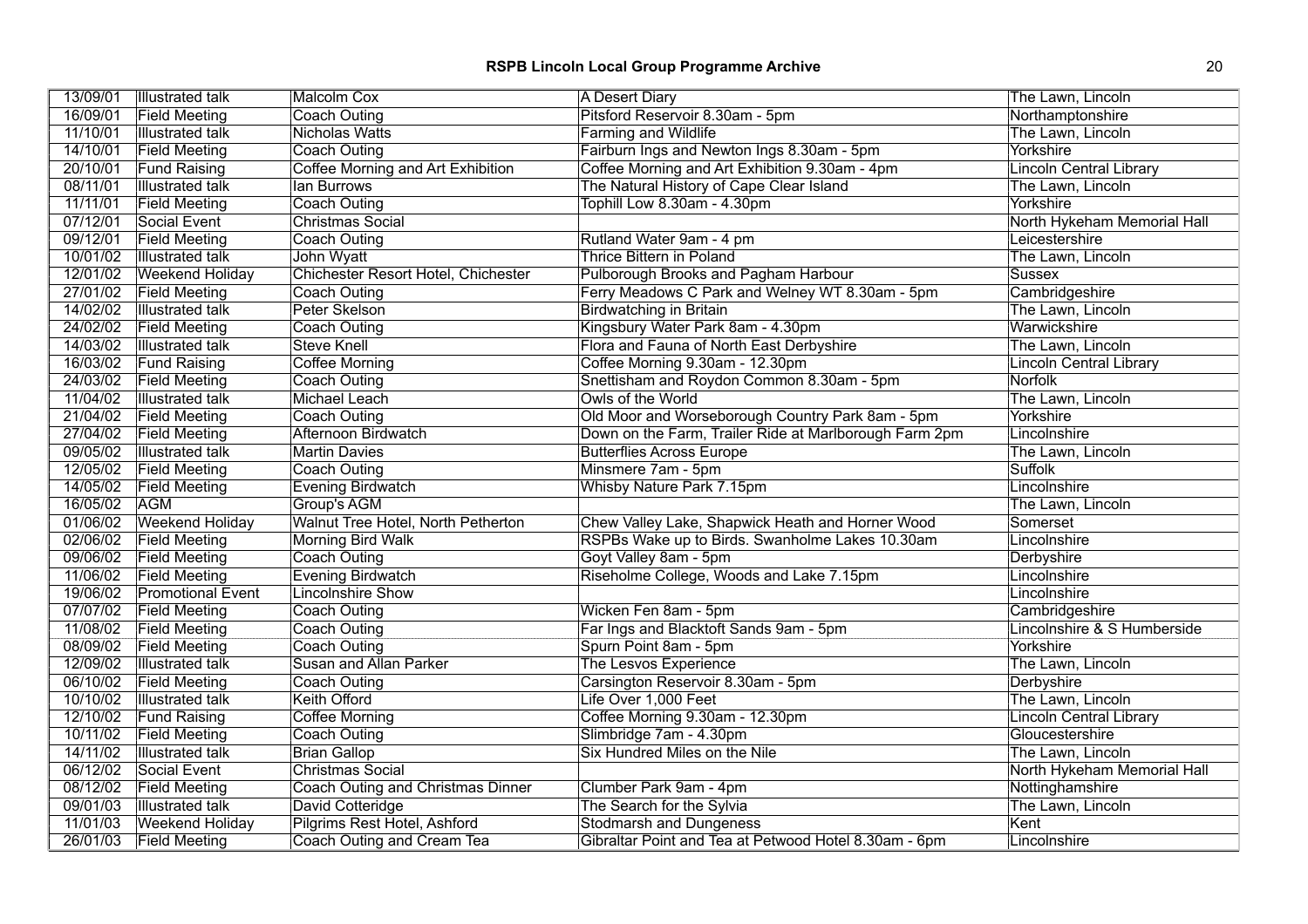| <b>Field Meeting</b><br>Coach Outing<br>Wheldrake Ings 9am - 4pm<br>Derbyshire<br>13/03/03<br><b>Mike Wilkes</b><br>The Lawn, Lincoln<br><b>Illustrated talk</b><br><b>Birds in Texas</b><br>22/03/03<br>Coffee Morning 9.30am - 12.30pm<br><b>Fund Raising</b><br><b>Coffee Morning</b><br><b>Lincoln Central Library</b><br>23/03/03<br>Holkham 8am - 5pm<br>Norfolk<br><b>Field Meeting</b><br>Coach Outing<br>10/04/03<br>Migration, One of the Greatest Marvels of Natural World<br><b>Illustrated talk</b><br>Peter Holden<br>The Lawn, Lincoln<br>13/04/03<br>Mouth of the Nene and the Nene Washes 8.30am - 5pm<br><b>Field Meeting</b><br>Coach Outing<br>Cambridgeshire<br>08/05/03<br>Ann and Phil Farrer<br><b>Illustrated talk</b><br>The Venezuelan Llanos<br>The Lawn, Lincoln<br>11/05/03<br>Coach Outing<br>Little Paxton Gravel Pits and The Lodge 8.30 am - 5pm<br><b>Bedfordshire</b><br><b>Field Meeting</b><br>13/05/03<br><b>Evening Birdwatch</b><br><b>Field Meeting</b><br>Swanholme Lakes 7.15pm<br>Lincolnshire<br>15/05/03<br>Group's AGM<br><b>AGM</b><br>The Lawn, Lincoln<br>24/05/03<br>Weekend Holiday<br>Portland Heights Hotel, Dorset<br>Radipole Lake, Brownsea island and Studland Heath<br>Dorset<br>31/05/03<br><b>Field Meeting</b><br>Dawn Chorus and Organic Breakfast<br>Chambers Farm Wood at 4am. Breakfast at 6am<br>Lincolnshire<br>08/06/03<br><b>Field Meeting</b><br><b>Coach Outing</b><br>Strumpshaw Fen 8am - 5pm<br><b>Norfolk</b><br>18/06/03<br><b>Promotional Event</b><br><b>Lincolnshire Show</b><br>Lincolnshire<br>06/07/03<br><b>Field Meeting</b><br>Coach Outing<br>Lathkill Dale 8.30am - 5pm<br>Derbyshire<br>10/08/03<br><b>Field Meeting</b><br>Coach Outing<br>Berney Marsh and Breydon Water 7.30am - 5pm<br><b>Norfolk</b><br>11/09/03<br><b>Trevor Gunton</b><br>Shetland, Land of Seabirds, Vikings and Otters<br><b>Illustrated talk</b><br>The Lawn, Lincoln<br>14/09/03<br>Norfolk<br><b>Field Meeting</b><br>Holme Dunes and Titchwell Marsh 8am - 5pm<br>Coach Outing<br>09/10/03<br><b>Illustrated talk</b><br>Paul Hobson<br><b>Florida Birding Highlights</b><br>The Lawn, Lincoln<br>11/10/03<br><b>Fund Raising</b><br><b>Coffee Morning</b><br>Coffee Morning 9.30am - 12.30pm<br><b>Lincoln Central Library</b><br>12/10/03<br>Freiston Shore & Kirkby on Bain Pits 8.30am - 5pm<br><b>Field Meeting</b><br>Coach Outing<br>Lincolnshire<br>06/11/03<br>At Home with the Robin<br><b>Illustrated talk</b><br><b>Mike Read</b><br>The Lawn, Lincoln<br>16/11/03<br>Coach Outing<br>Rutland Water 9am - 4.30pm<br><b>Field Meeting</b><br>Leicestershire<br>05/12/03<br>Christmas Social<br>Social Event<br>North Hykeham Memorial Hall<br>14/12/03<br>Fairburn Ings and Newton Ings 8.30am - 4pm<br><b>Field Meeting</b><br><b>Coach Outing</b><br>Yorkshire<br>08/01/04<br><b>Illustrated talk</b><br><b>Martin Withers</b><br>Wildlife of the Falkland Islands<br>The Lawn, Lincoln<br>10/01/04<br>Wales<br><b>Weekend Holiday</b><br>Ruthin Castle and Mediaeval Banquet<br>Connah's Quay and Conwy<br>25/01/04<br>Welney and the Ouse Washes 8.30am - 5.30pm<br><b>Field Meeting</b><br>Cambridgeshire<br>Coach Outing<br>12/02/04<br><b>Bob and Ann Scott</b><br><b>Birding the Silk Route through Uzbekistan</b><br><b>Illustrated talk</b><br>The Lawn, Lincoln<br>22/01/04<br>Snettisham and Roydon Common 8.30am - 5pm<br><b>Norfolk</b><br><b>Field Meeting</b><br><b>Coach Outing</b><br>11/03/04<br><b>Nick Williams</b><br><b>Bird Islands</b><br>The Lawn, Lincoln<br><b>Illustrated talk</b><br>13/03/04<br>Coffee Morning 9.30am - 12.30pm<br><b>Fund Raising</b><br><b>Coffee Morning</b><br><b>Lincoln Central Library</b><br>28/03/04<br>Tophill Low 8am - 4.30pm<br><b>Field Meeting</b><br>Coach Outing<br>Yorkshire<br>08/04/04<br>Watching Birds in Northern Oman<br><b>Illustrated talk</b><br>Derek Moore<br>The Lawn, Lincoln<br>18/04/04<br><b>Field Meeting</b><br>Coach Outing<br>Cley Marshes 8am - 5pm<br>Norfolk<br>09/05/04<br>Minsmere 7am - 5pm<br>Suffolk<br><b>Field Meeting</b><br><b>Coach Outing</b><br>11/05/04<br>Evening Birdwatch<br>Whisby Nature Park 7.15pm<br><b>Field Meeting</b><br>Lincolnshire<br>13/05/04<br><b>Illustrated talk</b><br>Steve Holliday<br>The Return of the Red Kite to England<br>The Lawn, Lincoln<br>20/05/04<br><b>AGM</b><br>Group's AGM<br>The Lawn, Lincoln<br>29/05/04<br>Scotland<br>Holiday<br>Hilton Aviemore Inn, Aviemore<br>One week holiday to Scotland<br>08/06/04<br><b>Field Meeting</b><br><b>Evening Birdwatch</b><br>Branston Hall Hotel Grounds 7.15pm<br>Lincolnshire<br>13/06/04 Field Meeting<br>Coombes Valley 8am - 5pm<br>Coach Outing<br>Staffordshire | 13/02/03 | <b>Illustrated talk</b> | <b>Tony Bates</b> | From a Puddle to the Sea | The Lawn, Lincoln |
|------------------------------------------------------------------------------------------------------------------------------------------------------------------------------------------------------------------------------------------------------------------------------------------------------------------------------------------------------------------------------------------------------------------------------------------------------------------------------------------------------------------------------------------------------------------------------------------------------------------------------------------------------------------------------------------------------------------------------------------------------------------------------------------------------------------------------------------------------------------------------------------------------------------------------------------------------------------------------------------------------------------------------------------------------------------------------------------------------------------------------------------------------------------------------------------------------------------------------------------------------------------------------------------------------------------------------------------------------------------------------------------------------------------------------------------------------------------------------------------------------------------------------------------------------------------------------------------------------------------------------------------------------------------------------------------------------------------------------------------------------------------------------------------------------------------------------------------------------------------------------------------------------------------------------------------------------------------------------------------------------------------------------------------------------------------------------------------------------------------------------------------------------------------------------------------------------------------------------------------------------------------------------------------------------------------------------------------------------------------------------------------------------------------------------------------------------------------------------------------------------------------------------------------------------------------------------------------------------------------------------------------------------------------------------------------------------------------------------------------------------------------------------------------------------------------------------------------------------------------------------------------------------------------------------------------------------------------------------------------------------------------------------------------------------------------------------------------------------------------------------------------------------------------------------------------------------------------------------------------------------------------------------------------------------------------------------------------------------------------------------------------------------------------------------------------------------------------------------------------------------------------------------------------------------------------------------------------------------------------------------------------------------------------------------------------------------------------------------------------------------------------------------------------------------------------------------------------------------------------------------------------------------------------------------------------------------------------------------------------------------------------------------------------------------------------------------------------------------------------------------------------------------------------------------------------------------------------------------------------------------------------------------------------------------------------------------------------------------------------------------------------------------------------------------------------------------------------------------------------------------------------------------------------------------------------------------------------------------------------------------------------------------------------------------------------------------------------------------------------------|----------|-------------------------|-------------------|--------------------------|-------------------|
|                                                                                                                                                                                                                                                                                                                                                                                                                                                                                                                                                                                                                                                                                                                                                                                                                                                                                                                                                                                                                                                                                                                                                                                                                                                                                                                                                                                                                                                                                                                                                                                                                                                                                                                                                                                                                                                                                                                                                                                                                                                                                                                                                                                                                                                                                                                                                                                                                                                                                                                                                                                                                                                                                                                                                                                                                                                                                                                                                                                                                                                                                                                                                                                                                                                                                                                                                                                                                                                                                                                                                                                                                                                                                                                                                                                                                                                                                                                                                                                                                                                                                                                                                                                                                                                                                                                                                                                                                                                                                                                                                                                                                                                                                                                                                | 23/02/03 |                         |                   |                          |                   |
|                                                                                                                                                                                                                                                                                                                                                                                                                                                                                                                                                                                                                                                                                                                                                                                                                                                                                                                                                                                                                                                                                                                                                                                                                                                                                                                                                                                                                                                                                                                                                                                                                                                                                                                                                                                                                                                                                                                                                                                                                                                                                                                                                                                                                                                                                                                                                                                                                                                                                                                                                                                                                                                                                                                                                                                                                                                                                                                                                                                                                                                                                                                                                                                                                                                                                                                                                                                                                                                                                                                                                                                                                                                                                                                                                                                                                                                                                                                                                                                                                                                                                                                                                                                                                                                                                                                                                                                                                                                                                                                                                                                                                                                                                                                                                |          |                         |                   |                          |                   |
|                                                                                                                                                                                                                                                                                                                                                                                                                                                                                                                                                                                                                                                                                                                                                                                                                                                                                                                                                                                                                                                                                                                                                                                                                                                                                                                                                                                                                                                                                                                                                                                                                                                                                                                                                                                                                                                                                                                                                                                                                                                                                                                                                                                                                                                                                                                                                                                                                                                                                                                                                                                                                                                                                                                                                                                                                                                                                                                                                                                                                                                                                                                                                                                                                                                                                                                                                                                                                                                                                                                                                                                                                                                                                                                                                                                                                                                                                                                                                                                                                                                                                                                                                                                                                                                                                                                                                                                                                                                                                                                                                                                                                                                                                                                                                |          |                         |                   |                          |                   |
|                                                                                                                                                                                                                                                                                                                                                                                                                                                                                                                                                                                                                                                                                                                                                                                                                                                                                                                                                                                                                                                                                                                                                                                                                                                                                                                                                                                                                                                                                                                                                                                                                                                                                                                                                                                                                                                                                                                                                                                                                                                                                                                                                                                                                                                                                                                                                                                                                                                                                                                                                                                                                                                                                                                                                                                                                                                                                                                                                                                                                                                                                                                                                                                                                                                                                                                                                                                                                                                                                                                                                                                                                                                                                                                                                                                                                                                                                                                                                                                                                                                                                                                                                                                                                                                                                                                                                                                                                                                                                                                                                                                                                                                                                                                                                |          |                         |                   |                          |                   |
|                                                                                                                                                                                                                                                                                                                                                                                                                                                                                                                                                                                                                                                                                                                                                                                                                                                                                                                                                                                                                                                                                                                                                                                                                                                                                                                                                                                                                                                                                                                                                                                                                                                                                                                                                                                                                                                                                                                                                                                                                                                                                                                                                                                                                                                                                                                                                                                                                                                                                                                                                                                                                                                                                                                                                                                                                                                                                                                                                                                                                                                                                                                                                                                                                                                                                                                                                                                                                                                                                                                                                                                                                                                                                                                                                                                                                                                                                                                                                                                                                                                                                                                                                                                                                                                                                                                                                                                                                                                                                                                                                                                                                                                                                                                                                |          |                         |                   |                          |                   |
|                                                                                                                                                                                                                                                                                                                                                                                                                                                                                                                                                                                                                                                                                                                                                                                                                                                                                                                                                                                                                                                                                                                                                                                                                                                                                                                                                                                                                                                                                                                                                                                                                                                                                                                                                                                                                                                                                                                                                                                                                                                                                                                                                                                                                                                                                                                                                                                                                                                                                                                                                                                                                                                                                                                                                                                                                                                                                                                                                                                                                                                                                                                                                                                                                                                                                                                                                                                                                                                                                                                                                                                                                                                                                                                                                                                                                                                                                                                                                                                                                                                                                                                                                                                                                                                                                                                                                                                                                                                                                                                                                                                                                                                                                                                                                |          |                         |                   |                          |                   |
|                                                                                                                                                                                                                                                                                                                                                                                                                                                                                                                                                                                                                                                                                                                                                                                                                                                                                                                                                                                                                                                                                                                                                                                                                                                                                                                                                                                                                                                                                                                                                                                                                                                                                                                                                                                                                                                                                                                                                                                                                                                                                                                                                                                                                                                                                                                                                                                                                                                                                                                                                                                                                                                                                                                                                                                                                                                                                                                                                                                                                                                                                                                                                                                                                                                                                                                                                                                                                                                                                                                                                                                                                                                                                                                                                                                                                                                                                                                                                                                                                                                                                                                                                                                                                                                                                                                                                                                                                                                                                                                                                                                                                                                                                                                                                |          |                         |                   |                          |                   |
|                                                                                                                                                                                                                                                                                                                                                                                                                                                                                                                                                                                                                                                                                                                                                                                                                                                                                                                                                                                                                                                                                                                                                                                                                                                                                                                                                                                                                                                                                                                                                                                                                                                                                                                                                                                                                                                                                                                                                                                                                                                                                                                                                                                                                                                                                                                                                                                                                                                                                                                                                                                                                                                                                                                                                                                                                                                                                                                                                                                                                                                                                                                                                                                                                                                                                                                                                                                                                                                                                                                                                                                                                                                                                                                                                                                                                                                                                                                                                                                                                                                                                                                                                                                                                                                                                                                                                                                                                                                                                                                                                                                                                                                                                                                                                |          |                         |                   |                          |                   |
|                                                                                                                                                                                                                                                                                                                                                                                                                                                                                                                                                                                                                                                                                                                                                                                                                                                                                                                                                                                                                                                                                                                                                                                                                                                                                                                                                                                                                                                                                                                                                                                                                                                                                                                                                                                                                                                                                                                                                                                                                                                                                                                                                                                                                                                                                                                                                                                                                                                                                                                                                                                                                                                                                                                                                                                                                                                                                                                                                                                                                                                                                                                                                                                                                                                                                                                                                                                                                                                                                                                                                                                                                                                                                                                                                                                                                                                                                                                                                                                                                                                                                                                                                                                                                                                                                                                                                                                                                                                                                                                                                                                                                                                                                                                                                |          |                         |                   |                          |                   |
|                                                                                                                                                                                                                                                                                                                                                                                                                                                                                                                                                                                                                                                                                                                                                                                                                                                                                                                                                                                                                                                                                                                                                                                                                                                                                                                                                                                                                                                                                                                                                                                                                                                                                                                                                                                                                                                                                                                                                                                                                                                                                                                                                                                                                                                                                                                                                                                                                                                                                                                                                                                                                                                                                                                                                                                                                                                                                                                                                                                                                                                                                                                                                                                                                                                                                                                                                                                                                                                                                                                                                                                                                                                                                                                                                                                                                                                                                                                                                                                                                                                                                                                                                                                                                                                                                                                                                                                                                                                                                                                                                                                                                                                                                                                                                |          |                         |                   |                          |                   |
|                                                                                                                                                                                                                                                                                                                                                                                                                                                                                                                                                                                                                                                                                                                                                                                                                                                                                                                                                                                                                                                                                                                                                                                                                                                                                                                                                                                                                                                                                                                                                                                                                                                                                                                                                                                                                                                                                                                                                                                                                                                                                                                                                                                                                                                                                                                                                                                                                                                                                                                                                                                                                                                                                                                                                                                                                                                                                                                                                                                                                                                                                                                                                                                                                                                                                                                                                                                                                                                                                                                                                                                                                                                                                                                                                                                                                                                                                                                                                                                                                                                                                                                                                                                                                                                                                                                                                                                                                                                                                                                                                                                                                                                                                                                                                |          |                         |                   |                          |                   |
|                                                                                                                                                                                                                                                                                                                                                                                                                                                                                                                                                                                                                                                                                                                                                                                                                                                                                                                                                                                                                                                                                                                                                                                                                                                                                                                                                                                                                                                                                                                                                                                                                                                                                                                                                                                                                                                                                                                                                                                                                                                                                                                                                                                                                                                                                                                                                                                                                                                                                                                                                                                                                                                                                                                                                                                                                                                                                                                                                                                                                                                                                                                                                                                                                                                                                                                                                                                                                                                                                                                                                                                                                                                                                                                                                                                                                                                                                                                                                                                                                                                                                                                                                                                                                                                                                                                                                                                                                                                                                                                                                                                                                                                                                                                                                |          |                         |                   |                          |                   |
|                                                                                                                                                                                                                                                                                                                                                                                                                                                                                                                                                                                                                                                                                                                                                                                                                                                                                                                                                                                                                                                                                                                                                                                                                                                                                                                                                                                                                                                                                                                                                                                                                                                                                                                                                                                                                                                                                                                                                                                                                                                                                                                                                                                                                                                                                                                                                                                                                                                                                                                                                                                                                                                                                                                                                                                                                                                                                                                                                                                                                                                                                                                                                                                                                                                                                                                                                                                                                                                                                                                                                                                                                                                                                                                                                                                                                                                                                                                                                                                                                                                                                                                                                                                                                                                                                                                                                                                                                                                                                                                                                                                                                                                                                                                                                |          |                         |                   |                          |                   |
|                                                                                                                                                                                                                                                                                                                                                                                                                                                                                                                                                                                                                                                                                                                                                                                                                                                                                                                                                                                                                                                                                                                                                                                                                                                                                                                                                                                                                                                                                                                                                                                                                                                                                                                                                                                                                                                                                                                                                                                                                                                                                                                                                                                                                                                                                                                                                                                                                                                                                                                                                                                                                                                                                                                                                                                                                                                                                                                                                                                                                                                                                                                                                                                                                                                                                                                                                                                                                                                                                                                                                                                                                                                                                                                                                                                                                                                                                                                                                                                                                                                                                                                                                                                                                                                                                                                                                                                                                                                                                                                                                                                                                                                                                                                                                |          |                         |                   |                          |                   |
|                                                                                                                                                                                                                                                                                                                                                                                                                                                                                                                                                                                                                                                                                                                                                                                                                                                                                                                                                                                                                                                                                                                                                                                                                                                                                                                                                                                                                                                                                                                                                                                                                                                                                                                                                                                                                                                                                                                                                                                                                                                                                                                                                                                                                                                                                                                                                                                                                                                                                                                                                                                                                                                                                                                                                                                                                                                                                                                                                                                                                                                                                                                                                                                                                                                                                                                                                                                                                                                                                                                                                                                                                                                                                                                                                                                                                                                                                                                                                                                                                                                                                                                                                                                                                                                                                                                                                                                                                                                                                                                                                                                                                                                                                                                                                |          |                         |                   |                          |                   |
|                                                                                                                                                                                                                                                                                                                                                                                                                                                                                                                                                                                                                                                                                                                                                                                                                                                                                                                                                                                                                                                                                                                                                                                                                                                                                                                                                                                                                                                                                                                                                                                                                                                                                                                                                                                                                                                                                                                                                                                                                                                                                                                                                                                                                                                                                                                                                                                                                                                                                                                                                                                                                                                                                                                                                                                                                                                                                                                                                                                                                                                                                                                                                                                                                                                                                                                                                                                                                                                                                                                                                                                                                                                                                                                                                                                                                                                                                                                                                                                                                                                                                                                                                                                                                                                                                                                                                                                                                                                                                                                                                                                                                                                                                                                                                |          |                         |                   |                          |                   |
|                                                                                                                                                                                                                                                                                                                                                                                                                                                                                                                                                                                                                                                                                                                                                                                                                                                                                                                                                                                                                                                                                                                                                                                                                                                                                                                                                                                                                                                                                                                                                                                                                                                                                                                                                                                                                                                                                                                                                                                                                                                                                                                                                                                                                                                                                                                                                                                                                                                                                                                                                                                                                                                                                                                                                                                                                                                                                                                                                                                                                                                                                                                                                                                                                                                                                                                                                                                                                                                                                                                                                                                                                                                                                                                                                                                                                                                                                                                                                                                                                                                                                                                                                                                                                                                                                                                                                                                                                                                                                                                                                                                                                                                                                                                                                |          |                         |                   |                          |                   |
|                                                                                                                                                                                                                                                                                                                                                                                                                                                                                                                                                                                                                                                                                                                                                                                                                                                                                                                                                                                                                                                                                                                                                                                                                                                                                                                                                                                                                                                                                                                                                                                                                                                                                                                                                                                                                                                                                                                                                                                                                                                                                                                                                                                                                                                                                                                                                                                                                                                                                                                                                                                                                                                                                                                                                                                                                                                                                                                                                                                                                                                                                                                                                                                                                                                                                                                                                                                                                                                                                                                                                                                                                                                                                                                                                                                                                                                                                                                                                                                                                                                                                                                                                                                                                                                                                                                                                                                                                                                                                                                                                                                                                                                                                                                                                |          |                         |                   |                          |                   |
|                                                                                                                                                                                                                                                                                                                                                                                                                                                                                                                                                                                                                                                                                                                                                                                                                                                                                                                                                                                                                                                                                                                                                                                                                                                                                                                                                                                                                                                                                                                                                                                                                                                                                                                                                                                                                                                                                                                                                                                                                                                                                                                                                                                                                                                                                                                                                                                                                                                                                                                                                                                                                                                                                                                                                                                                                                                                                                                                                                                                                                                                                                                                                                                                                                                                                                                                                                                                                                                                                                                                                                                                                                                                                                                                                                                                                                                                                                                                                                                                                                                                                                                                                                                                                                                                                                                                                                                                                                                                                                                                                                                                                                                                                                                                                |          |                         |                   |                          |                   |
|                                                                                                                                                                                                                                                                                                                                                                                                                                                                                                                                                                                                                                                                                                                                                                                                                                                                                                                                                                                                                                                                                                                                                                                                                                                                                                                                                                                                                                                                                                                                                                                                                                                                                                                                                                                                                                                                                                                                                                                                                                                                                                                                                                                                                                                                                                                                                                                                                                                                                                                                                                                                                                                                                                                                                                                                                                                                                                                                                                                                                                                                                                                                                                                                                                                                                                                                                                                                                                                                                                                                                                                                                                                                                                                                                                                                                                                                                                                                                                                                                                                                                                                                                                                                                                                                                                                                                                                                                                                                                                                                                                                                                                                                                                                                                |          |                         |                   |                          |                   |
|                                                                                                                                                                                                                                                                                                                                                                                                                                                                                                                                                                                                                                                                                                                                                                                                                                                                                                                                                                                                                                                                                                                                                                                                                                                                                                                                                                                                                                                                                                                                                                                                                                                                                                                                                                                                                                                                                                                                                                                                                                                                                                                                                                                                                                                                                                                                                                                                                                                                                                                                                                                                                                                                                                                                                                                                                                                                                                                                                                                                                                                                                                                                                                                                                                                                                                                                                                                                                                                                                                                                                                                                                                                                                                                                                                                                                                                                                                                                                                                                                                                                                                                                                                                                                                                                                                                                                                                                                                                                                                                                                                                                                                                                                                                                                |          |                         |                   |                          |                   |
|                                                                                                                                                                                                                                                                                                                                                                                                                                                                                                                                                                                                                                                                                                                                                                                                                                                                                                                                                                                                                                                                                                                                                                                                                                                                                                                                                                                                                                                                                                                                                                                                                                                                                                                                                                                                                                                                                                                                                                                                                                                                                                                                                                                                                                                                                                                                                                                                                                                                                                                                                                                                                                                                                                                                                                                                                                                                                                                                                                                                                                                                                                                                                                                                                                                                                                                                                                                                                                                                                                                                                                                                                                                                                                                                                                                                                                                                                                                                                                                                                                                                                                                                                                                                                                                                                                                                                                                                                                                                                                                                                                                                                                                                                                                                                |          |                         |                   |                          |                   |
|                                                                                                                                                                                                                                                                                                                                                                                                                                                                                                                                                                                                                                                                                                                                                                                                                                                                                                                                                                                                                                                                                                                                                                                                                                                                                                                                                                                                                                                                                                                                                                                                                                                                                                                                                                                                                                                                                                                                                                                                                                                                                                                                                                                                                                                                                                                                                                                                                                                                                                                                                                                                                                                                                                                                                                                                                                                                                                                                                                                                                                                                                                                                                                                                                                                                                                                                                                                                                                                                                                                                                                                                                                                                                                                                                                                                                                                                                                                                                                                                                                                                                                                                                                                                                                                                                                                                                                                                                                                                                                                                                                                                                                                                                                                                                |          |                         |                   |                          |                   |
|                                                                                                                                                                                                                                                                                                                                                                                                                                                                                                                                                                                                                                                                                                                                                                                                                                                                                                                                                                                                                                                                                                                                                                                                                                                                                                                                                                                                                                                                                                                                                                                                                                                                                                                                                                                                                                                                                                                                                                                                                                                                                                                                                                                                                                                                                                                                                                                                                                                                                                                                                                                                                                                                                                                                                                                                                                                                                                                                                                                                                                                                                                                                                                                                                                                                                                                                                                                                                                                                                                                                                                                                                                                                                                                                                                                                                                                                                                                                                                                                                                                                                                                                                                                                                                                                                                                                                                                                                                                                                                                                                                                                                                                                                                                                                |          |                         |                   |                          |                   |
|                                                                                                                                                                                                                                                                                                                                                                                                                                                                                                                                                                                                                                                                                                                                                                                                                                                                                                                                                                                                                                                                                                                                                                                                                                                                                                                                                                                                                                                                                                                                                                                                                                                                                                                                                                                                                                                                                                                                                                                                                                                                                                                                                                                                                                                                                                                                                                                                                                                                                                                                                                                                                                                                                                                                                                                                                                                                                                                                                                                                                                                                                                                                                                                                                                                                                                                                                                                                                                                                                                                                                                                                                                                                                                                                                                                                                                                                                                                                                                                                                                                                                                                                                                                                                                                                                                                                                                                                                                                                                                                                                                                                                                                                                                                                                |          |                         |                   |                          |                   |
|                                                                                                                                                                                                                                                                                                                                                                                                                                                                                                                                                                                                                                                                                                                                                                                                                                                                                                                                                                                                                                                                                                                                                                                                                                                                                                                                                                                                                                                                                                                                                                                                                                                                                                                                                                                                                                                                                                                                                                                                                                                                                                                                                                                                                                                                                                                                                                                                                                                                                                                                                                                                                                                                                                                                                                                                                                                                                                                                                                                                                                                                                                                                                                                                                                                                                                                                                                                                                                                                                                                                                                                                                                                                                                                                                                                                                                                                                                                                                                                                                                                                                                                                                                                                                                                                                                                                                                                                                                                                                                                                                                                                                                                                                                                                                |          |                         |                   |                          |                   |
|                                                                                                                                                                                                                                                                                                                                                                                                                                                                                                                                                                                                                                                                                                                                                                                                                                                                                                                                                                                                                                                                                                                                                                                                                                                                                                                                                                                                                                                                                                                                                                                                                                                                                                                                                                                                                                                                                                                                                                                                                                                                                                                                                                                                                                                                                                                                                                                                                                                                                                                                                                                                                                                                                                                                                                                                                                                                                                                                                                                                                                                                                                                                                                                                                                                                                                                                                                                                                                                                                                                                                                                                                                                                                                                                                                                                                                                                                                                                                                                                                                                                                                                                                                                                                                                                                                                                                                                                                                                                                                                                                                                                                                                                                                                                                |          |                         |                   |                          |                   |
|                                                                                                                                                                                                                                                                                                                                                                                                                                                                                                                                                                                                                                                                                                                                                                                                                                                                                                                                                                                                                                                                                                                                                                                                                                                                                                                                                                                                                                                                                                                                                                                                                                                                                                                                                                                                                                                                                                                                                                                                                                                                                                                                                                                                                                                                                                                                                                                                                                                                                                                                                                                                                                                                                                                                                                                                                                                                                                                                                                                                                                                                                                                                                                                                                                                                                                                                                                                                                                                                                                                                                                                                                                                                                                                                                                                                                                                                                                                                                                                                                                                                                                                                                                                                                                                                                                                                                                                                                                                                                                                                                                                                                                                                                                                                                |          |                         |                   |                          |                   |
|                                                                                                                                                                                                                                                                                                                                                                                                                                                                                                                                                                                                                                                                                                                                                                                                                                                                                                                                                                                                                                                                                                                                                                                                                                                                                                                                                                                                                                                                                                                                                                                                                                                                                                                                                                                                                                                                                                                                                                                                                                                                                                                                                                                                                                                                                                                                                                                                                                                                                                                                                                                                                                                                                                                                                                                                                                                                                                                                                                                                                                                                                                                                                                                                                                                                                                                                                                                                                                                                                                                                                                                                                                                                                                                                                                                                                                                                                                                                                                                                                                                                                                                                                                                                                                                                                                                                                                                                                                                                                                                                                                                                                                                                                                                                                |          |                         |                   |                          |                   |
|                                                                                                                                                                                                                                                                                                                                                                                                                                                                                                                                                                                                                                                                                                                                                                                                                                                                                                                                                                                                                                                                                                                                                                                                                                                                                                                                                                                                                                                                                                                                                                                                                                                                                                                                                                                                                                                                                                                                                                                                                                                                                                                                                                                                                                                                                                                                                                                                                                                                                                                                                                                                                                                                                                                                                                                                                                                                                                                                                                                                                                                                                                                                                                                                                                                                                                                                                                                                                                                                                                                                                                                                                                                                                                                                                                                                                                                                                                                                                                                                                                                                                                                                                                                                                                                                                                                                                                                                                                                                                                                                                                                                                                                                                                                                                |          |                         |                   |                          |                   |
|                                                                                                                                                                                                                                                                                                                                                                                                                                                                                                                                                                                                                                                                                                                                                                                                                                                                                                                                                                                                                                                                                                                                                                                                                                                                                                                                                                                                                                                                                                                                                                                                                                                                                                                                                                                                                                                                                                                                                                                                                                                                                                                                                                                                                                                                                                                                                                                                                                                                                                                                                                                                                                                                                                                                                                                                                                                                                                                                                                                                                                                                                                                                                                                                                                                                                                                                                                                                                                                                                                                                                                                                                                                                                                                                                                                                                                                                                                                                                                                                                                                                                                                                                                                                                                                                                                                                                                                                                                                                                                                                                                                                                                                                                                                                                |          |                         |                   |                          |                   |
|                                                                                                                                                                                                                                                                                                                                                                                                                                                                                                                                                                                                                                                                                                                                                                                                                                                                                                                                                                                                                                                                                                                                                                                                                                                                                                                                                                                                                                                                                                                                                                                                                                                                                                                                                                                                                                                                                                                                                                                                                                                                                                                                                                                                                                                                                                                                                                                                                                                                                                                                                                                                                                                                                                                                                                                                                                                                                                                                                                                                                                                                                                                                                                                                                                                                                                                                                                                                                                                                                                                                                                                                                                                                                                                                                                                                                                                                                                                                                                                                                                                                                                                                                                                                                                                                                                                                                                                                                                                                                                                                                                                                                                                                                                                                                |          |                         |                   |                          |                   |
|                                                                                                                                                                                                                                                                                                                                                                                                                                                                                                                                                                                                                                                                                                                                                                                                                                                                                                                                                                                                                                                                                                                                                                                                                                                                                                                                                                                                                                                                                                                                                                                                                                                                                                                                                                                                                                                                                                                                                                                                                                                                                                                                                                                                                                                                                                                                                                                                                                                                                                                                                                                                                                                                                                                                                                                                                                                                                                                                                                                                                                                                                                                                                                                                                                                                                                                                                                                                                                                                                                                                                                                                                                                                                                                                                                                                                                                                                                                                                                                                                                                                                                                                                                                                                                                                                                                                                                                                                                                                                                                                                                                                                                                                                                                                                |          |                         |                   |                          |                   |
|                                                                                                                                                                                                                                                                                                                                                                                                                                                                                                                                                                                                                                                                                                                                                                                                                                                                                                                                                                                                                                                                                                                                                                                                                                                                                                                                                                                                                                                                                                                                                                                                                                                                                                                                                                                                                                                                                                                                                                                                                                                                                                                                                                                                                                                                                                                                                                                                                                                                                                                                                                                                                                                                                                                                                                                                                                                                                                                                                                                                                                                                                                                                                                                                                                                                                                                                                                                                                                                                                                                                                                                                                                                                                                                                                                                                                                                                                                                                                                                                                                                                                                                                                                                                                                                                                                                                                                                                                                                                                                                                                                                                                                                                                                                                                |          |                         |                   |                          |                   |
|                                                                                                                                                                                                                                                                                                                                                                                                                                                                                                                                                                                                                                                                                                                                                                                                                                                                                                                                                                                                                                                                                                                                                                                                                                                                                                                                                                                                                                                                                                                                                                                                                                                                                                                                                                                                                                                                                                                                                                                                                                                                                                                                                                                                                                                                                                                                                                                                                                                                                                                                                                                                                                                                                                                                                                                                                                                                                                                                                                                                                                                                                                                                                                                                                                                                                                                                                                                                                                                                                                                                                                                                                                                                                                                                                                                                                                                                                                                                                                                                                                                                                                                                                                                                                                                                                                                                                                                                                                                                                                                                                                                                                                                                                                                                                |          |                         |                   |                          |                   |
|                                                                                                                                                                                                                                                                                                                                                                                                                                                                                                                                                                                                                                                                                                                                                                                                                                                                                                                                                                                                                                                                                                                                                                                                                                                                                                                                                                                                                                                                                                                                                                                                                                                                                                                                                                                                                                                                                                                                                                                                                                                                                                                                                                                                                                                                                                                                                                                                                                                                                                                                                                                                                                                                                                                                                                                                                                                                                                                                                                                                                                                                                                                                                                                                                                                                                                                                                                                                                                                                                                                                                                                                                                                                                                                                                                                                                                                                                                                                                                                                                                                                                                                                                                                                                                                                                                                                                                                                                                                                                                                                                                                                                                                                                                                                                |          |                         |                   |                          |                   |
|                                                                                                                                                                                                                                                                                                                                                                                                                                                                                                                                                                                                                                                                                                                                                                                                                                                                                                                                                                                                                                                                                                                                                                                                                                                                                                                                                                                                                                                                                                                                                                                                                                                                                                                                                                                                                                                                                                                                                                                                                                                                                                                                                                                                                                                                                                                                                                                                                                                                                                                                                                                                                                                                                                                                                                                                                                                                                                                                                                                                                                                                                                                                                                                                                                                                                                                                                                                                                                                                                                                                                                                                                                                                                                                                                                                                                                                                                                                                                                                                                                                                                                                                                                                                                                                                                                                                                                                                                                                                                                                                                                                                                                                                                                                                                |          |                         |                   |                          |                   |
|                                                                                                                                                                                                                                                                                                                                                                                                                                                                                                                                                                                                                                                                                                                                                                                                                                                                                                                                                                                                                                                                                                                                                                                                                                                                                                                                                                                                                                                                                                                                                                                                                                                                                                                                                                                                                                                                                                                                                                                                                                                                                                                                                                                                                                                                                                                                                                                                                                                                                                                                                                                                                                                                                                                                                                                                                                                                                                                                                                                                                                                                                                                                                                                                                                                                                                                                                                                                                                                                                                                                                                                                                                                                                                                                                                                                                                                                                                                                                                                                                                                                                                                                                                                                                                                                                                                                                                                                                                                                                                                                                                                                                                                                                                                                                |          |                         |                   |                          |                   |
|                                                                                                                                                                                                                                                                                                                                                                                                                                                                                                                                                                                                                                                                                                                                                                                                                                                                                                                                                                                                                                                                                                                                                                                                                                                                                                                                                                                                                                                                                                                                                                                                                                                                                                                                                                                                                                                                                                                                                                                                                                                                                                                                                                                                                                                                                                                                                                                                                                                                                                                                                                                                                                                                                                                                                                                                                                                                                                                                                                                                                                                                                                                                                                                                                                                                                                                                                                                                                                                                                                                                                                                                                                                                                                                                                                                                                                                                                                                                                                                                                                                                                                                                                                                                                                                                                                                                                                                                                                                                                                                                                                                                                                                                                                                                                |          |                         |                   |                          |                   |
|                                                                                                                                                                                                                                                                                                                                                                                                                                                                                                                                                                                                                                                                                                                                                                                                                                                                                                                                                                                                                                                                                                                                                                                                                                                                                                                                                                                                                                                                                                                                                                                                                                                                                                                                                                                                                                                                                                                                                                                                                                                                                                                                                                                                                                                                                                                                                                                                                                                                                                                                                                                                                                                                                                                                                                                                                                                                                                                                                                                                                                                                                                                                                                                                                                                                                                                                                                                                                                                                                                                                                                                                                                                                                                                                                                                                                                                                                                                                                                                                                                                                                                                                                                                                                                                                                                                                                                                                                                                                                                                                                                                                                                                                                                                                                |          |                         |                   |                          |                   |
|                                                                                                                                                                                                                                                                                                                                                                                                                                                                                                                                                                                                                                                                                                                                                                                                                                                                                                                                                                                                                                                                                                                                                                                                                                                                                                                                                                                                                                                                                                                                                                                                                                                                                                                                                                                                                                                                                                                                                                                                                                                                                                                                                                                                                                                                                                                                                                                                                                                                                                                                                                                                                                                                                                                                                                                                                                                                                                                                                                                                                                                                                                                                                                                                                                                                                                                                                                                                                                                                                                                                                                                                                                                                                                                                                                                                                                                                                                                                                                                                                                                                                                                                                                                                                                                                                                                                                                                                                                                                                                                                                                                                                                                                                                                                                |          |                         |                   |                          |                   |
|                                                                                                                                                                                                                                                                                                                                                                                                                                                                                                                                                                                                                                                                                                                                                                                                                                                                                                                                                                                                                                                                                                                                                                                                                                                                                                                                                                                                                                                                                                                                                                                                                                                                                                                                                                                                                                                                                                                                                                                                                                                                                                                                                                                                                                                                                                                                                                                                                                                                                                                                                                                                                                                                                                                                                                                                                                                                                                                                                                                                                                                                                                                                                                                                                                                                                                                                                                                                                                                                                                                                                                                                                                                                                                                                                                                                                                                                                                                                                                                                                                                                                                                                                                                                                                                                                                                                                                                                                                                                                                                                                                                                                                                                                                                                                |          |                         |                   |                          |                   |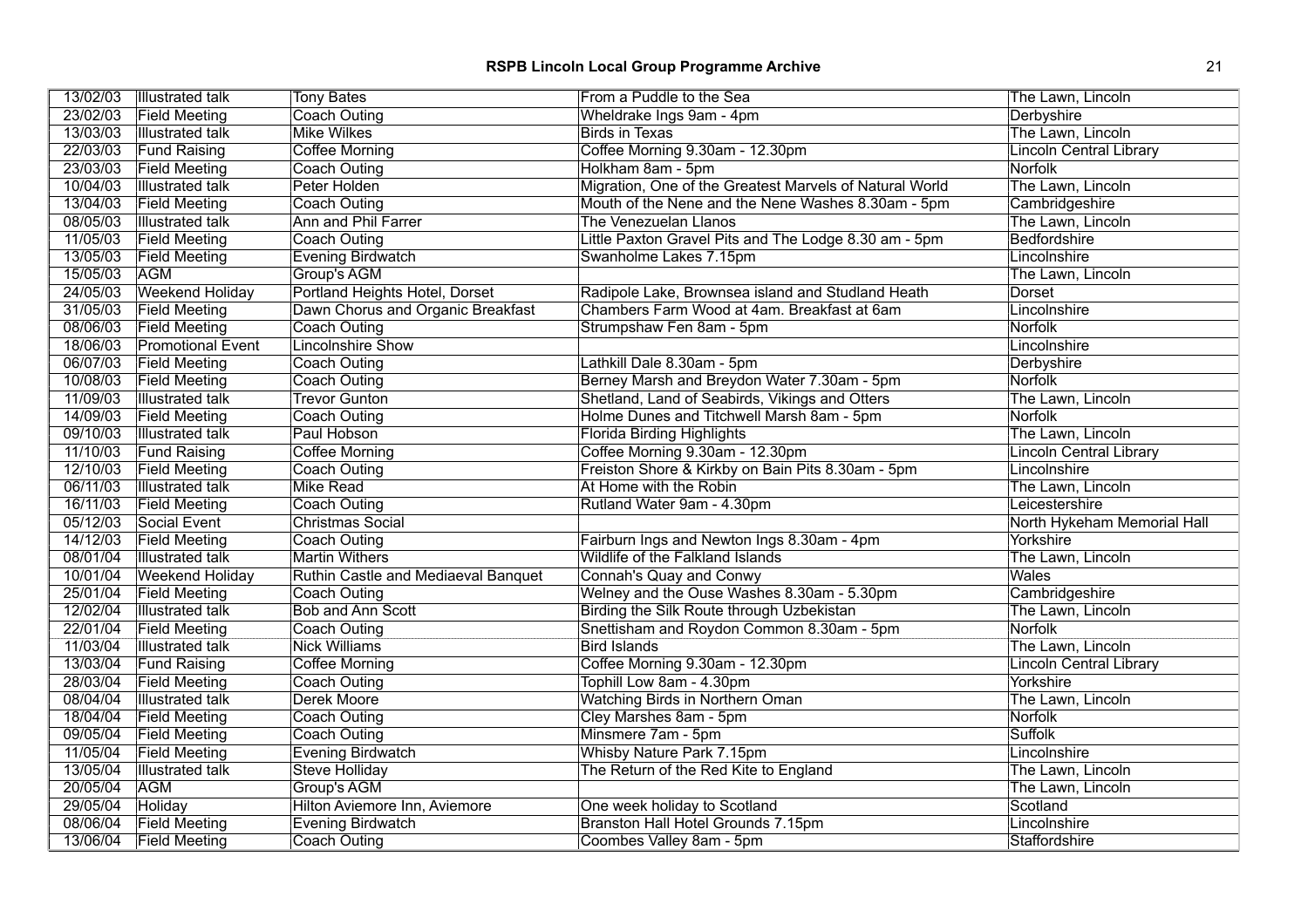| 23/06/04 | <b>Promotional Event</b> | <b>Lincolnshire Show</b>           |                                                       | Lincolnshire                   |
|----------|--------------------------|------------------------------------|-------------------------------------------------------|--------------------------------|
| 18/07/04 | <b>Field Meeting</b>     | Coach Outing                       | Bempton Cliffs and Flamborough Head 8am - 5pm         | Yorkshire                      |
| 15/08/04 | <b>Field Meeting</b>     | <b>Coach Outing</b>                | Leighton moss 7am - 5pm                               | Lancashire                     |
| 09/09/04 | <b>Illustrated talk</b>  | <b>Geoff Trinder</b>               | Namibia and South Africa                              | The Lawn, Lincoln              |
| 12/09/04 | <b>Field Meeting</b>     | <b>Coach Outing</b>                | Titchwell Marsh 8.30am - 5pm                          | Norfolk                        |
| 10/10/04 | <b>Field Meeting</b>     | <b>Coach Outing</b>                | Spurn Point 8am - 5pm                                 | Yorkshire                      |
| 14/10/04 | <b>Illustrated talk</b>  | Pollyanna Pickering                | The Eye of the Tiger                                  | The Lawn, Lincoln              |
| 16/10/04 | <b>Fund Raising</b>      | Coffee Morning                     | Coffee Morning 9.30am - 12.30pm                       | <b>Lincoln Central Library</b> |
| 11/11/04 | <b>Illustrated talk</b>  | <b>Colin Shawyer</b>               | Focus on Owls                                         | The Lawn, Lincoln              |
| 14/11/04 | <b>Field Meeting</b>     | <b>Coach Outing</b>                | Lee Valley Country Park 7am - 4,30pm                  | Essex                          |
| 19/11/04 | <b>Film Show</b>         | Lincoln                            | <b>Undiscovered Country and The Eagle Odyssey</b>     | Drill Hall, Lincoln            |
| 10/12/04 | Social Event             | Christmas Social                   |                                                       | North Hykeham Memorial Hall    |
| 12/12/04 | <b>Field Meeting</b>     | Coach Outing and Christmas Dinner  | Clumber Park 8.30am - 4pm                             | Nottinghamshire                |
| 08/01/05 | <b>Weekend Holiday</b>   | Hotel Metropole, Llandrindod Wells | Glasebury, Gilfach and Gigrin Farm                    | Wales                          |
| 13/01/05 | <b>Illustrated talk</b>  | <b>Keith Offord</b>                | <b>Where Griffons Fly</b>                             | The Lawn, Lincoln              |
| 30/01/05 | <b>Field Meeting</b>     | <b>Coach Outing</b>                | Kingsbury Water Park 8am - 4.30pm                     | Warwickshire                   |
| 10/02/05 | <b>Illustrated talk</b>  | John Gardner                       | <b>Wild Life Wild Places</b>                          | The Lawn, Lincoln              |
| 20/02/05 | <b>Field Meeting</b>     | <b>Coach Outing</b>                | Slimbridge 7am - 4.30pm                               | Gloucestershire                |
| 10/03/05 | Illustrated talk         | Mike Lane                          | A Lane Through Bharatpur                              | The Lawn, Lincoln              |
| 20/03/05 | <b>Field Meeting</b>     | <b>Coach Outing</b>                | Attenborough Gravel Pits 9am - 5pm                    | Nottinghamshire                |
| 14/04/05 | <b>Illustrated talk</b>  | Gordon Langsbury                   | Apache Winter, Birds of New Mexico                    | The Lawn, Lincoln              |
| 16/04/05 | <b>Fund Raising</b>      | <b>Coffee Morning</b>              | Coffee Morning 9.30am - 12.30pm                       | <b>Lincoln Central Library</b> |
| 17/04/05 | <b>Field Meeting</b>     | <b>Coach Outing</b>                | Potteric Carr 8.30am - 5pm                            | Yorkshire                      |
| 10/05/05 | <b>Field Meeting</b>     | <b>Evening Birdwatch</b>           | Chambers Farm Wood, Bardney Forest 7.15pm             | Lincolnshire                   |
| 12/05/05 | <b>Illustrated talk</b>  | <b>Tony Bates</b>                  | A Woodland Walk                                       | The Lawn, Lincoln              |
| 15/05/05 | <b>Field Meeting</b>     | <b>Coach Outing</b>                | Strid Wood, Wharfdale 8am - 5pm                       | Yorkshire                      |
| 19/05/05 | <b>AGM</b>               | Group's AGM                        |                                                       | The Lawn, Lincoln              |
| 28/05/05 | <b>Weekend Holiday</b>   | Ramada Jarvis Hotel, Chichester    | Arundel, Pagham Harbour and Pulborough Brooks         | <b>Sussex</b>                  |
| 07/06/05 | <b>Field Meeting</b>     | <b>Evening Birdwatch</b>           | Doddington Woods 7.15pm                               | Lincolnshire                   |
| 12/06/05 | <b>Field Meeting</b>     | <b>Coach Outing and Boat Trip</b>  | Hickling Broad and a boat trip 7.30am - 5pm           | Norfolk                        |
| 22/06/05 | <b>Promotional Event</b> | <b>Lincolnshire Show</b>           |                                                       | Lincolnshire                   |
| 05/07/05 | <b>Field Meeting</b>     | <b>Evening Birdwatch</b>           | Summer Skylarks & Strawberries Blackmoor Farm 7.15    | Lincolnshire                   |
| 10/07/05 | <b>Field Meeting</b>     | <b>Coach Outing</b>                | Lakenheath Fen and Weeting Heath 8am - 5pm            | Norfolk                        |
| 17/07/05 | <b>Field Meeting</b>     | <b>Morning Bird Walk</b>           | Discover Local Wildlife, Scopwick area 10.30am        | Lincolnshire                   |
| 06/08/05 | <b>Fund Raising</b>      | <b>Garden Party</b>                | Station House, Potterhanworth 3pm                     | Lincolnshire                   |
| 14/08/05 | <b>Field Meeting</b>     | <b>Coach Outing</b>                | Far Ings and Blacktoft Sands 8.30am - 5pm             | Humberside                     |
| 28/08/05 | <b>Field Meeting</b>     | <b>Morning Bird Walk</b>           | Discover Local Wildlife, Culverthorpe area 10.30am    | Lincolnshire                   |
| 08/09/05 | <b>Illustrated talk</b>  | Michael Leach                      | Further Adventures of a Wildlife Photographer         | The Lawn, Lincoln              |
| 11/09/05 | <b>Field Meeting</b>     | Coach Outing                       | Minsmere 7am - 5pm                                    | Suffolk                        |
| 02/10/05 | <b>Field Meeting</b>     | <b>Morning Bird Walk</b>           | Discover Local Wildlife, Benniworth Moor area 10.30am | Lincolnshire                   |
| 09/10/05 | <b>Field Meeting</b>     | <b>Coach Outing</b>                | Old Moor and Worseborough Country Park 8am - 5pm      | Yorkshire                      |
| 13/10/05 | <b>Illustrated talk</b>  | John Wyatt                         | <b>Pelicans and Brown Bears</b>                       | The Lawn, Lincoln              |
| 15/10/05 | <b>Fund Raising</b>      | <b>Coffee Morning</b>              | Coffee Morning 9.30am - 12.30pm                       | Lincoln Central Library        |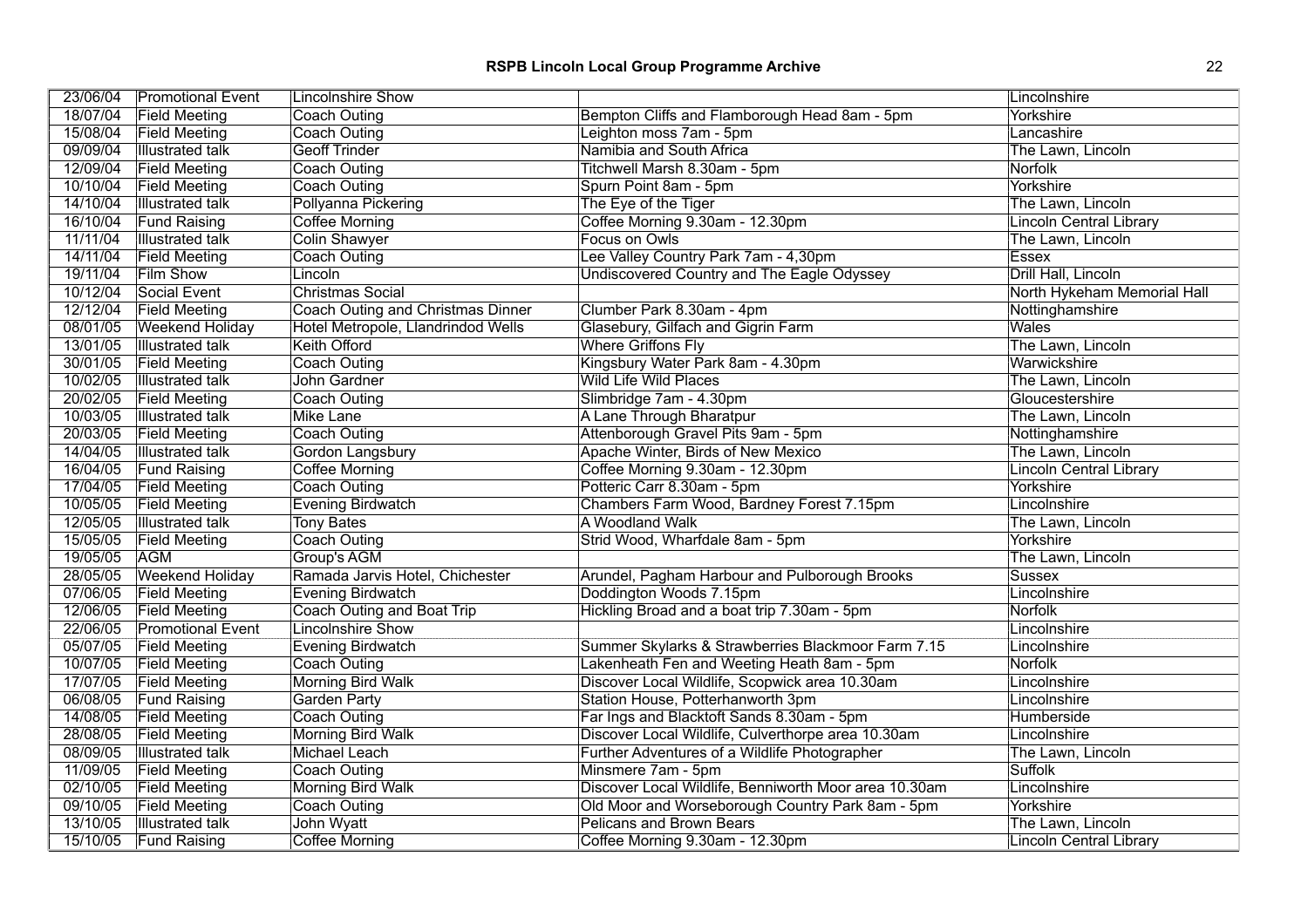| 10/11/05 | <b>Illustrated talk</b>  | <b>Martin Davies</b>              | Cuba, A Caribbean Wilderness                            | The Lawn, Lincoln              |
|----------|--------------------------|-----------------------------------|---------------------------------------------------------|--------------------------------|
| 13/11/05 | <b>Field Meeting</b>     | Coach Outing                      | Holkham Park and Wells Wood 7.30am - 4.30pm             | <b>Norfolk</b>                 |
| 09/12/05 | Social Event             | <b>Christmas Social</b>           |                                                         | North Hykeham Memorial Hall    |
| 11/12/05 | <b>Field Meeting</b>     | Coach Outing and Cream Tea        | Gibraltar Point and a Cream Tea 8.30am - 5.30pm         | Lincolnshire                   |
| 12/01/06 | <b>Illustrated talk</b>  | David Cotteridge                  | Advertised speaker replaced by Mike Cottingham          | The Lawn, Lincoln              |
| 14/01/06 | <b>Weekend Holiday</b>   | Ramada Jarvis Hotel, Witham       | Abberton Reservoir and Fingringhoe Wick                 | <b>Essex</b>                   |
| 21/01/06 | <b>Fund Raising</b>      | Coffee Morning                    | Coffee Morning 9.30am -12.30pm                          | Lincoln Central Library        |
| 29/01/06 | <b>Field Meeting</b>     | Coach Outing                      | The Lodge and Grafham Water 8am - 4.30pm                | Beds & Cambridgeshire          |
| 09/02/06 | <b>Illustrated talk</b>  | Mike Cottingham                   | Advertised speaker replaced by David Cotteridge         | The Lawn, Lincoln              |
| 12/02/06 | <b>Field Meeting</b>     | <b>Morning Bird Walk</b>          | Discover Local Wildlife, Tunman Wood 10am               | Lincolnshire                   |
| 26/02/06 | <b>Field Meeting</b>     | Coach Outing                      | Pitsford Reservoir 8am - 4.30pm                         | Northamptonshire               |
| 09/03/06 | <b>Illustrated talk</b>  | Julian Hughes                     | The Day After the Day After Tomorrow                    | The Lawn, Lincoln              |
| 26/03/06 | <b>Field Meeting</b>     | Coach Outing                      | Ferry Meadows and The Nene Washes 8.30am - 5pm          | Cambridgeshire                 |
| 13/04/06 | <b>Illustrated talk</b>  | <b>Terry Barnatt</b>              | Springtime in France                                    | The Lawn, Lincoln              |
| 23/04/06 | <b>Field Meeting</b>     | <b>Coach Outing</b>               | Venue change from Welney to Snettisham & Ouse Wash.     | <b>CHANGE OF VENUE</b>         |
| 29/04/06 | <b>Field Meeting</b>     | Afternoon Birdwatch               | Waterloo Farm, Countryside Stewardship in Action 2pm    | Lincolnshire                   |
| 09/05/06 | <b>Field Meeting</b>     | Evening Birdwatch                 | Riseholme College Woods and Lake 7.15pm                 | Lincolnshire                   |
| 11/05/06 | <b>Illustrated talk</b>  | <b>Colin Kirtland</b>             | <b>Birds of the Camargue</b>                            | The Lawn, Lincoln              |
| 14/05/06 | <b>Field Meeting</b>     | <b>Coach Outing</b>               | Rutland Water and Rockingham Forest 8.30am - 6pm        | Leicestershire                 |
| 18/05/06 | <b>AGM</b>               | Group's AGM                       |                                                         | The Lawn, Lincoln              |
| 21/05/06 | <b>Field Meeting</b>     | Afternoon Birdwatch               | Discover Local Wildlife, Potterhanworth Woods 2pm       | Lincolnshire                   |
| 27/05/06 | <b>Weekend Holiday</b>   | White Swan Hotel, Alnwick         | Druridge Bay, The Farne Islands and Harbottle Craggs    | Northumberland                 |
| 03/06/06 | <b>Field Meeting</b>     | Afternoon Birdwatch               | Old Wood, Skellingthorpe 2pm                            | Lincolnshire                   |
| 11/06/06 | <b>Field Meeting</b>     | Coach Outing                      | Redgrave and Lopham Fen 8am - 5pm                       | <b>Suffolk</b>                 |
| 21/06/06 | <b>Promotional Event</b> | <b>Lincolnshire Show</b>          |                                                         | Lincolnshire                   |
| 02/07/06 | <b>Field Meeting</b>     | Afternoon Birdwatch and Bike Ride | Birds from a Bike start at The Pyewipe Inn 2.30pm       | Lincolnshire                   |
| 09/07/06 | <b>Field Meeting</b>     | Coach Outing                      | Lathkill Dale 8am - 5pm                                 | Derbyshire                     |
| 22/07/06 | <b>Field Meeting</b>     | Afternoon Birdwatch               | Discover Local Wildlife, North Rauceby area 2pm         | Lincolnshire                   |
| 13/08/06 | <b>Field Meeting</b>     | Coach Outing                      | Titchwell Marsh and Roydon Common 8am - 5pm             | Norfolk                        |
| 10/09/06 | <b>Field Meeting</b>     | Coach Outing                      | Fairburn Ings and Newton Ings 8.30am - 5pm              | Yorkshire                      |
| 14/09/06 | <b>Illustrated talk</b>  | <b>Mike Wilkes</b>                | Tanzanian Spectacular                                   | The Lawn, Lincoln              |
| 08/10/06 | <b>Field Meeting</b>     | Coach Outing                      | Breydon Water and Berney Marshes 7.30am - 5pm           | <b>Norfolk</b>                 |
| 12/10/06 | Illustrated talk         | David Cromack                     | <b>Birding in Arizona and California</b>                | The Lawn, Lincoln              |
| 21/10/06 | <b>Fund Raising</b>      | <b>Coffee Morning</b>             | Coffee Morning 9.30am -12.30pm                          | <b>Lincoln Central Library</b> |
| 22/10/96 | <b>Field Meeting</b>     | Afternoon Birdwatch               | Discover Local Wildlife, Blankney Barff & Carr Dyke 2pm | Lincolnshire                   |
| 09/11/06 | <b>Illustrated talk</b>  | Tom Lawson                        | <b>Wild New Zealand</b>                                 | The Lawn, Lincoln              |
| 12/11/06 | <b>Field Meeting</b>     | <b>Coach Outing</b>               | Martin Mere 7am - 4.30pm                                | Lancashire                     |
| 18/11/06 | <b>Field Meeting</b>     | Afternoon Birdwatch               | Whisby Nature Park 1pm                                  | Lincolnshire                   |
| 01/12/06 | Social Event             | Christmas Social                  |                                                         | Monks Road Church Hall         |
| 10/12/06 | <b>Field Meeting</b>     | Coach Outing and Christmas Dinner | Pensthorpe 8am - 4.30pm                                 | <b>Norfolk</b>                 |
| 11/01/07 | <b>Illustrated talk</b>  | <b>Tony Hamblin</b>               | From Salt Lake to Yellowstone                           | The Lawn, Lincoln              |
| 13/01/07 | <b>Weekend Holiday</b>   | The Leyland Hotel, Leyland        | Wigan Flashes, Birkdale and Marshside                   | Lancashire                     |
| 28/01/07 | <b>Field Meeting</b>     | Coach Outing                      | Wheldrake Ings 8.30am - 4pm                             | Yorkshire                      |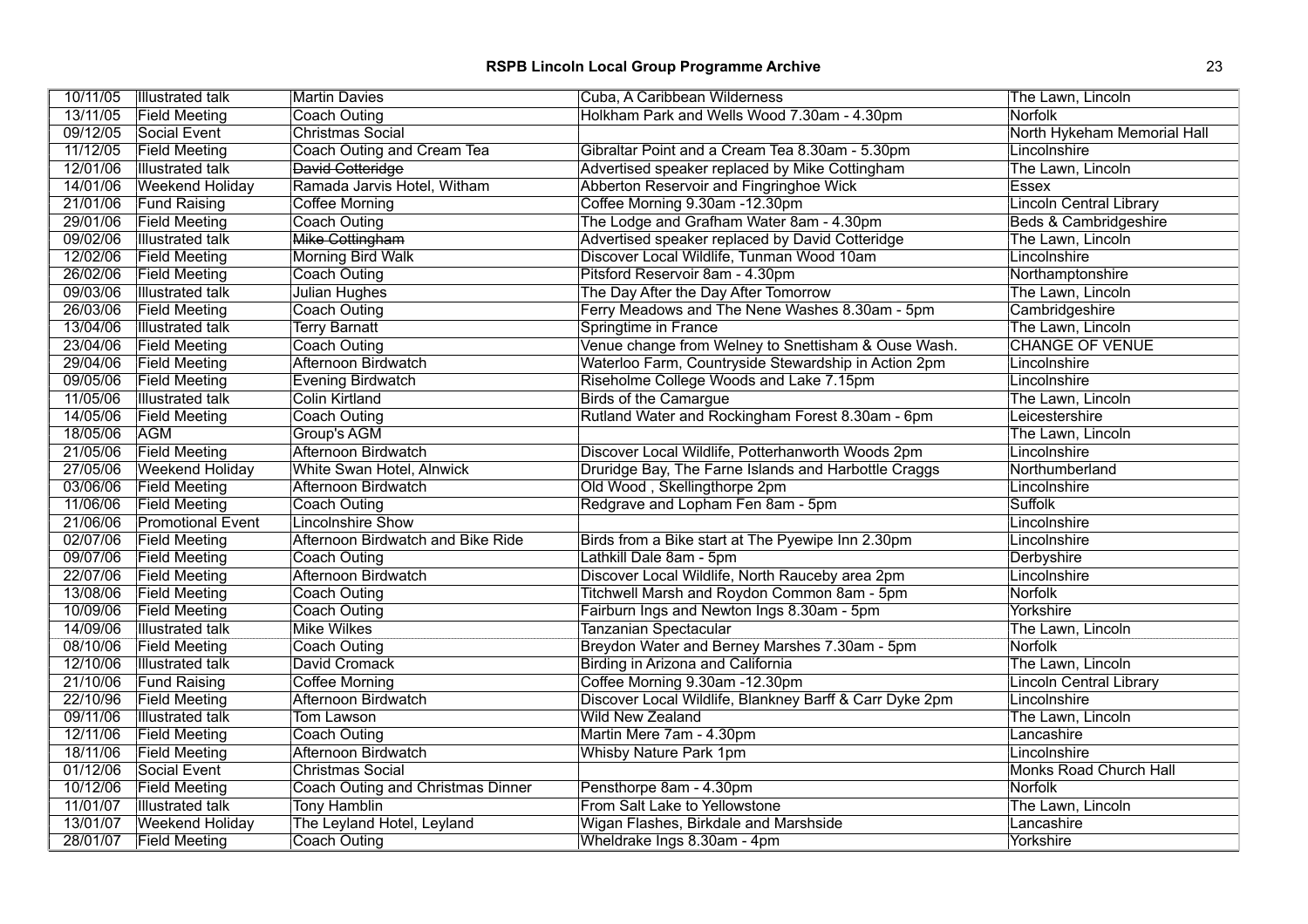# **RSPB Lincoln Local Group Programme Archive** 24

|          | 08/02/07   Illustrated talk | <b>Geoff Trinder</b>                     | <b>Wildlife of Madagascar</b>                         | The Lawn, Lincoln              |
|----------|-----------------------------|------------------------------------------|-------------------------------------------------------|--------------------------------|
| 25/02/07 | <b>Field Meeting</b>        | Coach Outing                             | Rye Meads and Amwell Quarry 7am - 4.30pm              | Hertfordshire                  |
| 08/03/07 | <b>Illustrated talk</b>     | <b>Terry Bond</b>                        | <b>Birdwatching in Scandinavia</b>                    | The Lawn, Lincoln              |
| 10/03/07 | <b>Fund Raising</b>         | <b>Coffee Morning</b>                    | Coffee Morning 9.30am -12.30pm                        | <b>Lincoln Central Library</b> |
| 25/03/07 | <b>Field Meeting</b>        | <b>Coach Outing</b>                      | Tophill Low 8am - 4.30pm                              | Yorkshire                      |
| 12/04/07 | <b>Illustrated talk</b>     | David Boag                               | <b>Natural Quarry</b>                                 | The Lawn, Lincoln              |
| 22/04/07 | <b>Field Meeting</b>        | Coach Outing                             | Strumpshaw Fen 8am - 5pm                              | Norfolk                        |
| 08/05/07 | <b>Field Meeting</b>        | Evening Birdwatch                        | Whisby Nature Park 7.15pm                             | Lincolnshire                   |
| 10/05/07 | <b>Illustrated talk</b>     | <b>Steve Rowland</b>                     | Mongolia's Eastern Steppe                             | The Lawn, Lincoln              |
| 13/05/07 | <b>Field Meeting</b>        | Coach Outing                             | Goyt Valley 8am - 5pm                                 | Derbyshire                     |
| 17/05/07 | <b>AGM</b>                  | Group's AGM                              |                                                       | The Lawn, Lincoln              |
| 26/05/07 | <b>Weekend Holiday</b>      | Abbots Barton Hotel, Canterbury          | Stodmarsh, Sandwich & Pegwell Bay and Blean Woods     | Kent                           |
| 02/06/07 | <b>Field Meeting</b>        | Afternoon Birdwatch                      | Kirkby on Bain and Moor Farm 12.30pm                  | Lincolnshire                   |
| 10/06/07 | <b>Field Meeting</b>        | <b>Coach Outing</b>                      | Cavenham Heath and Lackford Lakes 8am - 5pm           | <b>Suffolk</b>                 |
| 20/06/07 | <b>Promotional Event</b>    | <b>Lincolnshire Show</b>                 |                                                       | Lincolnshire                   |
| 08/07/07 | <b>Field Meeting</b>        | Coach Outing                             | Bempton Cliffs and Flamborough Head 8am - 5pm         | Yorkshire                      |
| 25/08/07 | <b>Field Meeting</b>        | Coach Outing and Boat Trip               | Freiston Shore Cruise on Boston Belle 9.30am - 7.30pm | Lincolnshire                   |
| 13/09/07 | <b>Illustrated talk</b>     | <b>Richard Powell</b>                    | <b>RSPB</b> in Eastern England                        | The Lawn, Lincoln              |
| 16/09/07 | <b>Field Meeting</b>        | Coach Outing                             | Spurn Point 8am - 5pm                                 | Yorkshire                      |
| 22/09/07 | <b>Fund Raising</b>         | <b>Coffee Morning</b>                    | Coffee Morning 9.30am - 12.30pm                       | <b>Lincoln Central Library</b> |
| 11/10/07 | <b>Illustrated talk</b>     | <b>Mike Lane</b>                         | A Lane in a Polish Marsh                              | The Lawn, Lincoln              |
| 14/10/07 | <b>Field Meeting</b>        | Coach Outing                             | Holme Dunes and Snettisham 8.30am - 5pm               | Norfolk                        |
| 08/11/07 | <b>Illustrated talk</b>     | <b>Phil Palmer</b>                       | <b>Birds and Wildlife of Spitsbergen</b>              | The Lawn, Lincoln              |
| 18/11/07 | <b>Field Meeting</b>        | <b>Coach Outing</b>                      | Wicken Fen 8am - 4,30pm                               | Cambridgeshire                 |
| 09/12/07 | <b>Field Meeting</b>        | <b>Coach Outing and Christmas Dinner</b> | Belton Park 8.30am - 4pm                              | Lincolnshire                   |
| 14/12/07 | Social Event                | Christmas Social                         |                                                       | <b>Holy Cross Church Hall</b>  |
| 10/01/08 | <b>Illustrated talk</b>     | <b>Nick Williams</b>                     | From the Dummersee to the Camargue                    | The Lawn, Lincoln              |
| 12/01/08 | <b>Weekend Holiday</b>      | Ruthin Castle and Mediaeval Banquet      | Connah's Quay and Conwy                               | <b>Wales</b>                   |
| 27/01/08 | <b>Field Meeting</b>        | Coach Outing                             | Venue change from Welney to Titchwell & Roydon Comm.  | <b>CHANGE OF VENUE</b>         |
| 14/02/08 | <b>Illustrated talk</b>     | Carole Leigh                             | Wildlife of the Cayman Islands                        | The Lawn, Lincoln              |
| 24/02/08 | <b>Field Meeting</b>        | Coach Outing                             | Potteric Carr 9am - 4.30pm                            | Yorkshire                      |
| 13/03/08 | <b>Illustrated talk</b>     | Gordon Langsbury                         | Springtime in Spain                                   | The Lawn, Lincoln              |
| 30/03/08 | <b>Field Meeting</b>        | Coach Outing                             | Attenborough 9am - 5pm                                | Nottinghamshire                |
| 10/04/08 | <b>Illustrated talk</b>     | <b>Richard Pople</b>                     | Advertised speaker Changed to Mike Cottingham         | The Lawn, Lincoln              |
| 20/04/08 | <b>Field Meeting</b>        | Coach Outing                             | Minsmere 7am - 5pm                                    | <b>Suffolk</b>                 |
| 08/05/08 | Illustrated talk            | Danny Green                              | <b>Back Garden to Bandhavgarh</b>                     | The Lawn, Lincoln              |
| 11/05/08 | <b>Field Meeting</b>        | <b>Coach Outing</b>                      | Little Paxton Gravel Pits 8am - 5pm                   | Cambridgeshire                 |
| 18/05/08 | <b>Field Meeting</b>        | Afternoon Birdwatch and Tea              | Uncle Henry's 1pm with Tea at 4pm                     | Lincolnshire                   |
| 21/05/08 | <b>AGM</b>                  | Group's AGM                              |                                                       | <b>Holy Cross Church Hall</b>  |
| 24/05/08 | <b>Weekend Holiday</b>      | Carreg Mon Hotel, Anglesey               | Cemlyn Bay, South Stack and Coedydd Arber             | <b>Wales</b>                   |
| 08/06/08 | <b>Field Meeting</b>        | <b>Coach Outing</b>                      | Lakenheath Fen 8am - 5pm                              | <b>Norfolk</b>                 |
| 10/06/08 | <b>Field Meeting</b>        | Evening Birdwatch                        | Chambers Farm Wood, Bardney Forest 7.15pm             | Lincolnshire                   |
| 18/06/08 | <b>Promotional Event</b>    | Lincolnshire Show                        |                                                       | Lincolnshire                   |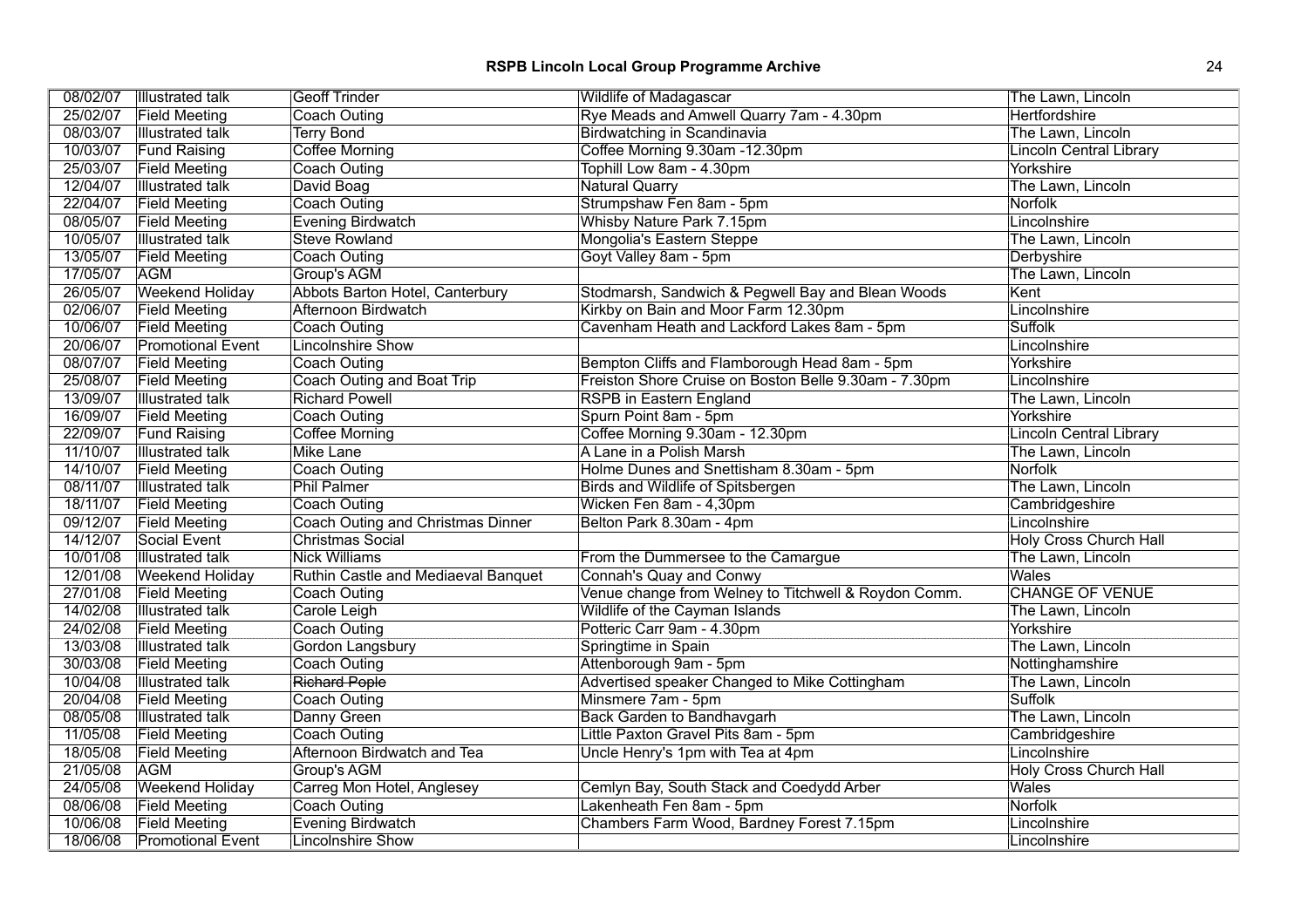|          | 06/07/08 Field Meeting   | Coach Outing                          | Manifold Valley 8am - 5pm                             | Staffordshire                  |
|----------|--------------------------|---------------------------------------|-------------------------------------------------------|--------------------------------|
| 10/08/08 | <b>Field Meeting</b>     | Coach Outing                          | North Cave and Blacktoft Sands 8am - 5pm              | Humberside                     |
| 11/09/08 | <b>Illustrated talk</b>  | <b>Gerald Hall</b>                    | Lesvos in Spring                                      | The Lawn, Lincoln              |
| 14/09/08 | <b>Field Meeting</b>     | Coach Outing                          | Cley Marshes 7.30am - 5pm                             | Norfolk                        |
| 09/10/08 | <b>Illustrated talk</b>  | Susan and Allan Parker                | <b>Spring Birding in Cyprus</b>                       | The Lawn, Lincoln              |
| 12/10/08 | <b>Field Meeting</b>     | Coach Outing and Cream Tea            | Gibraltar Point and Tea at Petwood Hotel 8.30am - 5pm | Lincolnshire                   |
| 18/10/08 | <b>Fund Raising</b>      | Coffee Morning                        | Coffee Morning 9.30am -12.30pm                        | Lincoln Central Library        |
| 13/11/08 | <b>Illustrated talk</b>  | John Mather                           | Uganda, the Pearl of Africa                           | The Lawn, Lincoln              |
| 16/11/08 | <b>Field Meeting</b>     | Coach Outing and Christmas Dinner     | Clumber Park 8.30am - 4pm                             | Nottinghamshire                |
| 12/12/08 | Social Event             | <b>Christmas Social</b>               |                                                       | <b>Holy Cross Church Hall</b>  |
| 08/01/09 | <b>Illustrated talk</b>  | Andy Langley                          | <b>Tooth and Claw</b>                                 | The Lawn, Lincoln              |
| 10/01/09 | <b>Weekend Holiday</b>   | Cumbria Park Hotel, Carlisle          | <b>Talkin Tarn and Caerlaverrock</b>                  | <b>Cumbria and Dumfries</b>    |
| 25/01/09 | <b>Field Meeting</b>     | Coach Outing                          | Strumpshaw Fen and Buckenham Marsh 8am - 4.30pm       | <b>Norfolk</b>                 |
| 12/02/09 | <b>Illustrated talk</b>  | <b>Richard Revels</b>                 | <b>Britain's Wonderful Wildlife</b>                   | The Lawn, Lincoln              |
| 22/02/09 | <b>Field Meeting</b>     | Coach Outing                          | Welney and The Ouse Washes 8am - 5.30pm               | Cambridgeshire                 |
| 12/03/09 | <b>Illustrated talk</b>  | Steve Holliday                        | <b>Birds of Anguilla</b>                              | The Lawn, Lincoln              |
| 29/03/09 | <b>Field Meeting</b>     | Coach Outing                          | Old Moor and Worseborough Country Park 8am - 5pm      | Yorkshire                      |
| 09/04/09 | <b>Illustrated talk</b>  | <b>Richard Pople</b>                  | <b>Birding Down Under</b>                             | The Lawn, Lincoln              |
| 19/04/09 | <b>Field Meeting</b>     | Coach Outing                          | Rutland Water 8.30am - 5pm                            | Leicestershire                 |
| 10/05/09 | <b>Field Meeting</b>     | Coach Outing                          | Leighton moss 7am - 5pm                               | <b>CANCELLED</b>               |
| 12/05/09 | <b>Field Meeting</b>     | Evening Birdwatch                     | Whisby Nature Park 7.15pm                             | Lincolnshire                   |
| 14/05/09 | <b>Illustrated talk</b>  | John Wyatt                            | A Slovakian Safari                                    | The Lawn, Lincoln              |
| 20/05/09 | <b>AGM</b>               | Group's AGM                           |                                                       | <b>Holy Cross Church Hall</b>  |
| 23/05/09 | <b>Weekend Holiday</b>   | Maitlandfield House Hotel, Haddington | Duns Castle, Sail Around Bass Rock and St Abbs Head   | <b>Borders and Lothian</b>     |
| 07/06/09 | <b>Field Meeting</b>     | Coach Outing                          | Weeting Heath & Bradfield Woods 8am - 5pm             | <b>CANCELLED</b>               |
| 09/06/09 | <b>Field Meeting</b>     | Evening Birdwatch                     | Doddington Woods 7.15pm                               | Lincolnshire                   |
| 24/06/09 | <b>Promotional Event</b> | <b>Lincolnshire Show</b>              |                                                       | Lincolnshire                   |
| 05/07/09 | <b>Field Meeting</b>     | Coach Outing                          | Foxley Wood and Pensthorpe 8am - 5pm                  | <b>CANCELLED</b>               |
| 09/08/09 | <b>Field Meeting</b>     | Coach Outing                          | Tour of the Lincolnshire Coast 8.30am - 5pm           | Lincolnshire                   |
| 10/09/09 | <b>Illustrated talk</b>  | Michael Leach                         | Poles Apart                                           | The Lawn, Lincoln              |
| 13/09/09 | <b>Field Meeting</b>     | Coach Outing                          | Fairburn Ings and Newton ings 8.30am - 5pm            | Yorkshire                      |
| 08/10/09 | <b>Illustrated talk</b>  | <b>Mike Wilkes</b>                    | Autumn to Spring                                      | The Lawn, Lincoln              |
| 11/10/09 | <b>Field Meeting</b>     | <b>Coach Outing</b>                   | Spurn Point 8am - 5pm                                 | Yorkshire                      |
| 24/10/09 | <b>Fund Raising</b>      | Coffee Morning                        | Coffee Morning 9.30am -12.30pm                        | Lincoln Central Library        |
| 08/11/09 | <b>Field Meeting</b>     | Coach Outing                          | Foremark and Staunton Harold Reservoirs 8am - 5pm     | <b>CANCELLED</b>               |
| 12/11/09 | <b>Illustrated talk</b>  | Steve Lovell                          | Birds of Prey, Past, Present and Future               | The Lawn, Lincoln              |
| 11/12/09 | Social Event             | Christmas Social                      |                                                       | Holy Cross Church Hall         |
| 13/12/09 | <b>Field Meeting</b>     | Coach Outing                          | Holkham Park, Marsh and Bay 8am - 4.30pm              | Norfolk                        |
| 09/01/10 | <b>Weekend Holiday</b>   | Heights Hotel, Isle of Portland       | Radipole Lake, Lodmoor and Isle of Portland           | Dorset                         |
| 14/01/10 | Illustrated talk         | <b>Geoff Trinder</b>                  | <b>Lincolnshire Wildlife</b>                          | The Lawn, Lincoln              |
| 11/02/10 | <b>Illustrated talk</b>  | <b>Tim Loseby</b>                     | Nepal, a Himalayan Journey                            | The Lawn, Lincoln              |
| 27/02/10 | <b>Fund Raising</b>      | <b>Coffee Morning</b>                 | Coffee Morning 9.30am -12.30pm                        | <b>Lincoln Central Library</b> |
| 28/02/10 | <b>Field Meeting</b>     | Coach Outing                          | Far Ings and Water's Edge Country park 9am - 4pm      | Humberside                     |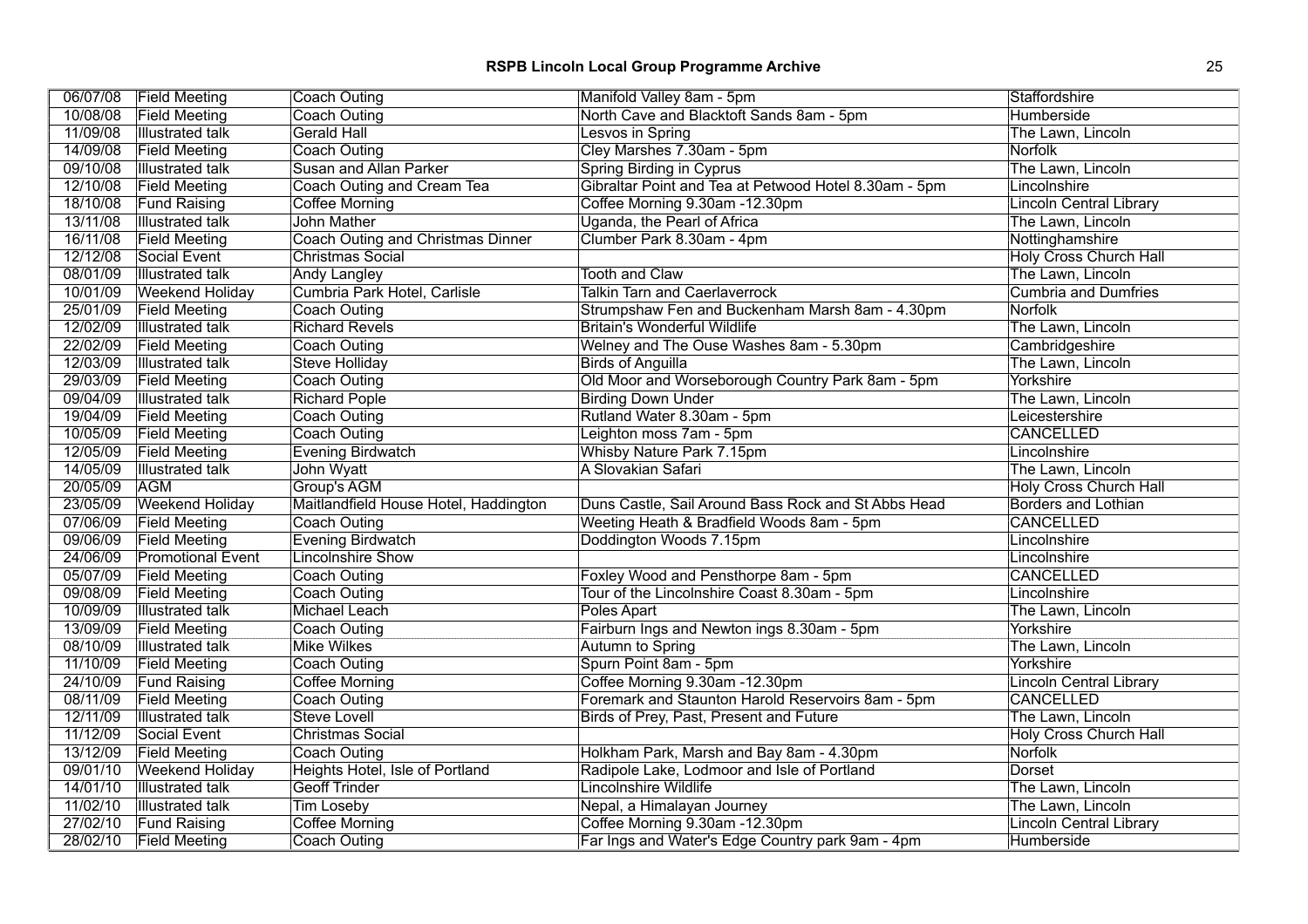| 11/03/10 | <b>Illustrated talk</b>  | <b>Richard Revels</b>              | <b>Wild Scotland</b>                             | The Lawn, Lincoln                     |
|----------|--------------------------|------------------------------------|--------------------------------------------------|---------------------------------------|
| 08/04/10 | <b>Illustrated talk</b>  | <b>Martin Davies</b>               | Egypt, Birds Ancient and Modern                  | The Lawn, Lincoln                     |
| 24/04/10 | <b>Field Meeting</b>     | <b>Coach Outing and Boat Trip</b>  | <b>Freiston Shore and Wash Cruise</b>            | Lincolnshire                          |
| 13/05/10 | <b>Illustrated talk</b>  | <b>Nick Williams</b>               | <b>Central Spain and Morocco</b>                 | The Lawn, Lincoln                     |
| 15/05/10 | <b>Field Meeting</b>     | Afternoon Birdwatch                | Old Wood, Skellingthorpe 2pm                     | Lincolnshire                          |
| 19/05/10 | <b>AGM</b>               | Group's AGM                        |                                                  | <b>Holy Cross Church Hall</b>         |
| 22/05/10 | <b>Fund Raising</b>      | <b>Plant Sale</b>                  |                                                  | <b>Bailgate Methodist Church Hall</b> |
| 29/05/10 | <b>Weekend Holiday</b>   | Metropole Hotel, Llandrindod Wells | Gilfach, Elan Valley and Gigrin Farm             | <b>Wales</b>                          |
| 06/06/10 | <b>Field Meeting</b>     | <b>Coach Outing and Boat Trip</b>  | Hickling Broad 7.30am - 5pm                      | Norfolk                               |
| 12/06/10 | <b>Field Meeting</b>     | Afternoon Birdwatch                | Kirkby on Bain and Moor Farm 2pm                 | Lincolnshire                          |
| 23/06/10 | <b>Promotional Event</b> | Lincolnshire Show                  |                                                  | Lincolnshire                          |
| 04/07/10 | <b>Field Meeting</b>     | <b>Coach Outing</b>                | Bempton Cliffs and Flamborogh Head 8am - 5pm     | Yorkshire                             |
| 09/09/10 | <b>Illustrated talk</b>  | <b>Tony Bates</b>                  | Folklore of Woodland and Hedgerow                | The Lawn, Lincoln                     |
| 12/09/10 | <b>Field Meeting</b>     | Coach Outing                       | Minsmere 7am - 5pm                               | <b>Suffolk</b>                        |
| 18/09/10 | <b>Field Meeting</b>     | Afternoon Birdwatch and Tea        | Uncle Henry's Farm 2pm with a Tea at 4pm         | Lincolnshire                          |
| 02/10/10 | <b>Weekend Holiday</b>   | Best Western Hotel, Middlesborough | Saltholme and Hartlepool Headland                | Teesside                              |
| 14/10/10 | <b>Illustrated talk</b>  | <b>Chris Ward</b>                  | Keas, Kakas and Kiwis                            | The Lawn, Lincoln                     |
| 06/11/10 | <b>Fund Raising</b>      | Coffee Morning                     | Coffee Morning 9.30am -12.30pm                   | <b>Lincoln Central Library</b>        |
| 11/11/10 | <b>Illustrated talk</b>  | Tim Appleton                       | High Andes to Tierra Del Fuego, Argentina        | The Lawn, Lincoln                     |
| 13/11/10 | <b>Field Meeting</b>     | <b>Afternoon Birdwatch and Tea</b> | <b>Whisby Nature Park 1pm</b>                    | Lincolnshire                          |
| 10/12/10 | Social Event             | <b>Christmas Social</b>            | <b>Bird Bingo</b>                                | <b>Holy Cross Church Hall</b>         |
| 12/12/10 | <b>Field Meeting</b>     | Coach Outing                       | Venue change from Frampton Marsh to Attenborough | <b>CHANGE OF VENUE</b>                |
| 13/01/11 | <b>Illustrated talk</b>  | <b>Mike Lane</b>                   | A Lane in Brazil                                 | The Lawn, Lincoln                     |
| 15/01/11 | <b>Weekend Holiday</b>   | White Swan Hotel, Alnwick          | Druridge Bay, Alnmouth Harbour and Holy Island   | Northumberland                        |
| 10/02/11 | <b>Illustrated talk</b>  | David Cotteridge                   | <b>Hide and Seek</b>                             | The Lawn, Lincoln                     |
| 20/02/11 | <b>Field Meeting</b>     | <b>Coach Outing</b>                | Tophill Low 8.30am - 4.30pm                      | Yorkshire                             |
| 10/03/11 | <b>Illustrated talk</b>  | <b>Keith Offord</b>                | An Indian Winter                                 | The Lawn, Lincoln                     |
| 14/04/11 | <b>Illustrated talk</b>  | Santiago Bejarano                  | Ecuador, land of Mega-diversity                  | The Lawn, Lincoln                     |
| 17/04/11 | <b>Field Meeting</b>     | <b>Coach Outing</b>                | Potteric Carr 8.30am - 5pm                       | Yorkshire                             |
| 10/05/11 | <b>Field Meeting</b>     | <b>Evening Birdwatch</b>           | Whisby Nature Park 7.15pm                        | Lincolnshire                          |
| 12/05/11 | <b>Illustrated talk</b>  | <b>Becky Ingham</b>                | The Birds of the Falkland Islands                | The Lawn, Lincoln                     |
| 18/05/11 | <b>AGM</b>               | Group's AGM                        |                                                  | <b>Holy Cross Church Hall</b>         |
| 21/05/11 | <b>Fund Raising</b>      | <b>Plant Sale</b>                  | 10am to 12.30pm                                  | <b>Bailgate Methodist Church Hall</b> |
| 28/05/11 | <b>Weekend Holiday</b>   | Red Lion Hotel, Salisbury          | Westonbirt Arboretum, Porton Down and Nagshead   | Gloucestershire & Wiltshire           |
| 09/06/11 | <b>Field Meeting</b>     | <b>Afternoon Birdwatch</b>         | <b>Private Visit to Langford Lowfields</b>       | Nottinghamshire                       |
| 07/06/11 | <b>Field Meeting</b>     | <b>Evening Birdwatch</b>           | Chambers Farm Wood, Bardney Forest 7.15pm        | Lincolnshire                          |
| 12/06/11 | <b>Field Meeting</b>     | Coach Outing                       | Paxton Pits 8am - 5pm                            | Cambridgeshire                        |
| 22/06/11 | <b>Promotional Event</b> | Lincolnshire Show                  |                                                  | Lincolnshire                          |
| 10/07/11 | <b>Field Meeting</b>     | <b>Coach Outing</b>                | Lathkill Dale 8am - 5pm                          | Derbyshire                            |
| 08/09/11 | <b>Illustrated talk</b>  | <b>Colin Kirtland</b>              | Kazakhstan and Southern Siberia                  | <b>Bishop Grosseteste College</b>     |
| 18/09/11 | <b>Field Meeting</b>     | <b>Coach Outing</b>                | Cley Marshes 7.30am - 5pm                        | <b>Norfolk</b>                        |
| 08/10/11 | <b>Fund Raising</b>      | <b>Coffee Morning</b>              | Coffee Morning 9.30am -12.30pm                   | <b>Lincoln Central Library</b>        |
| 13/10/11 | <b>Illustrated talk</b>  | Paul Hobson                        | The Wood                                         | <b>Bishop Grosseteste College</b>     |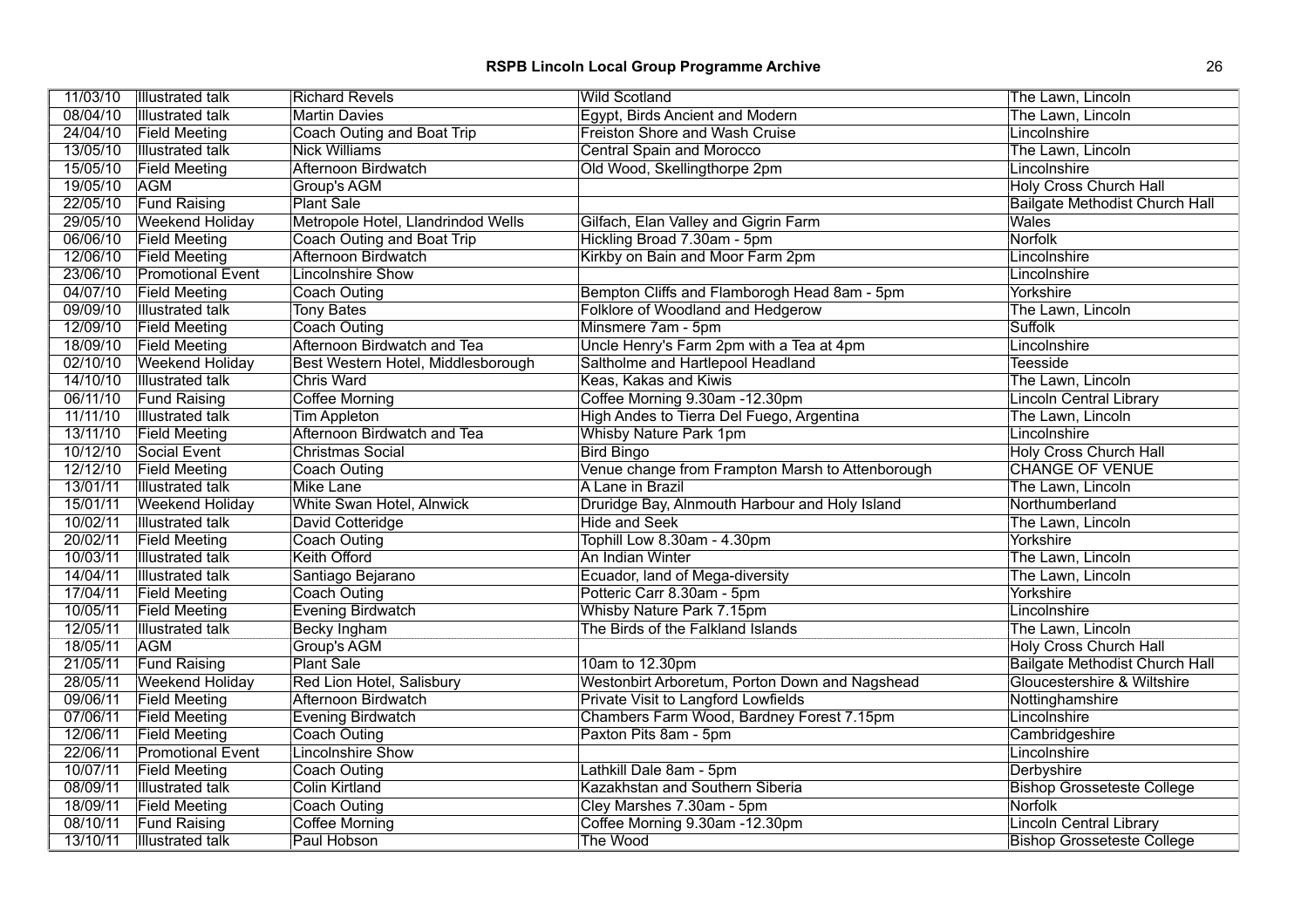| 16/10/11 | <b>Field Meeting</b>      | <b>Coach Outing</b>                        | Rutland Water 9am - 5pm                                  | Leicestershire                        |
|----------|---------------------------|--------------------------------------------|----------------------------------------------------------|---------------------------------------|
| 10/11/11 | <b>Illustrated talk</b>   | <b>Richard Powell</b>                      | Advertised speaker replaced by Paul Forecast             | <b>Bishop Grosseteste College</b>     |
| 09/12/11 | Social Event              | <b>Christmas Social</b>                    | <b>Bird Bingo</b>                                        | <b>Holy Cross Church Hall</b>         |
| 11/12/11 | <b>Field Meeting</b>      | Coach Outing                               | Welney and The Ouse Washes 8am - 5.30pm                  | Cambridgeshire                        |
| 12/01/12 | <b>Illustrated talk</b>   | Peter Holden                               | A Celebration of Birds                                   | <b>Bishop Grosseteste College</b>     |
| 14/01/12 | <b>Weekend Holiday</b>    | Abbots Barton Hotel, Canterbury            | Stodmarsh NNR & RSPB Elmley Marshes                      | Kent                                  |
| 09/02/12 | <b>Illustrated talk</b>   | Steve Lovell                               | The National Parks of Northern Tanzania                  | <b>Bishop Grosseteste College</b>     |
| 26/02/12 | <b>Field Meeting</b>      | Coach Outing                               | RSPB Frampton Marsh 9 am - 4 pm                          | Lincolnshire                          |
| 08/03/12 | <b>Illustrated talk</b>   | <b>Steve Cale</b>                          | Trinidad & Tobago - Tropicbirds, Trogons and Turtles     | <b>Bishop Grosseteste College</b>     |
| 12/04/12 | <b>Illustrated talk</b>   | David Garner                               | An Evening with Owls                                     | <b>Bishop Grosseteste College</b>     |
| 22/05/12 | <b>Field Meeting</b>      | <b>Coach Outing</b>                        | RSPB Minsmere 7 am - 5 pm                                | Suffolk                               |
| 08/05/12 | <b>Field Meeting</b>      | Evening Birdwatch                          | Lincoln University Riseholme Campus 7.15 pm              | Lincolnshire                          |
| 10/05/12 | <b>Illustrated talk</b>   | <b>Steve Rowland</b>                       | Advertised speaker replaced by Jim Scott                 | <b>Bishop Grosseteste College</b>     |
| 13/05/12 | <b>Field Meeting</b>      | <b>Coach Outing</b>                        | RSPB Saltholme 7.30 am - 5 pm                            | Teesside                              |
| 16/05/12 | <b>AGM</b>                | Group's AGM                                |                                                          | <b>Holy Cross Church Hall</b>         |
| 26/05/12 | <b>Fund Raising</b>       | <b>Plant Sale</b>                          | Saturday Morning 10 am - Midday                          | <b>Bailgate Methodist Church Hall</b> |
|          | 02/06/12 Four Day Holiday | <b>Fishguard Bay Hotel</b>                 | WWT Llanelli, W/L Cntr. Ramsey Isle, Bosherston Ponds    | South-west Wales                      |
| 17/06/12 | <b>Field Meeting</b>      | Coach Outing                               | RSPB Strumpshaw Fen 8 am - 5 pm                          | Norfolk                               |
| 20/06/12 | <b>Promotional Event</b>  | <b>Lincolnshire Show</b>                   |                                                          | Lincolnshire                          |
| 07/07/12 | <b>Field Meeting</b>      | Afternoon Birdwatch                        | Lincolnshire Wildlife Trust Kirkby Moor Reserve 2 pm     | Lincolnshire                          |
| 12/08/12 | <b>Field Meeting</b>      | Coach Outing                               | RSPB Titchwell Marsh 8.30 am - 5 pm                      | <b>Norfolk</b>                        |
| 13/09/12 | <b>Illustrated talk</b>   | <b>Mike Taylor</b>                         | Alaskan Odyssey - Birds and Wildlife                     | <b>Bishop Grosseteste College</b>     |
| 16/09/12 | <b>Field Meeting</b>      | Coach Outing                               | Yorkshire Wildlife Trust Spurn point Reserve 8 am - 5 pm | Yorkshire                             |
| 11/10/12 | <b>Illustrated talk</b>   | Danny Green                                | The Long Journey North                                   | <b>Bishop Grosseteste College</b>     |
| 13/10/12 | <b>Fund Raising</b>       | <b>Coffee Morning and Photo Exhibition</b> | 9 am to 12.30 pm                                         | <b>Lincoln Central Library</b>        |
| 14/10/12 | <b>Field Meeting</b>      | <b>Coach Outing</b>                        | Warwickshire WT Brandon Marsh 8.30 am - 4 pm             | Warwickshire                          |
| 03/11/12 | <b>Field Meeting</b>      | Afternoon Birdwatch & Tea                  | Lincolnshire Wildlife Trust Whisby Reserve 1 pm          | Lincolnshire                          |
| 08/11/12 | <b>Illustrated talk</b>   | <b>Mike Wilkes</b>                         | Wildlife of the Cloud Forest & The Galapagos Islands     | <b>Bishop Grosseteste College</b>     |
| 18/11/12 | <b>Field Meeting</b>      | Coach outing                               | National trust Clumber Park 9.30 am - 4 pm               | Nottinghamshire                       |
| 09/12/12 | <b>Field Meeting</b>      | Coach Outing                               | RSPB Old Moor 9 am - 4 pm                                | Yorkshire                             |
| 13/12/12 | <b>Illustrated talk</b>   | RSPB Film & review of 2012                 | The End of the Year Show                                 | <b>Bishop Grosseteste College</b>     |
| 10/01/13 | <b>Illustrated talk</b>   | <b>Chris Ward</b>                          | 101 Things You Didn't Know About Garden Birds            | <b>Bishop Grosseteste College</b>     |
| 12/01/13 | <b>Weekend Holiday</b>    | The Leyland Hotel, Leyland                 | <b>RSPB Leighton Moss and WWT Martin Mere</b>            | Lancashire                            |
| 14/02/13 | <b>Illustrated talk</b>   | David Boag                                 | The Kingfisher                                           | <b>Bishop Grosseteste College</b>     |
| 24/02/13 | <b>Field Meeting</b>      | Coach Outing                               | RSPB The Lodge 8.30 am - 4.30 pm                         | Bedfordshire                          |
| 14/03/13 | <b>Illustrated talk</b>   | lan Newton                                 | Panama - Birding in the Rain                             | <b>Bishop Grosseteste College</b>     |
| 11/04/13 | <b>Illustrated talk</b>   | Jim Almond                                 | A Winter Weekend in Vancouver                            | <b>Bishop Grosseteste College</b>     |
| 21/04/13 | <b>Field Meeting</b>      | Coach Outing                               | Leics & Rutland Trust Rutland Water 9 am - 5 pm          | Rutland                               |
| 07/05/13 | <b>Field Meeting</b>      | <b>Evening Birdwatch</b>                   | Lincolnshire WT Whisby Nature Park 7.15 pm               | Lincolnshire                          |
| 09/05/13 | <b>Illustrated talk</b>   | <b>Geoff Trinder</b>                       | A Digital Year. Followed by the Group's AGM              | <b>Bishop Grosseteste College</b>     |
| 12/05/13 | <b>Field Meeting</b>      | <b>Coach Outing</b>                        | RSPB Lakenheath Fen 8 am - 5 pm                          | Norfolk                               |
| 25/05/13 | <b>Weekend Holiday</b>    | The Walnut Tree Hotel                      | RSPB Shapwick Heath, Horner Wood & RSPB Ham Wall         | Somerset                              |
| 08/06/13 | <b>Fund Raising</b>       | <b>Plant Sale</b>                          | Saturday Morning 10 am - Midday                          | Bailgate Methodist Church Hall        |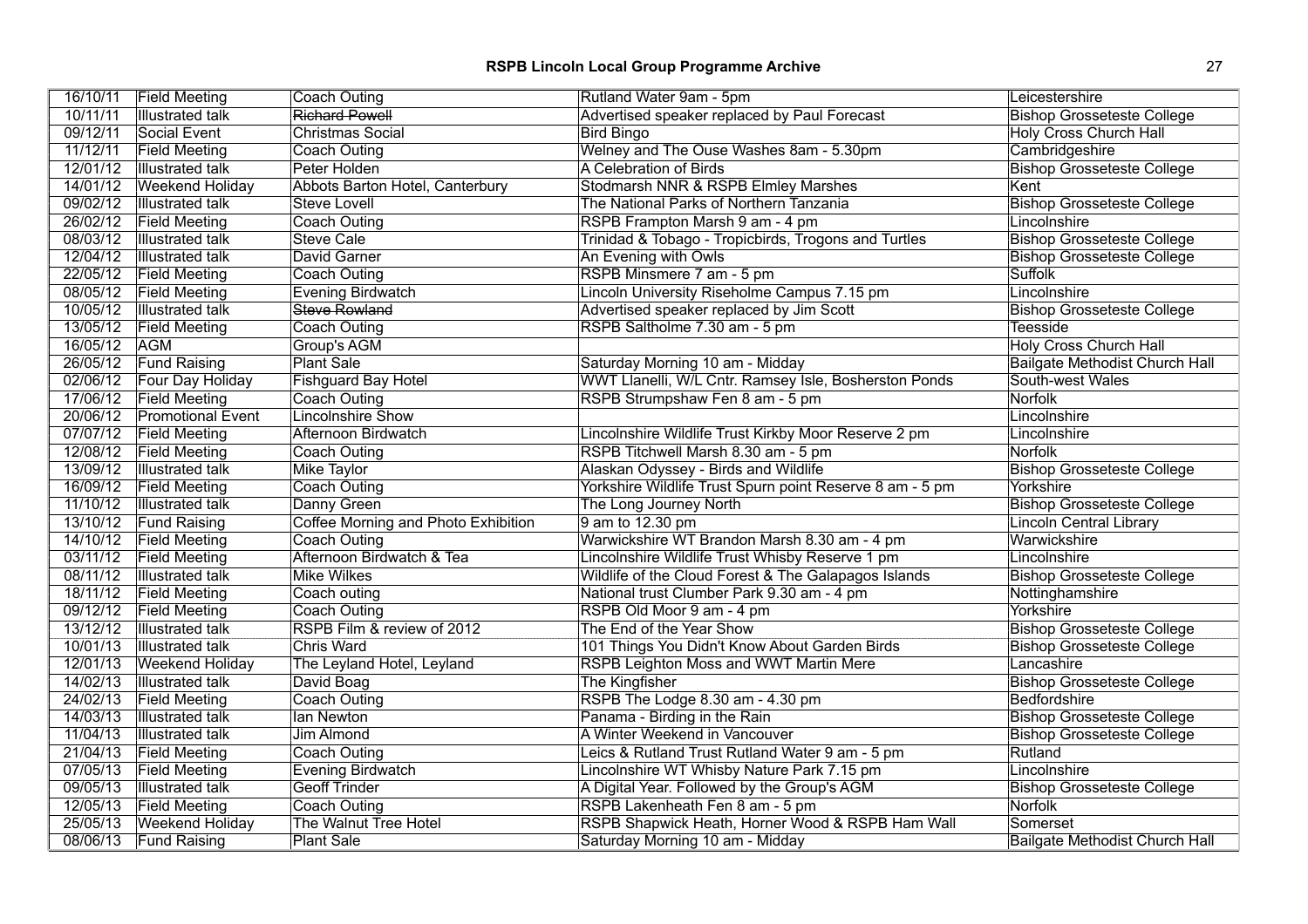|          | 09/06/13 Field Meeting   | Coach Outing               | Strid Wood, Wharfdale 8am - 5pm                          | Yorkshire                             |
|----------|--------------------------|----------------------------|----------------------------------------------------------|---------------------------------------|
| 16/06/13 | <b>Field Meeting</b>     | <b>Guided Visit</b>        | RSPB Langford Lowfields 2 pm                             | Nottinghamshire                       |
| 19/06/13 | <b>Promotional Event</b> | <b>Lincolnshire Show</b>   |                                                          | Lincolnshire                          |
| 07/07/13 | <b>Field Meeting</b>     | <b>Coach Outing</b>        | RSPB Bempton Cliffs & Flamborough Head 8 am - 5 pm       | East Yorkshire                        |
| 12/09/13 | <b>Illustrated talk</b>  | <b>Nick Williams</b>       | <b>British Birds of Prey</b>                             | <b>Bishop Grosseteste College</b>     |
| 15/09/13 | <b>Field Meeting</b>     | Coach Outing               | RSPB Minsmere 7 am - 5 pm                                | <b>Suffolk</b>                        |
| 10/10/13 | <b>Illustrated talk</b>  | <b>Christopher Hall</b>    | The Weddell Sea - In Search of the Emperor Penguin       | <b>Bishop Grosseteste College</b>     |
| 13/10/13 | <b>Field Meeting</b>     | <b>Coach Outing</b>        | RSPB Frampton Marsh 9 am - 4.30 pm                       | Lincolnshire                          |
| 24/10/13 | Two Day Holiday          | Mayfield House Hotel       | <b>Westonbirt Arboretum and Slimbridge</b>               | Gloucestershire                       |
| 14/11/13 | <b>Illustrated talk</b>  | <b>Steve Lovell</b>        | Nepal - On Top of the World                              | <b>Bishop Grosseteste College</b>     |
| 17/11/13 | <b>Field Meeting</b>     | Coach Outing               | Holkham Park and Wells Wood 8 am - 4.30 pm               | Norfolk                               |
| 30/11/13 | <b>Field Meeting</b>     | Afternoon Birdwatch        | Nocton Fen 2 pm                                          | Lincolnshire                          |
| 08/12/13 | <b>Field Meeting</b>     | Coach Outing               | Pitsford Reservoir 8am - 4 pm                            | Northamptonshire                      |
| 12/12/13 | <b>Illustrated talk</b>  | RSPB Film & review of 2013 | The End of the Year Show                                 | <b>Bishop Grosseteste College</b>     |
| 09/01/14 | <b>Illustrated talk</b>  | Gianpiero Ferrari          | One Year of Wildlife                                     | <b>Bishop Grosseteste College</b>     |
| 11/01/14 | <b>Weekend Holiday</b>   | Royal Chace Hotel, Enfield | Fishers Green, Lee Valley & RSPB Rainham Marshes         | <b>Essex</b>                          |
| 13/02/14 | <b>Illustrated</b> talk  | <b>Mike Wilkes</b>         | Gambian Spectacular                                      | <b>Bishop Grosseteste College</b>     |
| 23/02/14 | <b>Field Meeting</b>     | <b>Coach Outing</b>        | RSPB Fairburn Ings 8.30am - 4pm                          | Yorkshire                             |
| 13/03/14 | <b>Illustrated talk</b>  | Peter Holden               | The RSPB's Natural Secrets                               | <b>Bishop Grosseteste College</b>     |
| 10/04/14 | <b>Illustrated talk</b>  | <b>Chris Galvin</b>        | Around the World in 80 Birds                             | <b>Bishop Grosseteste College</b>     |
| 27/04/14 | <b>Field Meeting</b>     | Coach Outing               | Potteric Carr 9am - 5pm                                  | Yorkshire                             |
| 08/05/14 | <b>Illustrated talk</b>  | Chris du Feu               | Advertised speaker replaced by                           | <b>Bishop Grosseteste College</b>     |
| 18/05/14 | <b>Field Meeting</b>     | Coach Outing               | Wicken Fen 8am - 5pm                                     | Cambridgeshire                        |
| 24/05/14 | <b>Weekend Holiday</b>   | White Swan Hotel, Alnwick  | Druridge Bay, Bamburgh, Holy Island & Farne Islands      | Northumberland                        |
| 31/05/14 | <b>Fund Raising</b>      | <b>Plant Sale</b>          | Saturday Morning 10 am - Midday                          | <b>Bailgate Methodist Church Hall</b> |
| 15/06/14 | <b>Field Meeting</b>     | Coach Outing               | Brandon Marsh 8.30am - 4pm                               | Warwickshire                          |
| 18/06/14 | <b>Promotional Event</b> | Lincolnshire Show          |                                                          | Lincolnshire                          |
| 21/06/14 | <b>Field Meeting</b>     | Evening Birdwatch          | Guided Nightjar Walk, Clumber Park                       | Nottinghamshire                       |
| 20/07/14 | <b>Field Meeting</b>     | Coach Outing               | Mystery Trip (North cave & Kiplingcotes) 8.30am - 4.30pm | Yorkshire                             |
| 24/08/14 | <b>Field Meeting</b>     | <b>Coach Outing</b>        | Blacktoft sands 9am - 4.30pm                             | Humberside                            |
| 11/09/14 | <b>Illustrated talk</b>  | <b>Paul Forecast</b>       | Advertised speaker replaced by Jim Scott                 | <b>Bishop Grosseteste College</b>     |
| 21/09/14 | <b>Field Meeting</b>     | Coach Outing               | Titchwell Marsh 8am - 5pm                                | <b>Norfolk</b>                        |
| 09/10/14 | <b>Illustrated talk</b>  | <b>Martin Davies</b>       | All the UK's Butterflies in a Year - By Cheating!        | <b>Bishop Grosseteste College</b>     |
| 19/10/14 | <b>Field Meeting</b>     | Coach Outing               | Middleton Lakes 8.30am - 5pm                             | Warwickshire                          |
| 09/11/14 | <b>Field Meeting</b>     | Afternoon Birdwatch        | Guided visit to Langford Lowfields 1pm                   | Nottinghamshire                       |
| 13/11/14 | <b>Illustrated talk</b>  | <b>Steve Cale</b>          | World of Raptors                                         | <b>Bishop Grosseteste College</b>     |
| 16/11/14 | <b>Field Meeting</b>     | Coach Outing               | Saltholme 7.30am - 4pm                                   | <b>Teesside</b>                       |
| 11/12/14 | <b>Illustrated talk</b>  | RSPB Film & Members Photos | The End of the Year Show                                 | <b>Bishop Grosseteste College</b>     |
| 14/12/14 | <b>Field Meeting</b>     | Coach Outing               | Far Ings and Water's Edge Country park 9am - 4pm         | Lincolnshire                          |
| 08/01/15 | <b>Illustrated talk</b>  | Paul Hobson                | Scottish Delight                                         | <b>Bishop Grosseteste College</b>     |
| 10/01/15 | <b>Weekend Holiday</b>   | The Walnut Tree Hotel      | Shapwick heath & Ham Wall                                | Somerset                              |
| 12/02/15 | <b>Illustrated talk</b>  | Santiago Bejarano          | <b>Hummingbirds</b>                                      | <b>Bishop Grosseteste College</b>     |
|          | 22/02/15 Field Meeting   | Coach Outing               | Tophill Low 8.30am - 4.30pm                              | Yorkshire                             |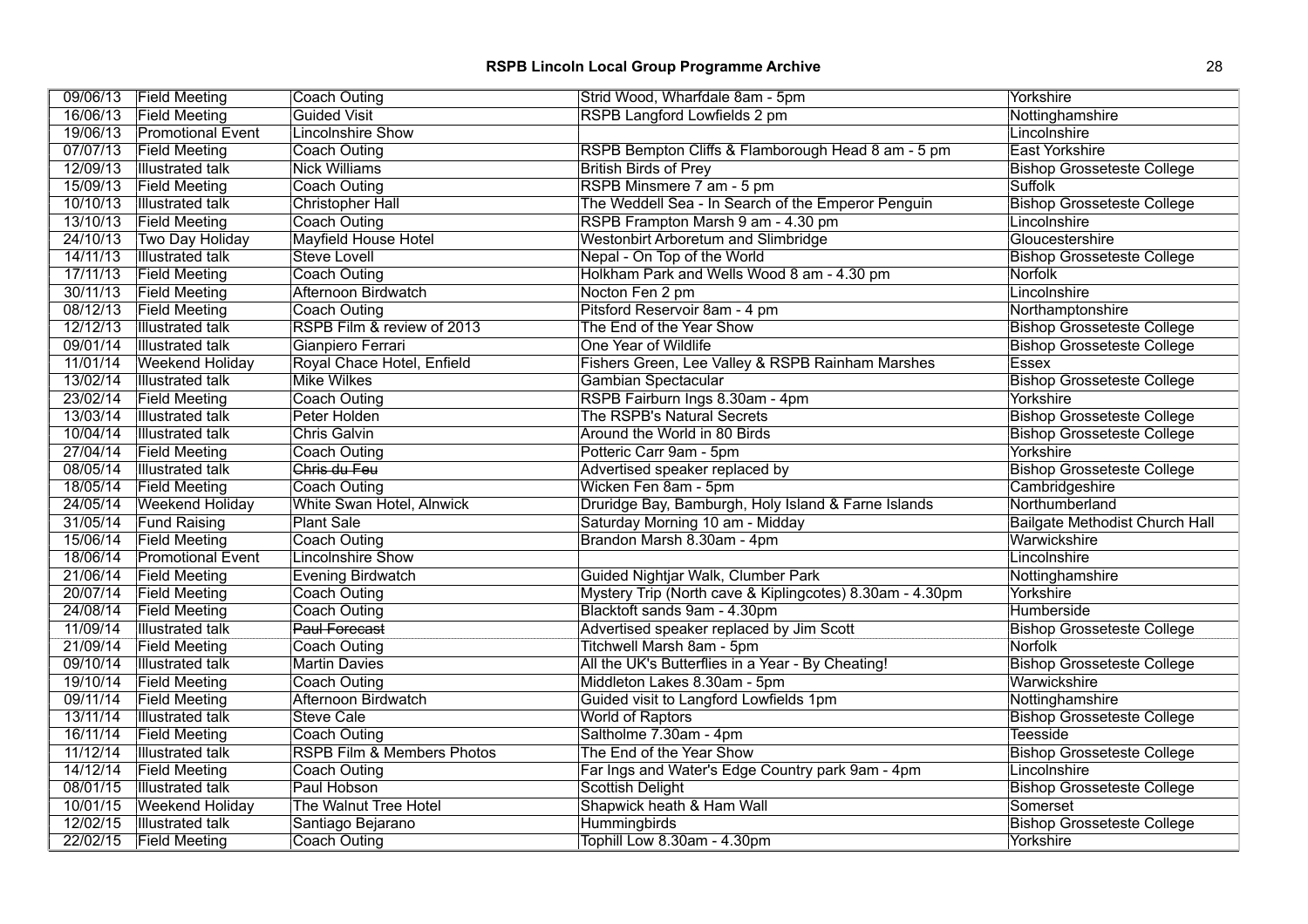| 12/03/15 | Illustrated talk         | Danny Green                        | Land of Fire and Ice                                         | <b>Bishop Grosseteste College</b> |
|----------|--------------------------|------------------------------------|--------------------------------------------------------------|-----------------------------------|
| 09/04/15 | Illustrated talk         | lan Newton                         | <b>The Canadian Rockies</b>                                  | <b>Bishop Grosseteste College</b> |
| 19/04/15 | <b>Field Meeting</b>     | <b>Coach Outing</b>                | RSPB The Lodge 8am - 5pm                                     | Bedfordshire                      |
| 03/05/15 | <b>Field Meeting</b>     | <b>Coach Outing</b>                | RSPB Coombes Valley 8am - 5pm                                | Staffordshire                     |
| 09/05/15 | One week holiday         | Scotland                           |                                                              | Scotland                          |
| 14/05/15 | Illustrated talk         | Chris du Feu                       | What Else Can You Do With Nestboxes. Followed by AGM         | <b>Bishop Grosseteste College</b> |
| 20/05/15 | <b>Field Meeting</b>     | Afternoon Birdwatch                | Scopwick Area 2pm                                            | Lincolnshire                      |
| 07/06/15 | <b>Field Meeting</b>     | Coach Outing                       | Paxton Pits 8am - 5pm                                        | Cambridgeshire                    |
| 09/06/15 | <b>Field Meeting</b>     | Evening Birdwatch                  | Riseholme College Woods and Lake 7pm                         | Lincolnshire                      |
| 24/06/15 | <b>Promotional Event</b> | <b>Lincolnshire Show</b>           |                                                              | Lincolnshire                      |
| 04/07/15 | <b>Field Meeting</b>     | <b>Coach Outing</b>                | N Watts Farm & Barbecue & Willow Tree Fen 8am - 4.30pm       | Lincolnshire                      |
| 23/08/15 | <b>Field Meeting</b>     | Coach Outing                       | Spurn Point 8am - 5pm                                        | Humberside                        |
| 10/09/15 | <b>Illustrated talk</b>  | <b>Chris Ward</b>                  | From Marraketch to Massa                                     | <b>Bishop Grosseteste College</b> |
| 20/09/15 | <b>Field Meeting</b>     | Coach Outing                       | Rutland Water 9am - 5pm                                      | Rutland                           |
| 08/10/15 | <b>Illustrated talk</b>  | Mike Lane                          | A Lane Around the UK                                         | <b>Bishop Grosseteste College</b> |
| 25/10/15 | <b>Field Meeting</b>     | <b>Coach Outing</b>                | RSPB Snettisham 9am - 5.30pm                                 | Norfolk                           |
| 12/11/15 | <b>Illustrated talk</b>  | <b>Steve Rowland</b>               | Norfolk - A Personal View                                    | <b>Bishop Grosseteste College</b> |
| 22/11/15 | <b>Field Meeting</b>     | Coach Outing                       | Lackford Lakes                                               | Suffolk                           |
| 25/11/15 | <b>Field Meeting</b>     | Afternoon Birdwatch                | Doddington Parkland                                          | Lincolnshire                      |
| 10/12/15 | Illustrated talk         | Fiona McKenna + Members photos     | <b>Lincolnshire Rivers Trust</b>                             | <b>Bishop Grosseteste College</b> |
| 13/12/15 | <b>Field Meeting</b>     | <b>Coach Outing</b>                | Welney and The Ouse Washes 8.30am - 5.30pm                   | Cambridgeshire                    |
| 09/01/16 | <b>Weekend Holiday</b>   | Metropole Hotel, Llandrindod Wells | Elan Valley, Gigrin Farm                                     | <b>Wales</b>                      |
| 14/01/16 | <b>Illustrated talk</b>  | <b>Geff Trinder</b>                | Winter Wildlife in Japan                                     | <b>Bishop Grosseteste College</b> |
| 11/02/16 | <b>Illustrated talk</b>  | <b>Charlie Kitchin</b>             | Nene Washes - Wildlife and Management                        | <b>Bishop Grosseteste College</b> |
| 21/02/16 | <b>Field Meeting</b>     | <b>Coach Outing</b>                | Ferry Meadows CP and RSPB Nene Washes 8.30am - 4.30pm        | Cambridgeshire                    |
| 10/03/16 | Illustrated talk         | Michael Leach                      | Owls of the World                                            | <b>Bishop Grosseteste College</b> |
| 14/04/16 | <b>Illustrated talk</b>  | Chris Galvin                       | Bee eaters and Kingfishers - The Birds of Goa                | <b>Bishop Grosseteste College</b> |
| 17/04/16 | <b>Field Meeting</b>     | Coach Outing                       | RSPB Lakenheath Fen 8 am - 5 pm                              | Suffolk                           |
| 08/05/16 | <b>Field Meeting</b>     | Coach Outing                       | RSPB Strumshaw Fen 8am - 5pm                                 | <b>Norfolk</b>                    |
| 12/05/16 | <b>Illustrated talk</b>  | <b>Becky Ingham</b>                | Hookpod - Saving the Albatross. Followed by AGM              | <b>Bishop Grosseteste College</b> |
| 15/05/16 | <b>Field Meeting</b>     | Dawn Chorus                        | Whisby Nature Park 4.30am. Followed by Breakfast at 8am      | Lincolnshire                      |
| 22/05/16 | Four Day Holiday         | The Hights Hotel, Portland         | Radipole Lake, Lodmoor, Arne, Portland Bill, Brownsea Island | Dorset                            |
| 05/06/16 | <b>Field Meeting</b>     | Coach outing                       | Mystery Trip (Woodwalton Fen) 8.30am - 5pm                   | Cambridgeshire                    |
| 10/07/16 | <b>Field Meeting</b>     | Coach Outing                       | RSPB Bempton Cliffs & Flamborough Head 8 am - 5 pm           | East Yorkshire                    |
| 14/08/16 | <b>Field Meeting</b>     | Coach Outing                       | RSPB Minsmere 7 am - 5 pm                                    | Suffolk                           |
| 08/09/16 | <b>Illustrated talk</b>  | Gianpiero Ferrari                  | The Okavango Delta                                           | <b>Bishop Grosseteste College</b> |
| 11/09/16 | <b>Field Meeting</b>     | <b>Coach Outing</b>                | Cley Marshes 8am - 5pm                                       | <b>Norfolk</b>                    |
| 09/10/16 | <b>Field Meeting</b>     | <b>Coach Outing</b>                | RSPB Old Moor 9 am - 4.30 pm                                 | South Yorkshire                   |
| 13/10/16 | <b>Illustrated talk</b>  | James Robinson                     | Saving Nature Together in Eastern England                    | <b>Bishop Grosseteste College</b> |
| 26/10/16 | Two Day Holiday          | The Leyland Hotel, Leyland         | <b>RSPB Leighton Moss and WWT Martin Mere</b>                | Lancashire                        |
| 10/11/16 | <b>Illustrated talk</b>  | <b>Steve Cale</b>                  | Hummingbirds and Hoatzins - The Birds of South America       | <b>Bishop Grosseteste College</b> |
| 20/11/16 | <b>Field Meeting</b>     | Coach outing                       | Attenborough 8.30am - 4pm                                    | Northamptonshire                  |
| 08/12/16 | Illustrated talk         | Group Members and Calendar entries | Members slide show plus calendar entries for 2017 calendar   | <b>Bishop Grosseteste College</b> |